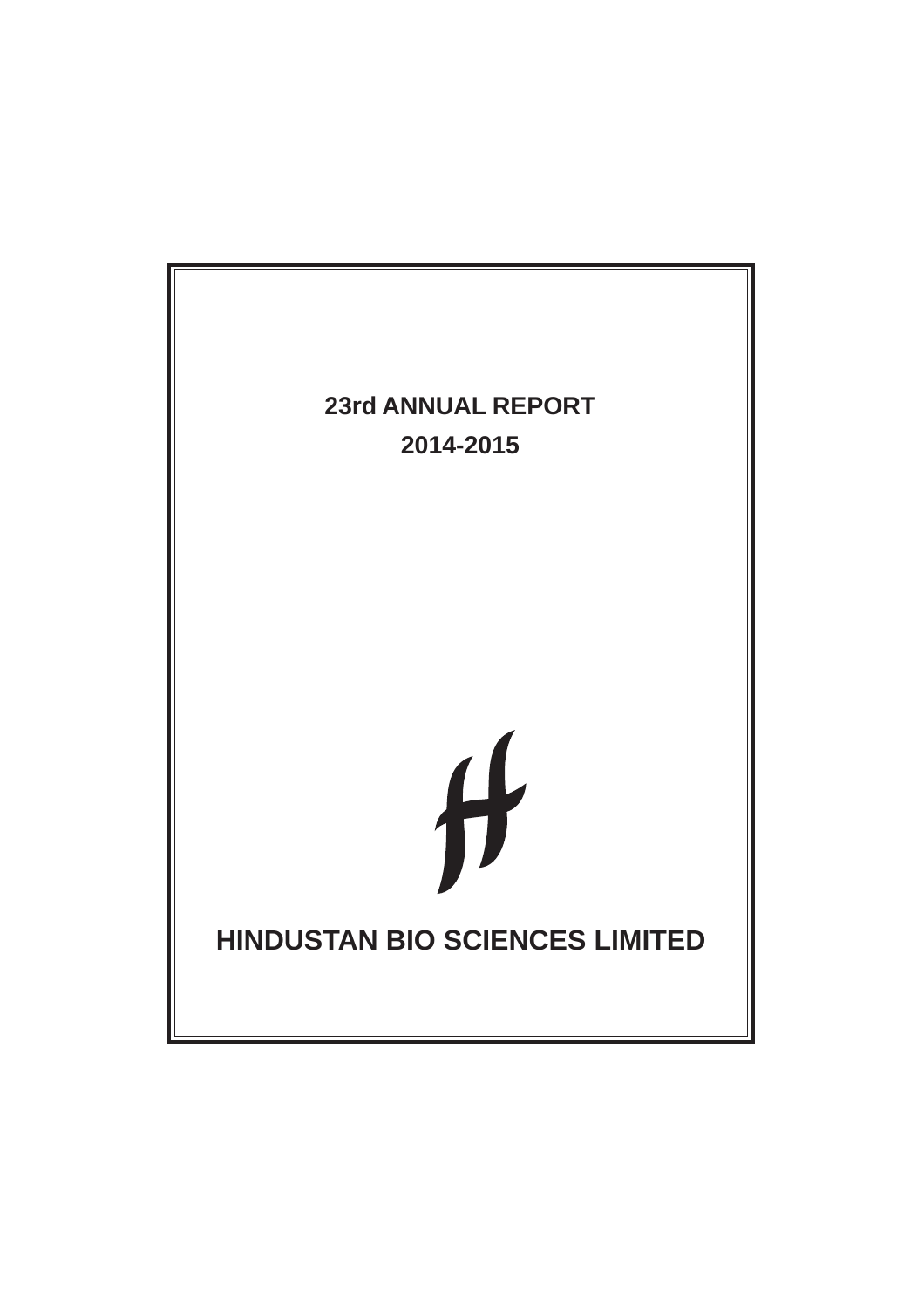# **Hindustan Bio Sciences Limited**

# **Board of Directors:**

| 1). Sri. J.V.R. Mohan Raju                       | $\overline{\phantom{m}}$ | <b>Managing Director</b>                                                                                               |
|--------------------------------------------------|--------------------------|------------------------------------------------------------------------------------------------------------------------|
| 2). Smt. J.Uma                                   |                          | Director                                                                                                               |
| 3). Mr. J. Varun Varma                           |                          | <b>Whole-time Director</b>                                                                                             |
| Sri A.V.V.Satyanarayana<br>4)                    |                          | <b>Director</b>                                                                                                        |
| 5). Sri. B.R.Rao                                 |                          | <b>Director</b>                                                                                                        |
| 6). Sri K. Rama Chandra Raju                     |                          | <b>Director</b>                                                                                                        |
| 7). Sri M.Satyanarayana Raju                     |                          | <b>Director</b>                                                                                                        |
| Registered &<br>Administrative Office            |                          | H.No.8-2-269/S, Plot No.31,<br>Sagar Co-Operative Housing Society,<br>Road No.2, Banjara Hills,<br>Hyderabad $-500034$ |
| Company Identification Number                    |                          | L26942TG1991PLC013564                                                                                                  |
| <b>Bankers</b>                                   |                          | Axis Bank Ltd.<br>Begumpet Branch,<br>Hyderabad                                                                        |
| Auditors                                         |                          | M/s VASG AND ASSOCIATES<br># 503/1, 5th Floor, Kubera Towers,<br>Narayanaguda, Hyderabad-500 029.                      |
| Share Transfer Agents For<br><b>Demat Shares</b> |                          | M/s. Venture Capital & Corporate<br>Investments Private Limited.<br>12-10-167, Bharat Nagar,<br>Hyderabad - 500 018.   |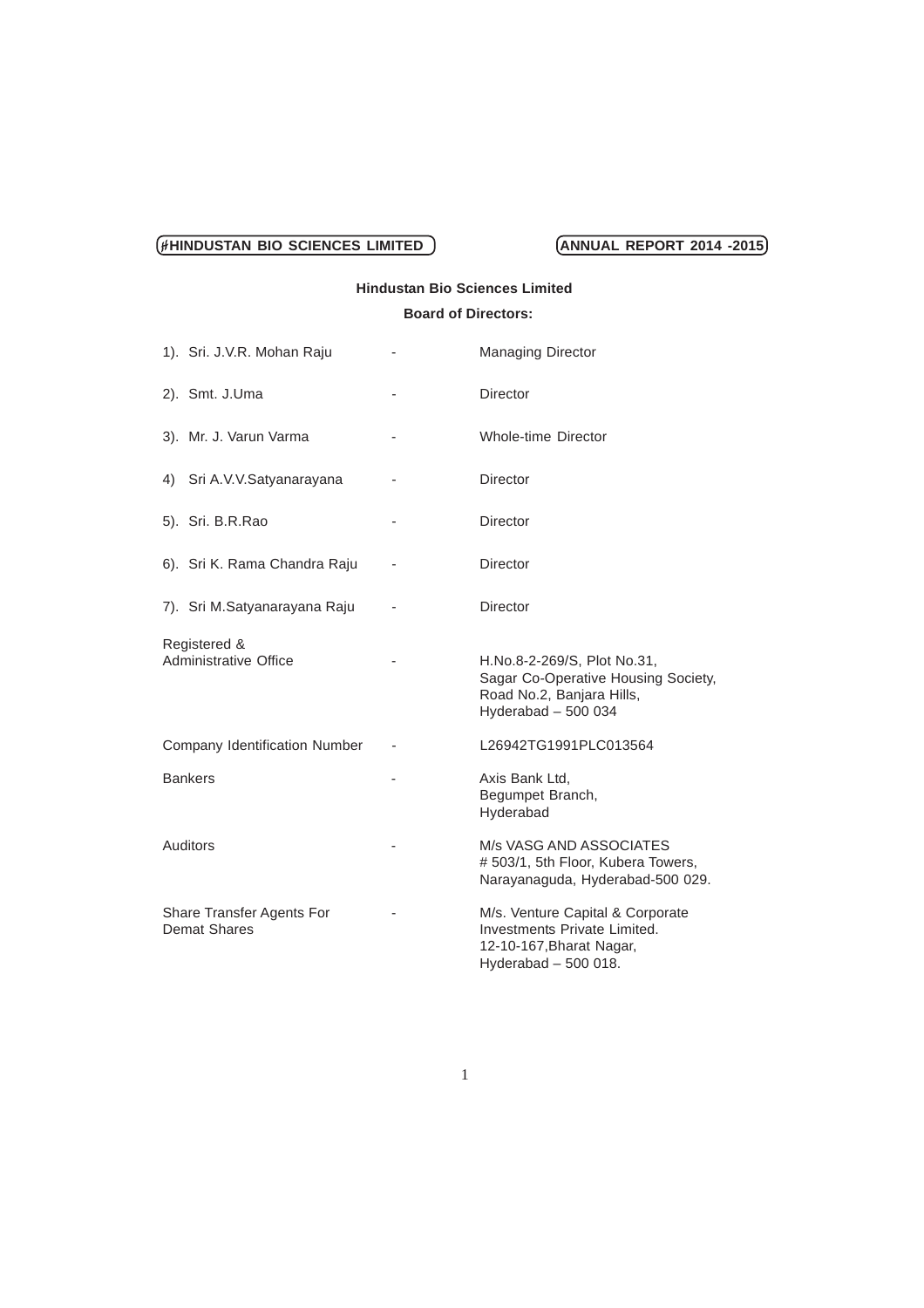### **Notice**

Notice is hereby given that the 23rd Annual General Meeting of the Members of the Company will be held on Wednesday the 30th September, 2015 at 10.00 A.M at H.No.8-2-269/S, Plot No.31, Sagar Society, Road No.2, Banjara Hills, Hyderabad – 500 034, Telangana to transact the following.

Ordinary Business:

- 1. To receive, consider and adopt the Audited Balance Sheet and the Profit and Loss account for the year ended 31st March, 2015 and the Directors and Auditors Report thereon.
- 2. To ratify the appointment of auditors of the Company to hold office until the conclusion of the Annual general Meeting for Financial year 2015-16 and the payment of remuneration as fixed by the board of directors and to consider and if thought fit, to pass, with or without modification(s) the following resolution as an Ordinary resolution.

"RESOLVED THAT, pursuant to the provisions of Section 139 of the Companies Act, 2013 and the rules made there under, including statutory modifications thereto or re-enactments thereof for the time being in force, and pursuant to the recommendations of the audit committee of the Board of directors, the appointment of M/s. VASG & ASSOCIATES, chartered Accountants, Hyderabad (Firm Number 006070S) which was made AGM 2014 for Three Consecutive Audit-years ending on the conclusion of AGM for FY 2016-17 be and is hereby ratified and confirmed for the remaining audit period on such remuneration as fixed by the board of directors"

"RESOLVED FURTHER THAT the directors of the Company jointly and severally be and are hereby authorised to do all such acts, matters and things as may be necessary to give effect to the above resolution and to certify and upload the e-forms."

# **Ordinary Business**

To consider and if thought fit, to pass with or without modification(s), the following resolutions as Ordinary Resolution:

3. "RESOLVED that the pursuant to the provisions of Sections 149, 152 and any other applicable provisions of the Companies Act, 2013 and the rules made there under (including any statutory modification(s) or re-enactment thereof for the time being in force) read with Schedule IV to the Companies Act, 2013 Mrs. Jampana Uma (DIN07143463), Director retiring by rotation, being eligible offers herself as woman director of the company, be and is hereby appointed as woman Director retiring by Rotation"

> For and on behalf of the Board For **Hindustan Bio Sciences Limited**

Date : 29-05-2015 Chairman

Place : Hyderabad J.V.R. Mohan Raju.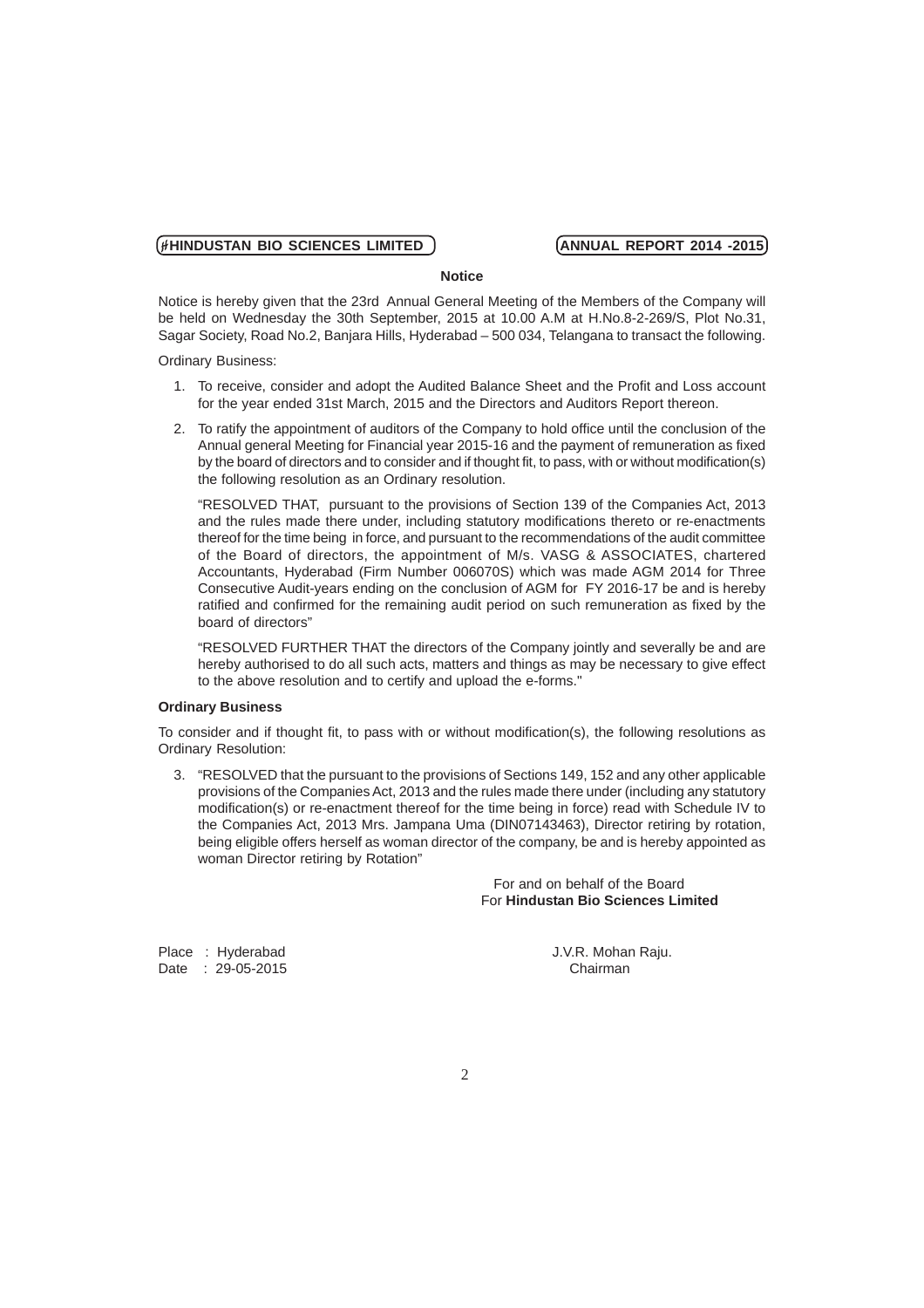- Notes:
- 1. A member entitled to attend the meeting is entitled to appoint a proxy to attend and vote at the meeting instead of him and the proxy need not be a member of the company.
- 2. Proxies in order to be effective must be deposited at the registered office of the company at Plot No: 31, Sagar Co-Operative Housing Society, Road No: 2, Banjara Hills, Hyderabad - 500 034 at least 48 hours before the commencement of the meeting.
- 3. The Register of members and the share transfer books of the company will remain closed from 22nd September, 2015 to 30th September, 2015(both days inclusive).
- 4. Members are requested to quote ledger folio number/ Demat account number in all their correspondence to avoid delay in communication.
- 5. Members are requested to bring their copy of the Annual Report and the attendance slips with them to the Annual General Meeting.
- 6. The company shares are listed on Bombay Stock Exchange Limited. The listing fee for the year 2015-16 is paid.
- 7. Voting through electronic means;
	- A. In compliance with provisions of Section 108 of the Companies Act, 2013 and Rule 20 of the Companies (Management and Administration) Rules, 2014, the Company is pleased to provide to members the facility to exercise their right to vote at the Annual General Meeting (AGM) by electronic means and the business may be transacted through e-Voting Services provided by Central Depository Services (India) Limited (CDSL).
	- B. The instructions for shareholders voting electronically are as under:
		- (i) The voting period begins on 25th September, 2015 at 9.00 A.M. and ends on 27th September, 2015 at 6.00 P.M. During this period shareholders' of the Company, holding shares either in physical form or in dematerialized form, as on the cut-off date (record date) of 21-09-2015, may cast their vote electronically. The e-voting module shall be disabled by CDSL for voting thereafter.
		- (ii) The shareholders should log on to the e-voting website www.evotingindia.com.
		- (iii) Click on Shareholders.
		- (iv) Now Enter your User ID
			- a. For CDSL: 16 digits beneficiary ID,
			- b. For NSDL: 8 Character DP ID followed by 8 Digits Client ID,
			- c. Members holding shares in Physical Form should enter Folio Number registered with the Company.
		- (v) Next enter the Image Verification as displayed and Click on Login.
		- (vi) If you are holding shares in demat form and had logged on to www.evotingindia.com and voted on an earlier voting of any company, then your existing password is to be used.
		- (vii) If you are a first time user follow the steps given below: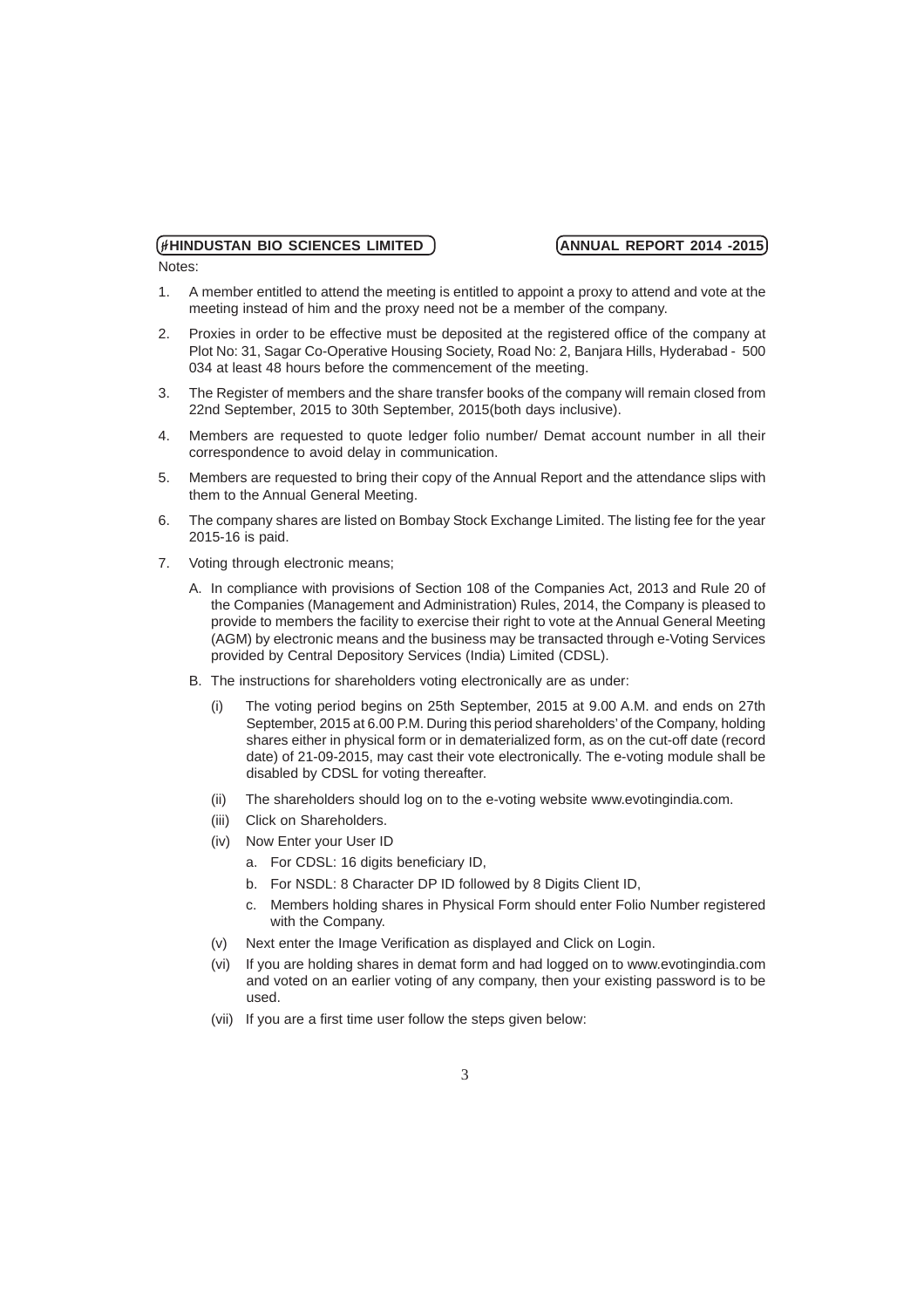|                  | For Members holding shares in Demat Form and Physical Form                                                                                                                                                                                                                       |
|------------------|----------------------------------------------------------------------------------------------------------------------------------------------------------------------------------------------------------------------------------------------------------------------------------|
| PAN <sup>*</sup> | Enter your 10 digit alpha-numeric *PAN issued by Income Tax Department (Applicable)<br>for both demat shareholders as well as physical shareholders)                                                                                                                             |
|                  | • Members who have not updated their PAN with the Company/Depository Participant<br>are requested to use the first two letters of their name and the 8 digits of the se-<br>quence number in the PAN field.                                                                      |
|                  | • In case the sequence number is less than 8 digits enter the applicable number of 0's<br>before the number after the first two characters of the name in CAPITAL letters. Eg.<br>If your name is Ramesh Kumar with sequence number 1 then enter RA00000001 in<br>the PAN field. |
| DOB#             | Enter the Date of Birth as recorded in your demat account or in the company records for<br>the said demat account or folio in dd/mm/yyyy format.                                                                                                                                 |
| Bank<br>Details# | Dividend Enter the Dividend Bank Details as recorded in your demat account or in the company<br>records for the said demat account or folio.                                                                                                                                     |
|                  | Please enter the DOB or Dividend Bank Details in order to login. If the details are not<br>$\bullet$<br>recorded with the depository or company please enter the member id / folio number<br>in the Dividend Bank details field as mentioned in instruction IV.                  |
|                  | After entering these details appropriately, click on "SUBMIT" tab.<br>(viii)                                                                                                                                                                                                     |
|                  | Members holding shares in physical form will then directly reach the Company selection<br>(ix)<br>screen. However, members holding shares in demat form will now reach 'Password<br>Creation' menu wherein they are required to mandatorily enter their login password in        |

the new password field. Kindly note that this password is to be also used by the demat holders for voting for resolutions of any other company on which they are eligible to vote, provided that company opts for e-voting through CDSL platform. It is strongly recommended not to share your password with any other person and take utmost care to keep your password confidential.

- (x) For Members holding shares in physical form, the details can be used only for evoting on the resolutions contained in this Notice.
- (xi) Click on the EVSN for the relevant Company Name i.e. Hindustan Bio Sciences Limited, on which you choose to vote.
- (xii) On the voting page, you will see "RESOLUTION DESCRIPTION" and against the same the option "YES/NO" for voting. Select the option YES or NO as desired. The option YES implies that you assent to the Resolution and option NO implies that you dissent to the Resolution.
- (xiii) Click on the "RESOLUTIONS FILE LINK" if you wish to view the entire Resolution details.
- (xiv) After selecting the resolution you have decided to vote on, click on "SUBMIT". A confirmation box will be displayed. If you wish to confirm your vote, click on "OK", else to change your vote, click on "CANCEL" and accordingly modify your vote.
- (xv) Once you "CONFIRM" your vote on the resolution, you will not be allowed to modify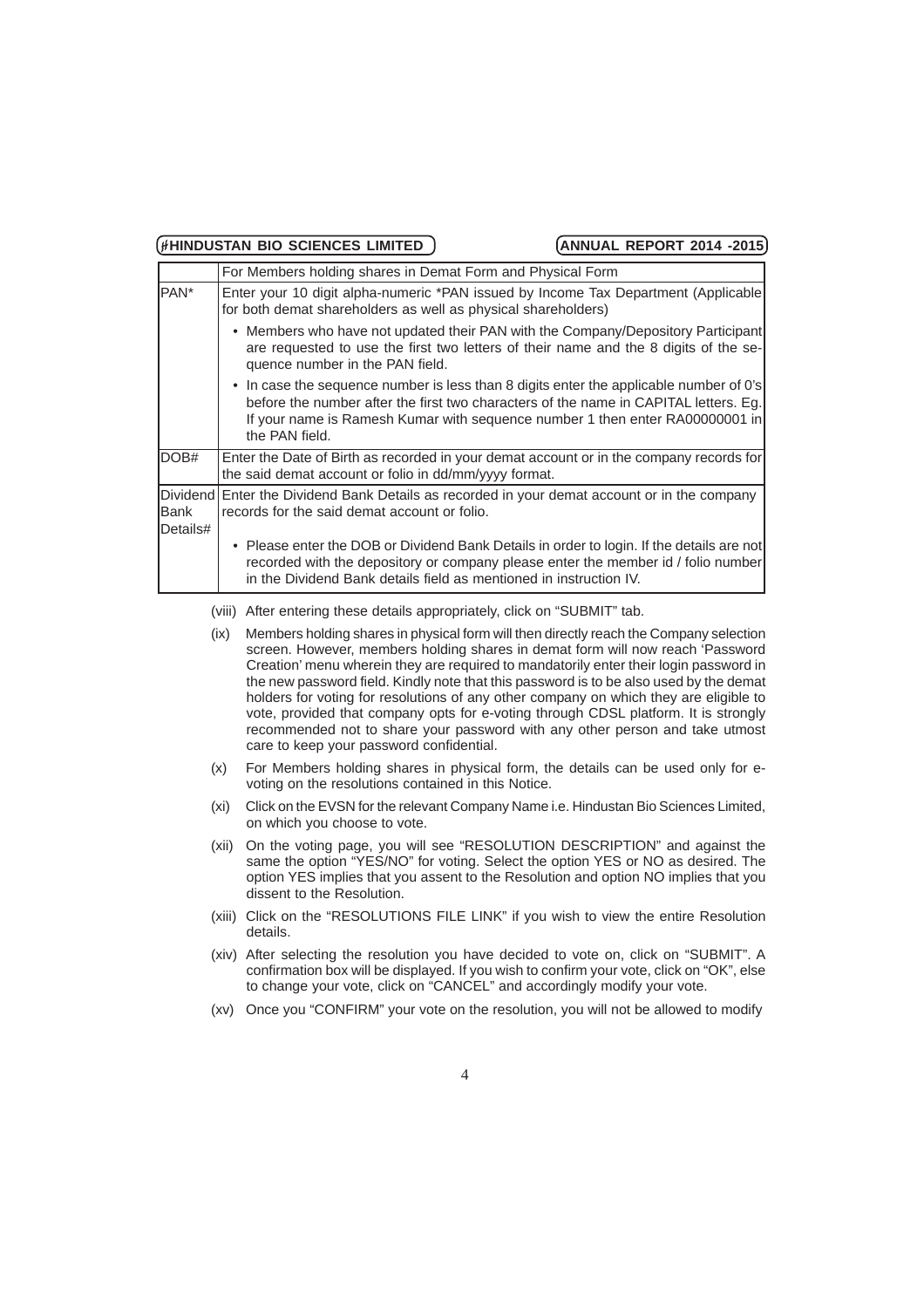your vote.

- (xvi) You can also take out print of the voting done by you by clicking on "Click here to print" option on the Voting page.
- (xvii) If Demat account holder has forgotten the same password then Enter the User ID and the image verification code and click on Forgot Password & enter the details as prompted by the system.

(xviii) Note for Non – Individual Shareholders and Custodians

- Non-Individual shareholders (i.e. other than Individuals, HUF, NRI etc.) and Custodian are required to log on to www.evotingindia.com and register themselves as Corporates.
- A scanned copy of the Registration Form bearing the stamp and sign of the entity should be emailed to helpdesk.evoting@cdslindia.com.
- After receiving the login details a compliance user should be created using the admin login and password. The Compliance user would be able to link the account(s) for which they wish to vote on.
- The list of accounts should be mailed to helpdesk.evoting@cdslindia.com and on approval of the accounts they would be able to cast their vote.
- A scanned copy of the Board Resolution and Power of Attorney (POA) which they have issued in favour of the Custodian, if any, should be uploaded in PDF format in the system for the scrutinizer to verify the same.
- (xix) In case you have any queries or issues regarding e-voting, you may refer the Frequently Asked Questions ("FAQs") and e-voting manual available at www.evotingindia.com, under help section or write an email to helpdesk.evoting@cdslindia.com.

### **In case of members receiving the physical copy:**

- (A) Please follow all steps from sl. no. (i) to sl. no. (xvii) above to cast vote.
- (B) In case you have any queries or issues regarding e-voting, you may refer the Frequently Asked Questions ("FAQs") and e-voting manual available at www.evotingindia.co.in under help section or write an email to helpdesk.evoting@cdslindia.com
- (C) The e-voting period commences on 25th September 2015 (9:00 am) and ends on 27th September 2015 (6:00 pm). During this period shareholders' of the company, holding shares either in physical form or in dematerialized form, as on the cut-off date (record date) of 21.09.2015, may cast their vote electronically. The e-voting module shall be disable by CDSL for voting thereafter. Once the vote on a resolution is cast by the shareholder, the shareholder shall not be allowed to change it subsequently.

The voting rights of shareholders shall be in proportion to their shares of the paid up equity share capital of the Company as on the cut-off date (record date) 21.09.2015.

Mr. V.B.S.S. Prasad, a Practicing Company Secretary (Membership # 4139, CP No. 4605) and has been appointed as the Scrutinizer to scrutinize the e-voting process in a fair and transparent manner.

The Scrutinizer shall within a period not exceeding three (3) working days from the conclusion of the e-voting period unblock the votes in the presence of at least two (2) witnesses not in the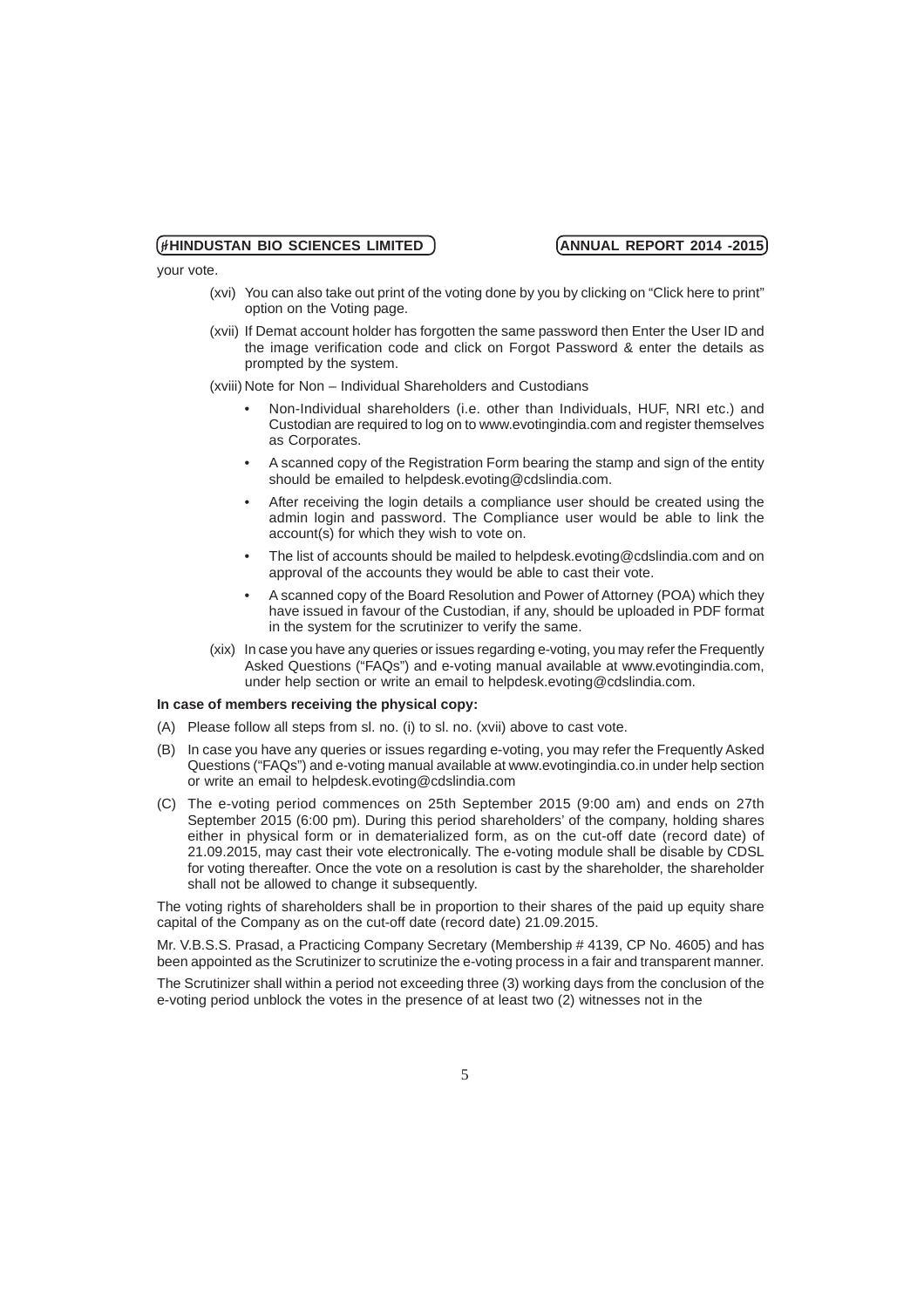employment of the Company and make a Scrutinizer Report of the votes cast in favor or against, if any, forthwith to the Chairman of the Company.

The Results shall be declared in the AGM of the Company. The Results declared along with the Scrutinizer's Report shall be placed on the Company's website www.hindustanbiosciences.in in and on the website of CDSL within two (2) days of passing of the resolutions at the AGM of the Company and communicated to the BSE Limited.

(xx) All documents referred to in the accompanying Notice and the Explanatory Statement shall be open for inspection at the Registered Office of the Company during normal business hours (09:00 am to 05:00 pm) on all working days except Saturdays, up to and including the date of the Annual General Meeting of the Company.

### **GREEN INITIATIVE IN CORPORATE GOVERNANCE**

Rule 11 of the Companies (Accounts) Rules, 2014, permits circulation of Annual Report through electronic means to such of the members whose e-mail addresses are registered with NSDL or CDSL (DPs) or with the Company to receive the documents in electronic form and physical copies to those shareholders whose email addresses have not been either registered with the Company or with the DPs.

To support this green initiative of the Government, members are requested to register their e-mail addresses and also intimate changes, if any, with the DPs, in case shares are held in dematerialized form and with STA, in case the shares are held in physical form.

### **EXPLANATORY STATEMENT PURSUANT TO SECTION 102(1) OF THE COMPANIES ACT, 2013. ITEM NO.3.**

| Name of the Director       | J. Uma                                            |  |  |  |
|----------------------------|---------------------------------------------------|--|--|--|
| Date of Birth              | 15-05-1959                                        |  |  |  |
| Address                    | H.No.6, Daffodils Block, Nectar Garden, Madhapur, |  |  |  |
|                            | Hyderabad, Telangana                              |  |  |  |
| Shareholding               | 600                                               |  |  |  |
| Qualification              | <b>B.Com</b>                                      |  |  |  |
| Experience                 | She has vast experience in M/s. Siris Limited     |  |  |  |
| <b>Other Directorships</b> |                                                   |  |  |  |

Except Mrs. J.Uma, Being Appointee, JVR Mohan Raju, Managing Director and J. Varuna Varma, Whole Time Director, none of the directors and key managerial personnel of the company and their relatives are concerned or interested, financial or otherwise in the resolution set out at item No.3 this explanatory statement may also be regarded as disclosure under clause 49 of the listing agreement with the stock exchange.

Your directors recommended the resolution for approval as Ordinary Resolutions.

For and on behalf of the Board For **Hindustan Bio Sciences Limited**

Date : 29-05-2015

Place : Hyderabad **J.V.R. Mohan Raju**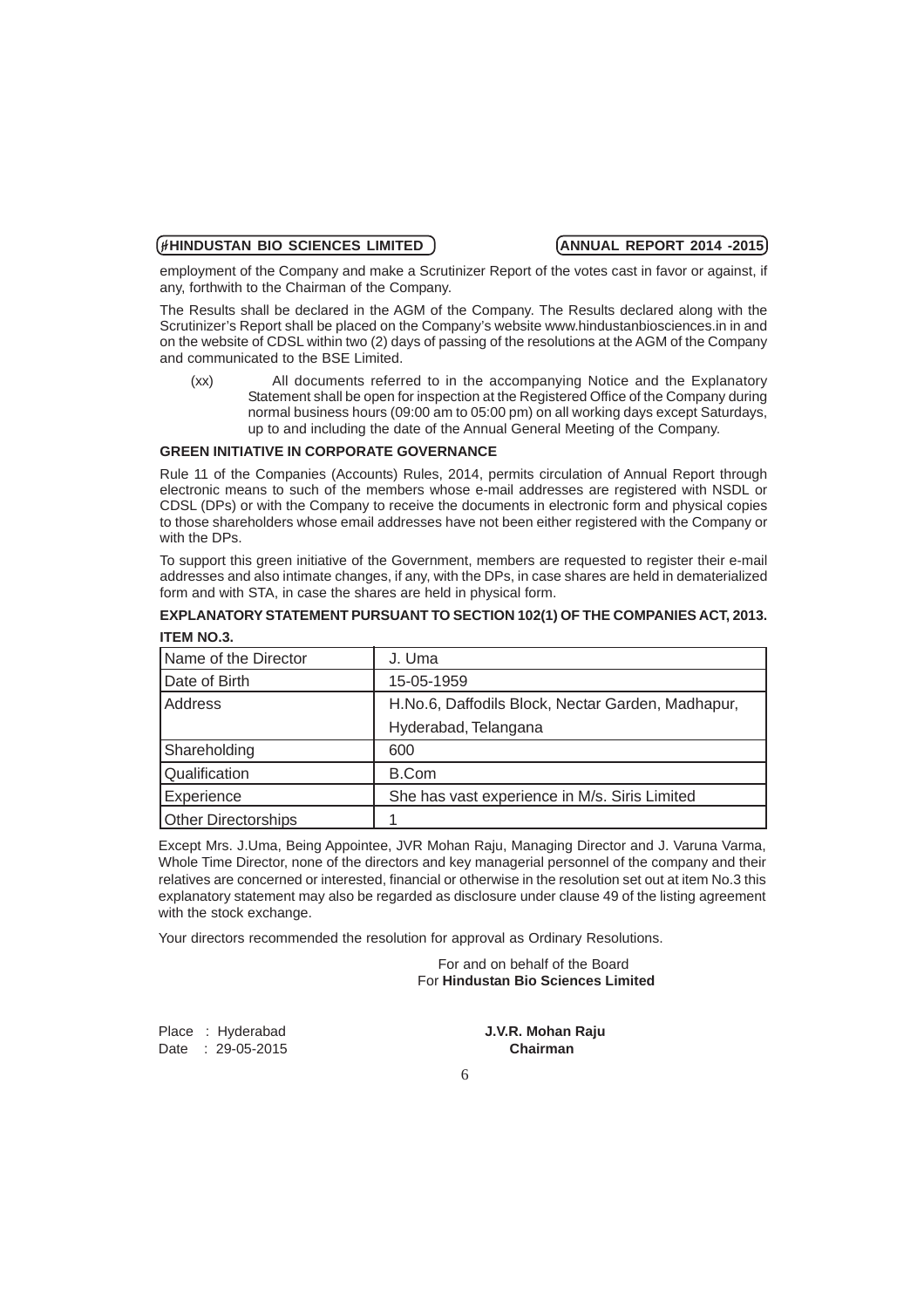To

The Members,

Your directors are pleased to present their report along with the Audited accounts for the year ended 31-03-2015.

**DIRECTOR'S REPORT**

| <b>Financial Results:</b><br>Rs. In Lakhs |               |               |  |  |  |
|-------------------------------------------|---------------|---------------|--|--|--|
| <b>Particulars</b>                        | $2014 - 2015$ | $2013 - 2014$ |  |  |  |
| <b>Gross Sales</b>                        | 75.75         | 225.38        |  |  |  |
| Less: Excise Duty & Sales Tax             | 0             | 0             |  |  |  |
| <b>Net Sales</b>                          | 75.75         | 225.38        |  |  |  |
| <b>Total Expenditure</b>                  | 220.56        | 324.62        |  |  |  |
| Other Income                              | 0             | $\Omega$      |  |  |  |
| <b>Operating Profit (PBDIT)</b>           | (123.75)      | (75.20)       |  |  |  |
| Interest                                  | 2.61          | 2.35          |  |  |  |
| Cash Profit                               | (126.36)      | (77.55)       |  |  |  |
| Depreciation and Amortization             | 18.45         | 21.69         |  |  |  |
| Profit before Exceptional Item            | (144.81)      | (99.24)       |  |  |  |
| <b>Exceptional Item</b>                   | 0             | 0             |  |  |  |
| Profit after Exceptional Item             | (144.81)      | (99.24)       |  |  |  |
| <b>Provision for Taxation</b>             |               |               |  |  |  |
| i) Current Year                           | 0             | 0             |  |  |  |
| ii) Deferred Taxation                     | (0.72)        | 0.02          |  |  |  |
| Net Profit before Extraordinary Item      | (145.52)      | (99.22)       |  |  |  |
| <b>Extraordinary Item</b>                 | 0             | 0             |  |  |  |
| Profit after Extraordinary Item           | (145.52)      | (99.22)       |  |  |  |

Note: Previous year figures have been regrouped wherever necessary. **Operations:**

During the year the company has sales revenue of Rs.75.75 Lakhs as against last year sales revenue of Rs.225.38 Lakhs, a decrease of about 66.4% in rupee terms. The management is expecting get good revenues from the second half of the financial year 2015-16 with the introduction of 10000 IU potency of Erythropoietin into the market.

# **Directors:**

Mrs. J.Uma, Directors retiring by rotation and being eligible offers herself for reappointment.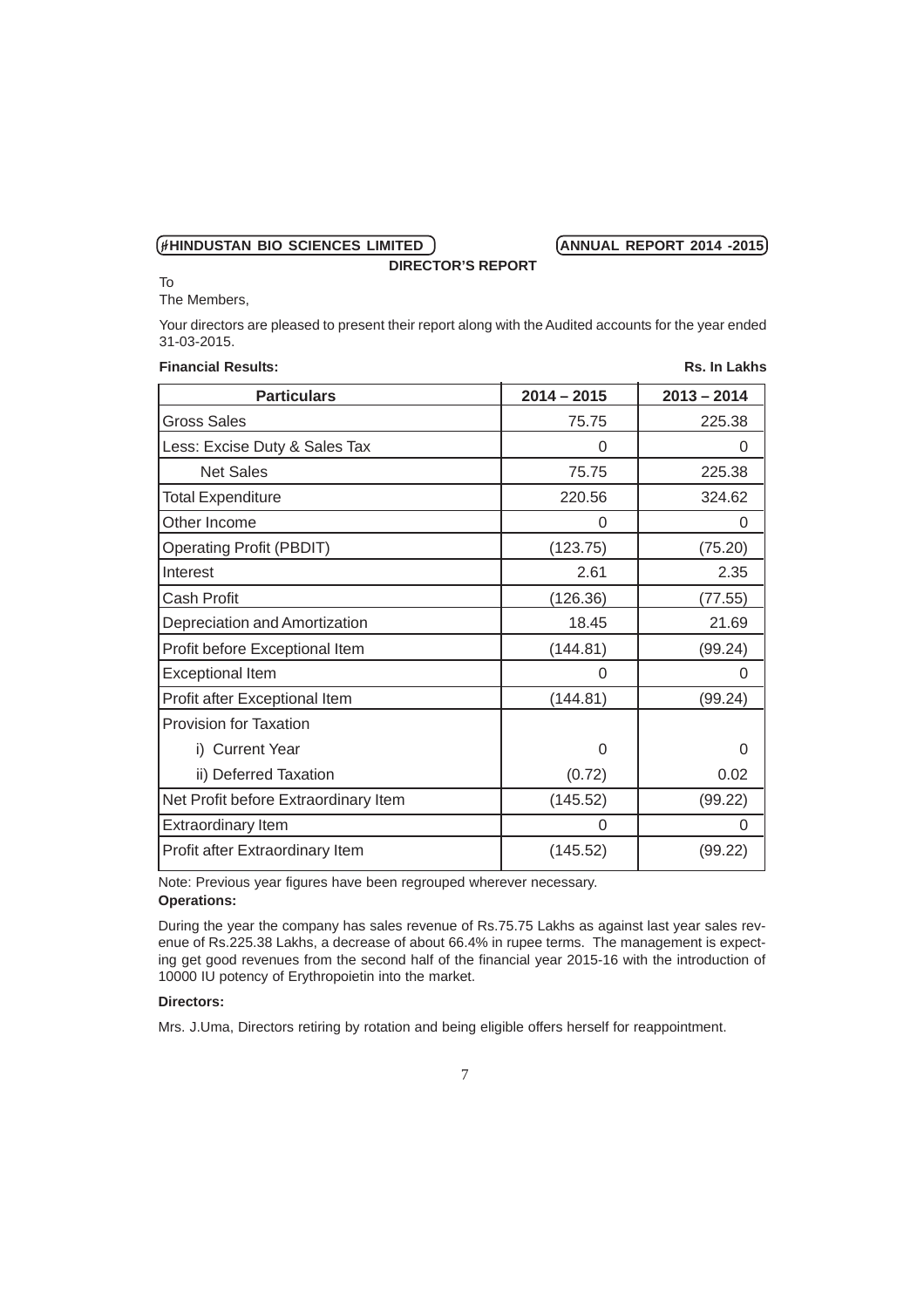# (HIINDUSTAN BIO SCIENCES LIMITED ) **ANNUAL REPORT 2014 -2015 Directors Responsibility Statement:**

Pursuant to Section 134 of the Companies Act, 2013 with respect to the Directors' Responsibility Statement, the Board of Directors of the Company hereby confirms:

- (a) in the preparation of the annual accounts, the applicable accounting standards had been followed along with proper explanation relating to material departures;
- (b) the directors had selected such accounting policies and applied them consistently and made judgments and estimates that are reasonable and prudent so as to give a true and fair view of the state of affairs of the company at the end of the financial year and of the profit and loss of the company for that period;
- (c) the directors had taken proper and sufficient care for the maintenance of adequate accounting records in accordance with the provisions of this Act for safeguarding the assets of the company and for preventing and detecting fraud and other irregularities;
- (d) the directors had prepared the annual accounts on a going concern basis; and
- (e) the directors, being a listed company, had laid down internal financial controls to be followed by the company and that such internal financial controls are adequate and were operating effectively.
- (f) the directors had devised proper systems to ensure compliance with the provisions of all applicable laws and that such systems were adequate and operating effectively.

### **Nomination and Remuneration Committee:**

The Nomination and Remuneration Committee consists of the following Directors namely Mr.B.R.Rao, Mr.K.Ramachandra Raju, and Mr.M.Satyanarayana Raju.

### **Brief description of terms of reference:**

Identifying persons who are qualified to become directors and who may be appointed in senior management in accordance with the criteria laid down and recommend to the Board for their appointment and removal;

### **Carry on the evaluation of every director's performance :**

Formulation of the criteria for determining qualifications, positive attributes and independence of a director;

Recommend to the Board a policy relating to the remuneration of the directors, key managerial personnel and other employees;

Formulation of criteria for evaluation of independent Directors and the Board;

Devising a policy on Board diversity; and

Any other matter as the Board may decide from time to time.

# **Nomination and Remuneration policy**

### **The objective of the Policy-**

To lay down criteria and terms and conditions with regard to identifying persons who are qualified to become Directors (Executive and Non-Executive) and persons who may be appointed in Senior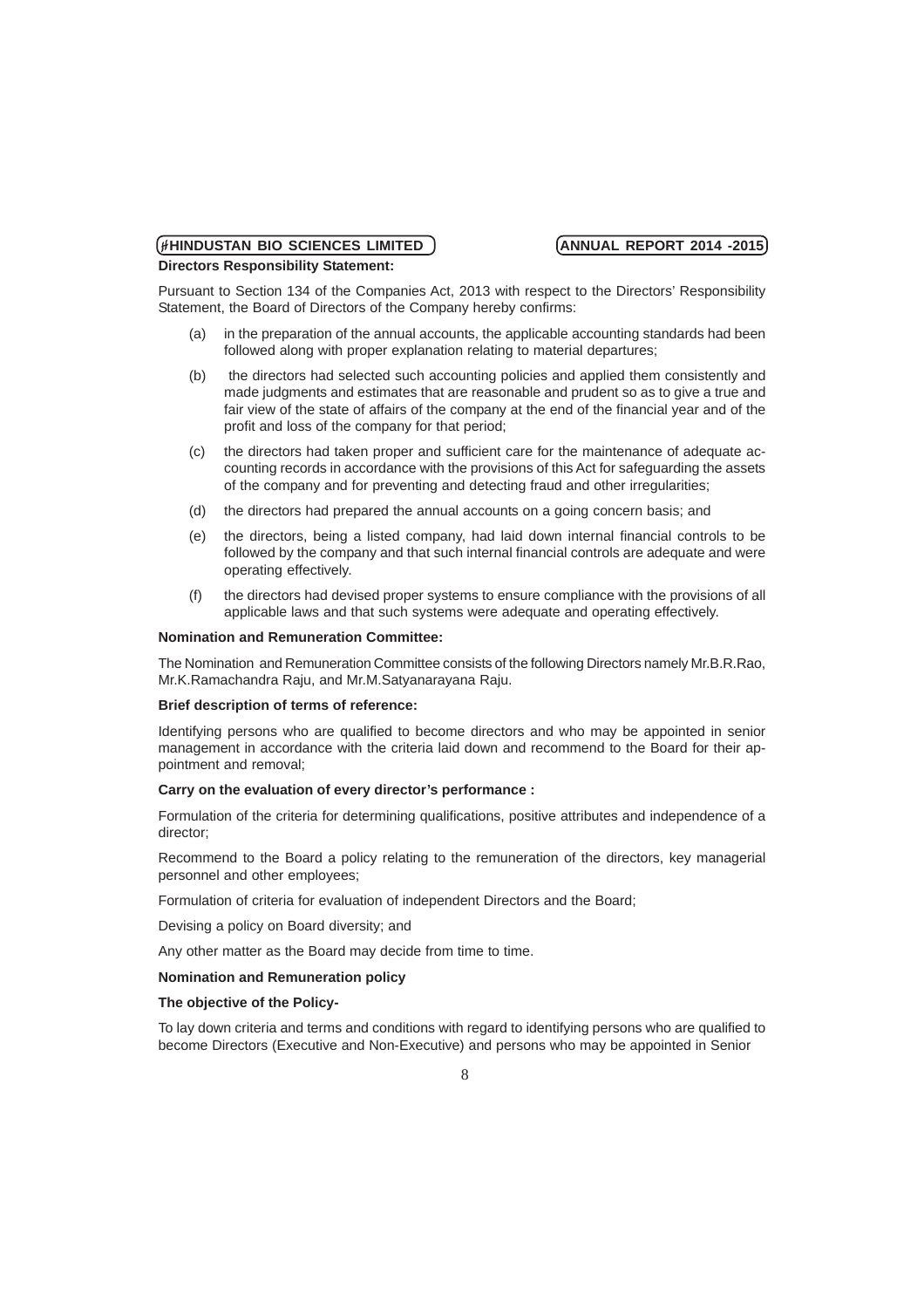Management and Key Managerial positions and to determine their remuneration.

To determine remuneration based on the Company's size and financial positions and trends and practices on remuneration prevailing in peer companies.

To carry evaluation of the performance of Directors

To provide them rewards linked directly to their effort, performance, dedication and achievement relating to the Company's operations.

To retain, motivate and promote talent and to ensure long term sustainability of talented managerial persons and create competitive advantage.

### **Particulars of Loans, Guarantees and Investments Under Section 186:**

The company has neither issued any Loans, Guarantees nor made any investments during the Financial Year.

### **Particulars of Contracts or Arrangements with Related Parties referred To sSec. 188(1):**

The Company has not entered into any CONTRACTS OR ARRANGEMENTS WITH RELATED PAR-TIES REFERRED TO Sec. 188(1) during the Financial Year

### **Extract of Annual Return:**

The Extract of Annual Return is prepared in Form MGT-9 as per the provisions of the Companies Act, 2013 and Rule 12 of the Companies (Management and Administration) Rules, 2014 and the same is enclosed as **Annexure - A** to this report.

### **The conservation of energy, technology absorption, foreign exchange earnings and outgo**

Information with respect to the conservation of energy, technology absorption, foreign exchange earnings and outgo pursuant to provisions of Sec. 134(3)(m) of the Companies Act, 2013 read with the Companies (Accounts) Rules, 2014 is prepared and annexed as **Annexure-B** to this report.

### **Statutory Auditors:**

At the Annual General Meeting held on 30-09-2014 M/s VASG and Associates, Chartered Accountants, were appointed as Statutory Auditors of the Company to hold office till the conclusion of the Annual General Meeting to be held in the Financial Year 2017. In terms of 1st proviso to section 139(1) of the Companies Act, 2013, the appointment of auditors shall be placed for ratification at every Annual General Meeting. Accordingly appointment of M/s. VASG and Associates, Chartered Accountants is placed for ratification by shareholders. In the regard, the Company has received a certificate from the Auditors to the effect, if they are appointed, it will be in accordance with the provisions of Section 141 of the Companies Act, 2013.

### **Audit Committee:**

Composition Audit Committee included in Corporate Governance report.

### **Corporate Governance:**

Pursuant to the provisions of the Clause 49 of the Listing Agreement a report on Corporate Gover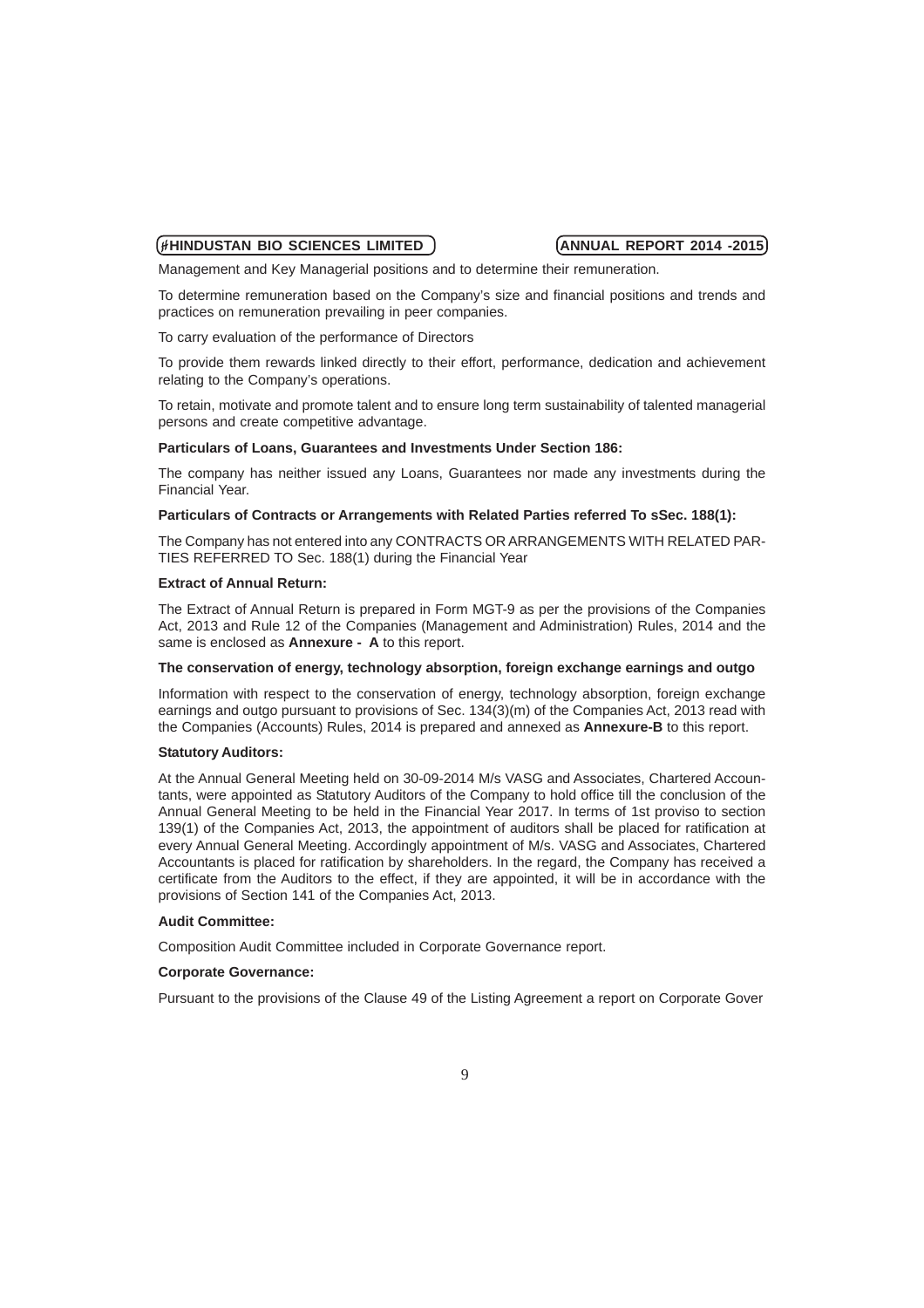nance and a certificate from the Statutory Auditors regarding the Compliance of conditions of Corporate Governance are annexed as **Annexure -C** to this report.

### **Whistle Mechanism:**

The Board of Directors have adopted Whistle Blower policy. The Whistle Blower policy aims for conducting the affairs in the fair and transparent manner by adopting highest standards of professionalism, honest, integrity and ethical behavior. All permanent employees of the Company are covered under the Whistle Blower Policy.

A mechanism has been established for employees to report concerns about unethical behavior, actual or suspected fraud or violation of Code of Conduct and Ethics. It also provides for adequate safeguards against the victimization of employees who avail of the mechanism and allows direct access to the chairperson of the audit committee in exceptional cases.

### **Company Secretary:**

The company is not making sufficient profits and hence not able to appoint a Company Secretary but utilizing the service of Sri.V.B.S.S.Prasad practicing Company Secretary to look after legal compliances.

### **Secretarial Audit Report:**

As per the provisions of Section 204 of the Companies Act, 2013, the Board of Directors have appointed Mr. V.B.S.S.Prasad, Practicing Company Secretary (C.P.No: 4605) as Secretarial Auditor to conduct Secretarial Audit of the Company for the Financial year ended 31st March, 2015.

Secretarial Audit Report issued by Mr. V B S S Prasad, Practicing Company Secretary in form MR-3 is enclosed as **Annexure – D** to this Annual Report.

There are no qualifications in Secretarial Audit Report.

### **Particulars of Employees:**

No employee of the company is in receipt of remuneration of Rs.60 Lakhs per annum, and no employees is in receipt of Rs.5 Lakhs per month, for any part of the financial year whose particulars are required to be disclosed pursuant to Rule 5 of Companies (Appointment and Remuneration of Managerial Personnel) Rules, 2014.

### **Change in Nature of Business:**

There is no change in the Company's nature of business during the financial year ending March 31st, 2015.

### **Significant and Material Orders Passed By Regulators:**

No such orders have been received.

### **Material Changes and Commitments:**

There are no Material changes and commitments in the business operations of the Company from the Financial Year ended 31st March, 2015 to the date of signing of the Director's Report.

### **Acknowledgements:**

The board wishes to place its deep sense of gratitude to all the employees for their valuable co-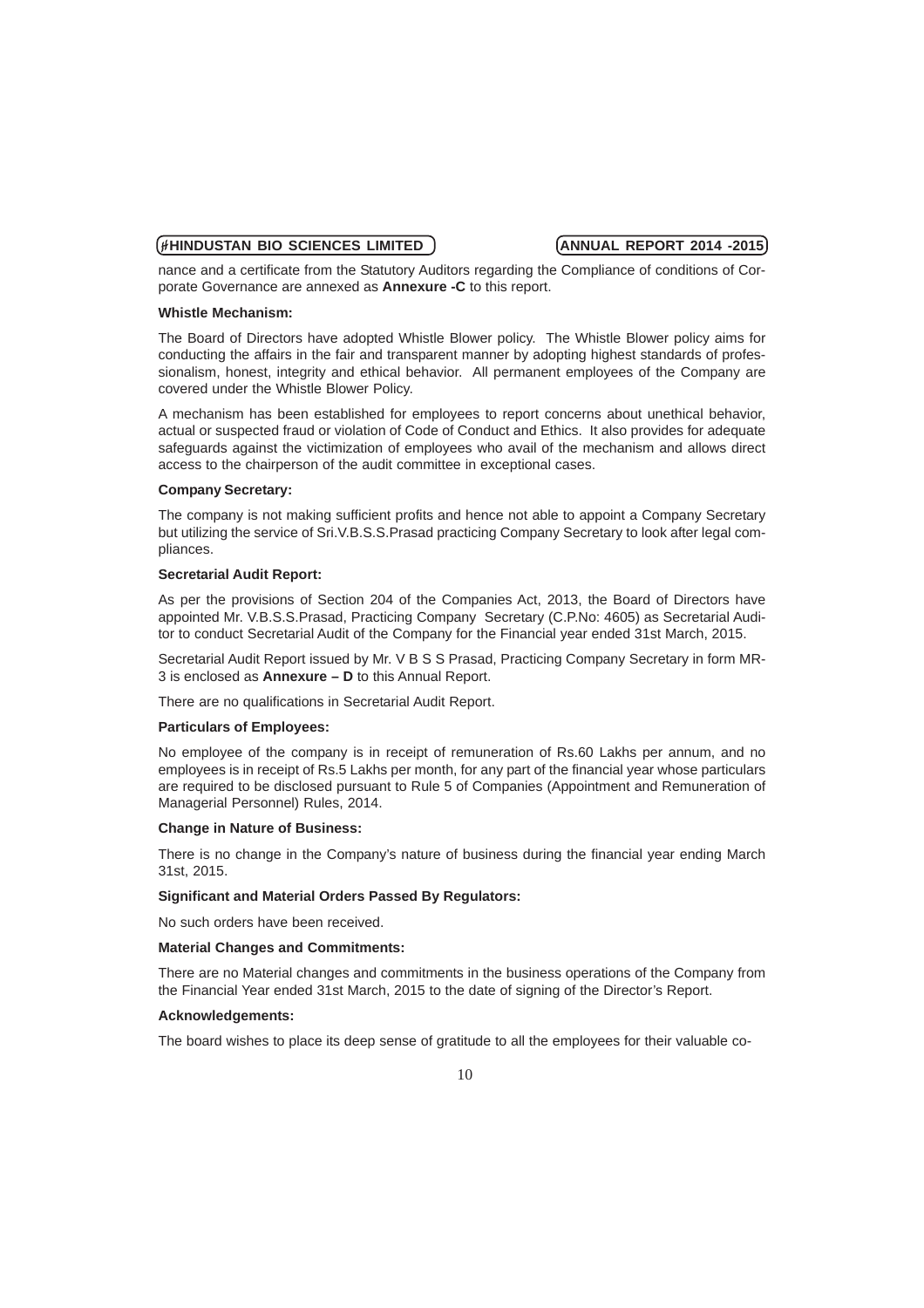operation and contribution. The board also thanks all Government/statutory organizations for their support extended to the company.

During the Financial year ended 31st march, 2015, the company has not received any complaints pertaining to Sexual Harassment.

The board is also grateful to Banks and all those associated with the company for their co-operation and help.

> For and on behalf of the Board For **Hindustan Bio Sciences Limited**

Date : 29-05-2015 Chairman

Place : Hyderabad J.V.R. Mohan Raju.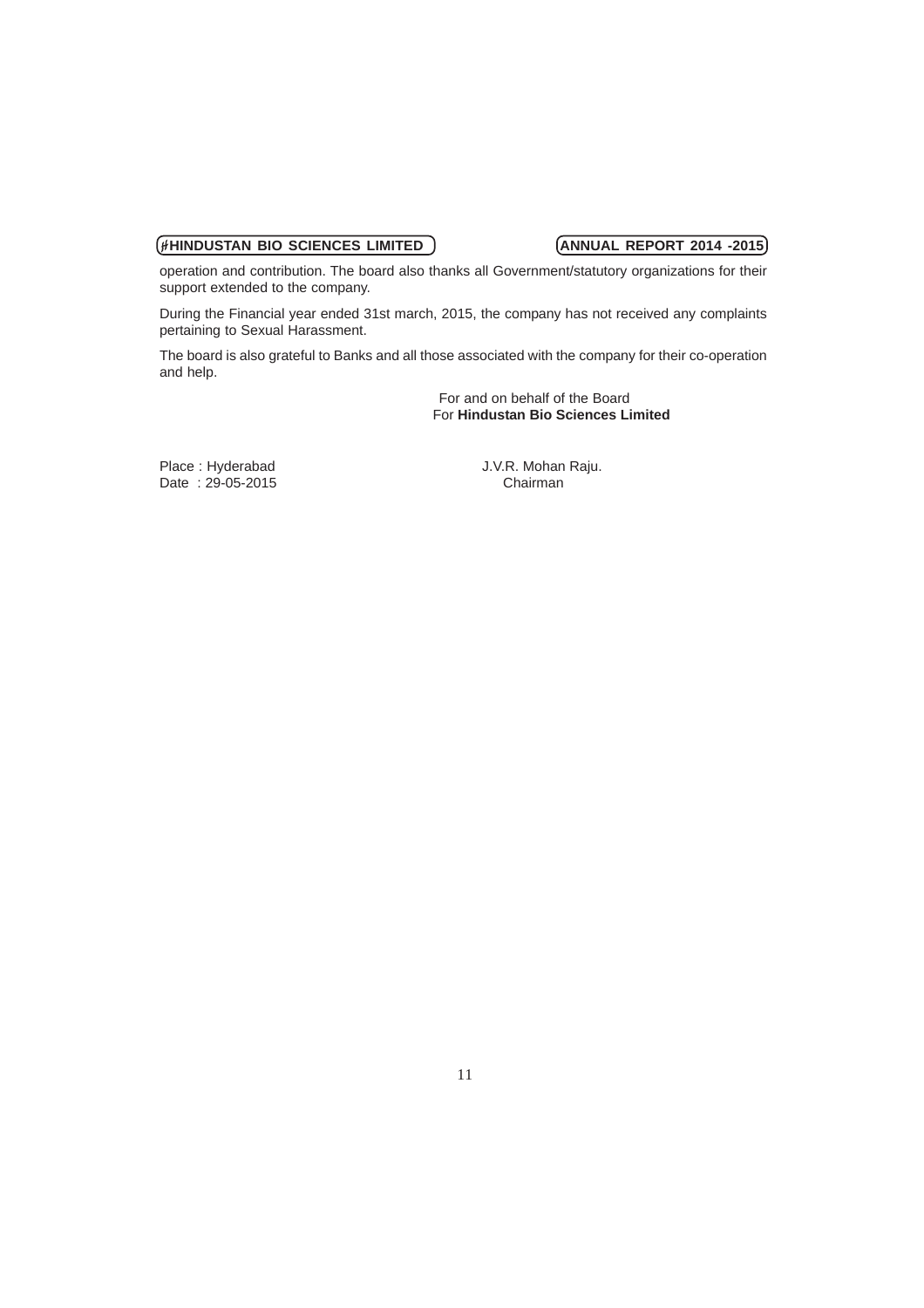**Annexure 'A' to the Director's Report**

# **EXTRACT OF ANNUAL RETURN As on financial year ended on 31.03.2015 Pursuant to Section 92 (3) of the Companies Act, 2013 and rule 12(1) of the Company (Management & Administration) Rules, 2014.**

# **Form MGT-9**

|   | <b>I. REGISTRATION &amp; OTHER DETAILS:</b>                                   |                                                                                                                                                                                                |  |  |  |  |  |  |
|---|-------------------------------------------------------------------------------|------------------------------------------------------------------------------------------------------------------------------------------------------------------------------------------------|--|--|--|--|--|--|
|   | <b>CIN</b>                                                                    | L26942TG1991PLC013564                                                                                                                                                                          |  |  |  |  |  |  |
| 2 | <b>Registration Date</b>                                                      | 16-12-1991                                                                                                                                                                                     |  |  |  |  |  |  |
| 3 | Name of the Company                                                           | <b>HINDUSTAN BIO SCIENCES LIMITED</b>                                                                                                                                                          |  |  |  |  |  |  |
| 4 | Category/Sub-category of the Company                                          | Public Company Limited by Shares                                                                                                                                                               |  |  |  |  |  |  |
| 5 | Address of the Registered office<br>& contact details                         | H.No.8-2-269/S, Plot No.31,<br>Sagar Co-Operative Housing Society,<br>Road No.2, Banjara Hills, Hyderabad -500 034,<br>Tel: 040-23555161, 23555181,<br>Email ID: pharma.hindustanbio@gmail.com |  |  |  |  |  |  |
| 6 | Whether listed company                                                        | <b>YES</b>                                                                                                                                                                                     |  |  |  |  |  |  |
|   | Name, Address & contact details of the<br>Registrar & Transfer Agent, if any. | M/s. Venture Capital & Corporate<br>Investments Private Limited,<br>12-10-167, Bharat Nagar, Hyderabad - 500 018.                                                                              |  |  |  |  |  |  |

# **II. PRINCIPAL BUSINESS ACTIVITIES OF THE COMPANY**

(All the business activities contributing 10 % or more of the total turnover of the company shall be stated)

| <b>S. No.</b> | Name and Description of main     |                        | NIC Code of the M to total turnover of |
|---------------|----------------------------------|------------------------|----------------------------------------|
|               | products / services              | <b>Product/service</b> | the company                            |
|               | RECOMBINANT HUMAN ERYTHROPOIETIN | 24.                    | 100                                    |

| HI. | <b>PARTICULARS OF HOLDING, SUBSIDIARY AND ASSOCIATE COMPANIES</b>                                      |     |             |            |            |  |  |  |  |
|-----|--------------------------------------------------------------------------------------------------------|-----|-------------|------------|------------|--|--|--|--|
|     | <b>SN</b> Name and address <b>CIN/GLN</b><br>Applicable<br><b>Holding/Subsidiary</b><br>1% of "shares" |     |             |            |            |  |  |  |  |
|     | of the Company                                                                                         |     | / Associate | "held"     | "Section"  |  |  |  |  |
|     | <b>NIL</b>                                                                                             | NIL | NIL         | <b>NIL</b> | <b>NIL</b> |  |  |  |  |

### **IV SHARE HOLDING PATTERN**

### **(Equity share capital breakup as percentage of total equity) (i) Category-wise Share Holding**

| Category of       | No. of Shares held at the begining |                                                |           |                                                      | No. of Shares held at the end of |                                |              |                                    | $\%$               |
|-------------------|------------------------------------|------------------------------------------------|-----------|------------------------------------------------------|----------------------------------|--------------------------------|--------------|------------------------------------|--------------------|
|                   |                                    | Shareholders of the year (As on 31-March-2014) |           |                                                      |                                  | the year (As on 31-March-2015) |              |                                    |                    |
|                   | Demat                              | <b>IPhysical</b>                               | lTotal    | % of Total Demat   Physical   Total<br><b>Shares</b> |                                  |                                |              | <b>Wor Totall</b><br><b>Shares</b> | during<br>the year |
| A. Promoters      |                                    |                                                |           |                                                      |                                  |                                |              |                                    |                    |
| $(1)$ Indian      |                                    |                                                |           |                                                      |                                  |                                |              |                                    |                    |
| a) Individual/HUF | 869,800                            |                                                | -869.8001 | $8.49\%$                                             | 869.800                          |                                | 0000 869,800 | $8.49\%$                           | $0.00\%$           |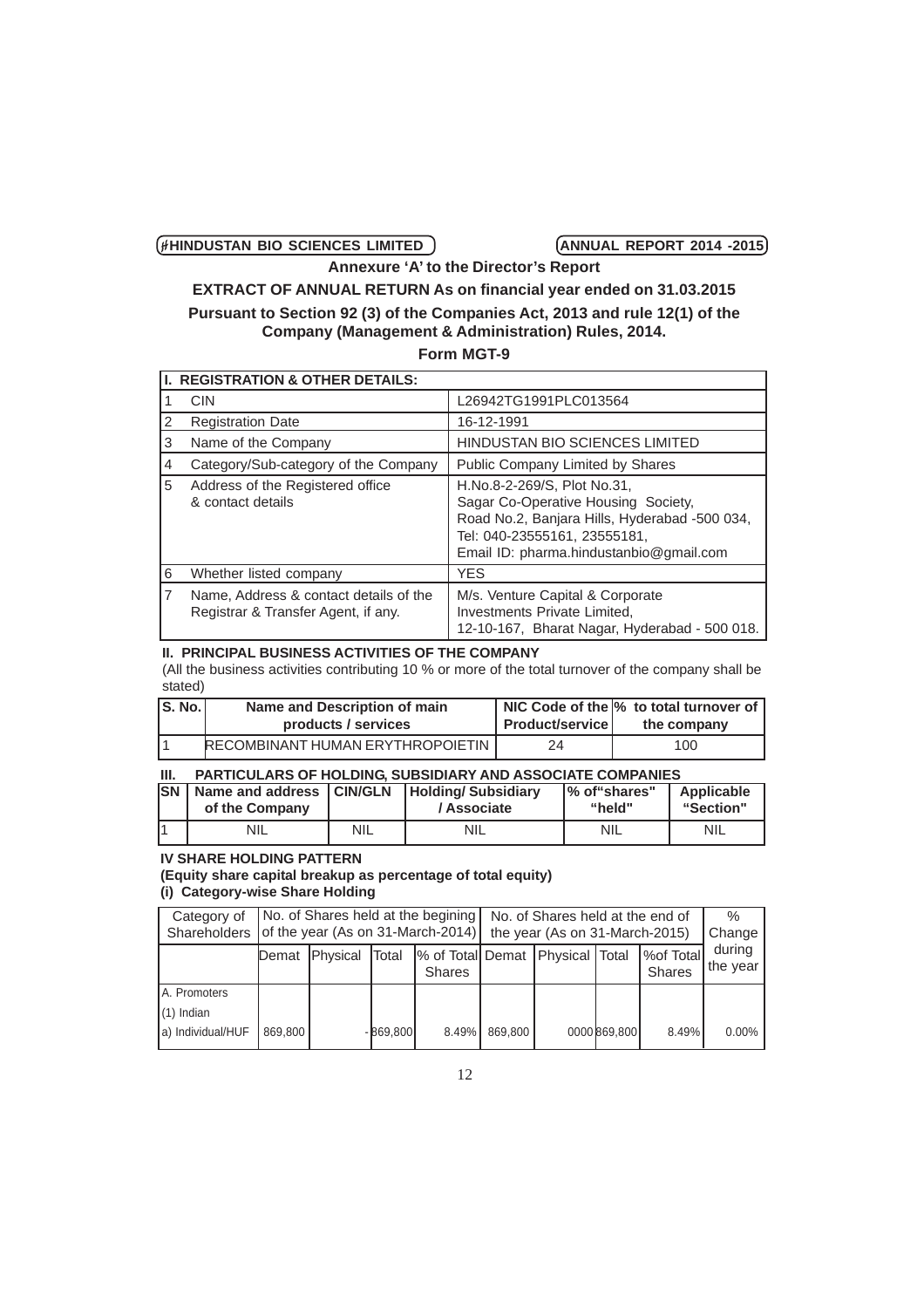| (#HINDUSTAN BIO SCIENCES LIMITED | (ANNUAL REPORT 2014 -2015) |
|----------------------------------|----------------------------|
|                                  |                            |

| Category of                                                                           | No. of Shares held at the begining |                                   |                  | No. of Shares held at the end of |                  |                                |                  | $\frac{0}{0}$ |           |
|---------------------------------------------------------------------------------------|------------------------------------|-----------------------------------|------------------|----------------------------------|------------------|--------------------------------|------------------|---------------|-----------|
| <b>Shareholders</b>                                                                   |                                    | of the year (As on 31-March-2015) |                  |                                  |                  | the year (As on 31-March-2015) |                  |               | Change    |
|                                                                                       | Demat                              | Physical                          | Total            | % of Total                       | Demat            | Physical                       | Total            | %of Total     | during    |
|                                                                                       |                                    |                                   |                  | <b>Shares</b>                    |                  |                                |                  | <b>Shares</b> | the year  |
| b) Central Govt                                                                       |                                    |                                   |                  | 0.00%                            | $\overline{a}$   |                                |                  | 0.00%         | 0.00%     |
| c) State Govt(s)                                                                      |                                    |                                   |                  | 0.00%                            |                  |                                |                  | 0.00%         | 0.00%     |
| d) Bodies Corp.                                                                       | 284,715                            |                                   | 284,715          | 2.78%                            | 284,715          |                                | 284,715          | 2.78%         | 0.00%     |
| e) Banks / Fl                                                                         |                                    |                                   |                  | 0.00%                            |                  |                                |                  | 0.00%         | 0.00%     |
| f) Any other                                                                          |                                    |                                   |                  | 0.00%                            |                  |                                |                  | 0.00%         | 0.00%     |
| Sub Total (A) (1)                                                                     | 1,154,515                          |                                   | 1,154,515        |                                  | 11.26% 1,154,515 |                                | 1,154,515        | 11.26%        | 0.00%     |
| (2) Foreign                                                                           |                                    |                                   |                  |                                  |                  |                                |                  |               |           |
| a) NRI Individuals                                                                    |                                    |                                   |                  | 0.00%                            |                  |                                |                  | 0.00%         | 0.00%     |
| b)Other Individuals                                                                   |                                    |                                   |                  | 0.00%                            |                  |                                |                  | 0.00%         | 0.00%     |
| c) Bodies Corp.                                                                       |                                    |                                   |                  | 0.00%                            |                  |                                |                  | 0.00%         | 0.00%     |
| d) Any other                                                                          |                                    |                                   |                  | 0.00%                            |                  |                                |                  | 0.00%         | 0.00%     |
| Sub Total (A) (2)                                                                     |                                    |                                   |                  | 0.00%                            |                  |                                |                  | 0.00%         | 0.00%     |
| TOTAL (A)                                                                             | 1,154,515                          |                                   | 1,154,515        |                                  | 11.26% 1,154,515 |                                | 1,154,515        | 11.26%        | 0.00%     |
| B. Public Shareholding                                                                |                                    |                                   |                  |                                  |                  |                                |                  |               |           |
| 1. Institutions                                                                       |                                    |                                   |                  |                                  |                  |                                |                  |               |           |
| a) Mutual Funds                                                                       |                                    |                                   |                  | $0.00\%$                         |                  |                                |                  | 0.00%         | 0.00%     |
| b) Banks / Fl                                                                         |                                    |                                   |                  | 0.00%                            |                  |                                |                  | 0.00%         | 0.00%     |
| c) Central Govt                                                                       |                                    |                                   |                  | 0.00%                            |                  |                                |                  | 0.00%         | 0.00%     |
| d) State Govt(s)                                                                      |                                    |                                   |                  | 0.00%                            |                  |                                |                  | 0.00%         | 0.00%     |
| e) Venture Capital<br>Funds                                                           |                                    |                                   |                  | 0.00%                            |                  |                                |                  | 0.00%         | 0.00%     |
| f) Insurance<br>Companies                                                             |                                    |                                   |                  | 0.00%                            |                  |                                |                  | 0.00%         | 0.00%     |
| g) Flls                                                                               |                                    |                                   |                  | 0.00%                            |                  |                                |                  | 0.00%         | 0.00%     |
| h) Foreign Venture<br>Capital Funds                                                   |                                    |                                   |                  | $0.00\%$                         |                  |                                |                  | 0.00%         | 0.00%     |
| i) Others (specify)                                                                   |                                    |                                   |                  | 0.00%                            |                  |                                |                  | 0.00%         | 0.00%     |
| Sub-total $(B)(1)$ :-                                                                 |                                    |                                   |                  | 0.00%                            |                  |                                |                  | 0.00%         | 0.00%     |
| 2.Non-Institutions                                                                    |                                    |                                   |                  |                                  |                  |                                |                  |               |           |
| a) Bodies Corp.                                                                       | 645,856                            |                                   | 0645,856         | 6.30%                            | 516,052          |                                | 0516,052         | 5.03%         | $-20.10%$ |
| i) Indian                                                                             |                                    |                                   |                  | 0.00%                            |                  |                                |                  | 0.00%         | $0.00\%$  |
| ii) Overseas                                                                          |                                    |                                   |                  | 0.00%                            |                  |                                |                  | 0.00%         | 0.00%     |
| b) Individuals                                                                        |                                    |                                   |                  |                                  |                  |                                |                  |               |           |
| i) Individual share<br>holders holding<br>nominal share<br>capital upto<br>Rs. 1 lakh | 6,154,994                          |                                   | 64,806 6,219,800 |                                  | 60.68% 6.110.669 |                                | 65,306 6,175,975 | 60.25%        | $-0.70%$  |
|                                                                                       |                                    |                                   |                  |                                  |                  |                                |                  |               |           |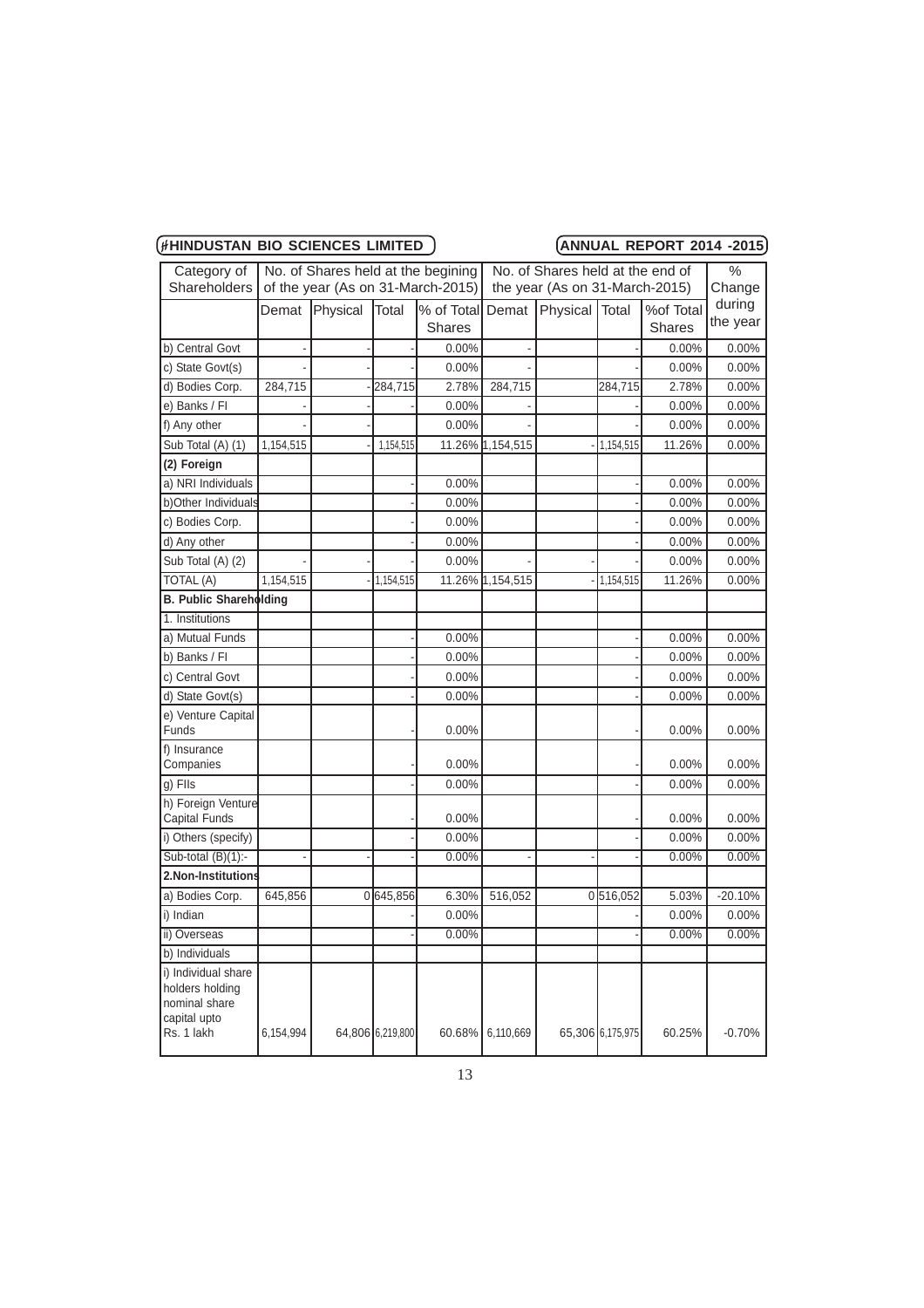| Category of                        |           | No. of Shares held at the begining |         |                                   | No. of Shares held at the end of |                                |                  |               | $\%$<br>Change |  |
|------------------------------------|-----------|------------------------------------|---------|-----------------------------------|----------------------------------|--------------------------------|------------------|---------------|----------------|--|
| Shareholders                       |           |                                    |         | of the year (As on 31-March-2014) |                                  | the year (As on 31-March-2015) |                  |               |                |  |
|                                    | Demat     | Physical                           | Total   | % of Total                        | Demat                            | Physical   Total               |                  | %of Total     | during         |  |
|                                    |           |                                    |         | <b>Shares</b>                     |                                  |                                |                  | <b>Shares</b> | the year       |  |
| ii) Individual share               |           |                                    |         |                                   |                                  |                                |                  |               |                |  |
| holders holding<br>nominal share   |           |                                    |         |                                   |                                  |                                |                  |               |                |  |
| capital in excess                  |           |                                    |         |                                   |                                  |                                |                  |               |                |  |
| of Rs 1 lakh                       | 1.520.695 | 527,400 2,048,095                  |         | 19.98%                            | 1711040                          |                                | 527400 2.238.440 | 21.84%        | 9.29%          |  |
| c) Others (specify)                |           |                                    |         |                                   |                                  |                                |                  |               |                |  |
| <b>NRI</b>                         | 122,571   |                                    | 122,571 | 1.20%                             | 116541                           |                                | 116,541          | 1.14%         | $-4.92%$       |  |
| <b>CLEARING MEMBER</b>             | 59,963    |                                    | 59,963  | 0.58%                             | 49277                            |                                | 49,277           | 0.48%         | $-17.82%$      |  |
| Non Resident Indians               |           |                                    |         | 0.00%                             |                                  |                                |                  | 0.00%         | 0.00           |  |
| Overseas Corporate                 |           |                                    |         |                                   |                                  |                                |                  |               |                |  |
| <b>Bodies</b>                      |           |                                    |         | 0.00%                             |                                  |                                |                  | 0.00%         | 0.00%          |  |
| Foreign Nationals                  |           |                                    |         | 0.00%                             |                                  |                                |                  | $0.00\%$      | 0.00%          |  |
| <b>Clearing Members</b>            |           |                                    |         | 0.00%                             |                                  |                                |                  | 0.00%         | 0.00%          |  |
| <b>Trusts</b>                      |           |                                    |         | 0.00%                             |                                  |                                |                  | 0.00%         | 0.00%          |  |
| Foreign Bodies - D R               |           |                                    |         | 0.00%                             |                                  |                                |                  | 0.00%         | 0.00%          |  |
| Sub-total $(B)(2)$ :-              | 8,504,079 | 592,206 9.096,285                  |         |                                   | 88.74% 8,503,579                 | 592,706 9,096,285              |                  | 88.74%        | $0.00\%$       |  |
| Total Public (B)                   | 8,504,079 | 592,206 9.096,285                  |         |                                   | 88.74% 8,503,579                 | 592,706 9.096,285              |                  | 88.74%        | 0.00%          |  |
| C. Shares held by<br>Custodian for |           |                                    |         |                                   |                                  |                                |                  |               |                |  |
| <b>GDRs &amp; ADRs</b>             |           |                                    |         | 0.00%                             |                                  |                                |                  | 0.00%         | 0.00%          |  |
| Grand Total (A+B+C)                | 9,658,594 | 592,206 10,250,800                 |         |                                   | 100.00% 9,658,094                | 592,706 10,250,800             |                  | 100.00%       | 0.00%          |  |

# **(ii) Shareholding of Promoter**

| <b>Shareholders</b><br>Name        | Shareholding at the beginning<br>of the year |                                              |                                                              | Shareholding at the end | %<br>Change                                                        |                                                   |                    |
|------------------------------------|----------------------------------------------|----------------------------------------------|--------------------------------------------------------------|-------------------------|--------------------------------------------------------------------|---------------------------------------------------|--------------------|
|                                    | No. of<br>Shares                             | <b>Shares</b><br>of the<br>company Ito total | % of Total I% of Shares<br>Pleadged/<br>encumbered<br>shares | No. of                  | %of Total<br><b>Shares Shares</b><br>lof the<br>company<br>lshares | %of Shares<br>Pleadged/<br>encumbered<br>to total | during<br>the year |
| 11. J V R MOHAN RAJU               | 852,200                                      | 8.31%                                        | $\Omega$                                                     | 852,200                 | 8.31%                                                              | $\Omega$                                          | $0.00\%$           |
| 12. I SURESH                       | 14,900                                       | 0.15%                                        | 0                                                            | 14,900                  | 0.15%                                                              | $\Omega$                                          | $0.00\%$           |
| 13. J UMA                          | 600                                          | 0.01%                                        | $\Omega$                                                     | 600                     | 0.01%                                                              | $\Omega$                                          | $0.00\%$           |
| 4. SUPER SOLUTIONS<br>(I) PVT LTD. | 284,715                                      | 2.78%                                        | 0                                                            | 284.715                 | 2.78%                                                              | $\Omega$                                          | 0.00%              |
| 15. J VARUN VARMA                  | 2,100                                        | 0.02%                                        | 0                                                            | 2,100                   | 0.02%                                                              | 0                                                 | $0.00\%$           |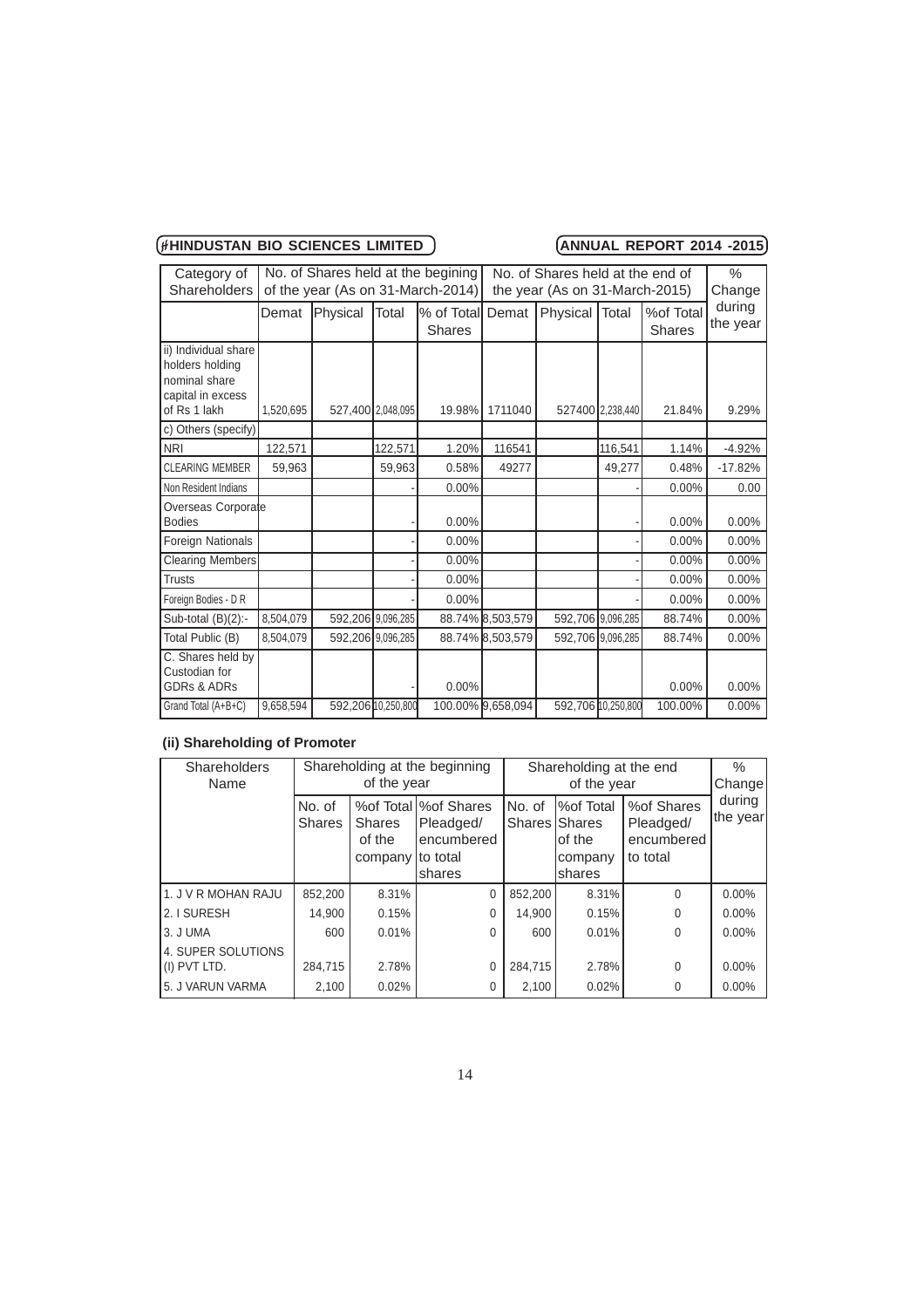**(iii) Change in Promoters' Shareholding (please specify, if there is no change)**

| <b>Particulars</b><br>Date   |  | Reason | Shareholding at the begin-<br>ning of the year |          | <b>Cumulative Shareholding</b><br>during the year |                      |
|------------------------------|--|--------|------------------------------------------------|----------|---------------------------------------------------|----------------------|
|                              |  |        | No. of shares<br>% of total<br>shares          |          | No. of shares                                     | % of total<br>shares |
| At the beginning of the year |  |        | 1,154,515                                      | 11.26%   | 1,154,515                                         | 11.26%               |
| Changes during the year      |  |        |                                                | $0.00\%$ |                                                   | $0.00\%$             |
|                              |  |        |                                                | $0.00\%$ |                                                   | $0.00\%$             |
|                              |  |        |                                                | $0.00\%$ |                                                   | $0.00\%$             |
| At the end of the year       |  |        | 1,154,515                                      | 11.26%   | 1,154,515                                         | 11.26%               |

### **(iv) Shareholding Pattern of top ten Shareholders (Other than Directors, Promoters and Holders of GDRs and ADRs):**

| For each of the                                                | Reason<br>Top 10<br>Date<br>Shareholders |  | Shareholding at the begin-<br>ning of the year |                      | <b>Cumulative Shareholding</b><br>during the year |                      |
|----------------------------------------------------------------|------------------------------------------|--|------------------------------------------------|----------------------|---------------------------------------------------|----------------------|
|                                                                |                                          |  | No. of shares                                  | % of total<br>shares | No. of shares                                     | % of total<br>shares |
| 1. CHINTALAPATI DEEPIKA                                        |                                          |  | 0                                              | 0.00%                | 140,849                                           | 1.37%                |
| 2 DANLAW SYSTEMS<br><b>INDIA LTD</b>                           |                                          |  | 133,732                                        | 1.30%                | 133,732                                           | 1.30%                |
| 3 PRAKASH BABULAL<br><b>MUTHA</b>                              |                                          |  | 67,153                                         | 0.66%                | 60,153                                            | 0.59%                |
| 4. RAJ KUMAR PASRICHA                                          |                                          |  | 37,789                                         | 0.37%                | 52,353                                            | 0.51%                |
| 5. KLP RAJU                                                    |                                          |  | 51,300                                         | 0.50%                | 51,300                                            | 0.50%                |
| 6. A K CHORDIA                                                 |                                          |  | 51,052                                         | 0.50%                | 51,052                                            | 0.50%                |
| 7. ROSHANI NEETISH<br>DOSHI"NEETISH<br><b>RAMNIKLAL DOSHI"</b> |                                          |  | 50,000                                         | 0.49%                | 50,000                                            | 0.49%                |
| 8. PUNJABHAI KESHAVBHAI<br><b>KADCHHA</b>                      |                                          |  | 35,000                                         | 0.34%                | 50,000                                            | 0.49%                |
| 9. SARITA GOVIND YADAV                                         |                                          |  | 50,000                                         | 0.49%                | 50,000                                            | 0.49%                |
| 10. I V R KRISHNAM RAJU                                        |                                          |  | 45,100                                         | 0.44%                | 45,100                                            | 0.44%                |
| At the end of the year                                         |                                          |  | 521,126                                        | 5.08%                | 684,539                                           | 6.68%                |

# **(v) Shareholding of Directors and Key Managerial Personnel:**

| Shareholdign of<br>each Directors and | Reason!<br>Date |  | Shareholding at the begin-<br>ning of the year |       | <b>Cumulative Shareholding</b><br>during the year |                      |
|---------------------------------------|-----------------|--|------------------------------------------------|-------|---------------------------------------------------|----------------------|
| each key Managerial<br>Personnel      |                 |  | No. of shares<br>% of total<br>shares          |       | No. of shares                                     | % of total<br>shares |
| U V R MOHAN RAJU (MD)                 |                 |  | 852,200                                        | 8.31% | 852,200                                           | 8.31%                |
| <b>J</b> UMA (Director)               |                 |  | 600                                            | 0.01% | 600                                               | 0.01%                |
| <b>J</b> VARUN VARMA(Director)        |                 |  | 2,100                                          | 0.02% | 2.100                                             | 0.02%                |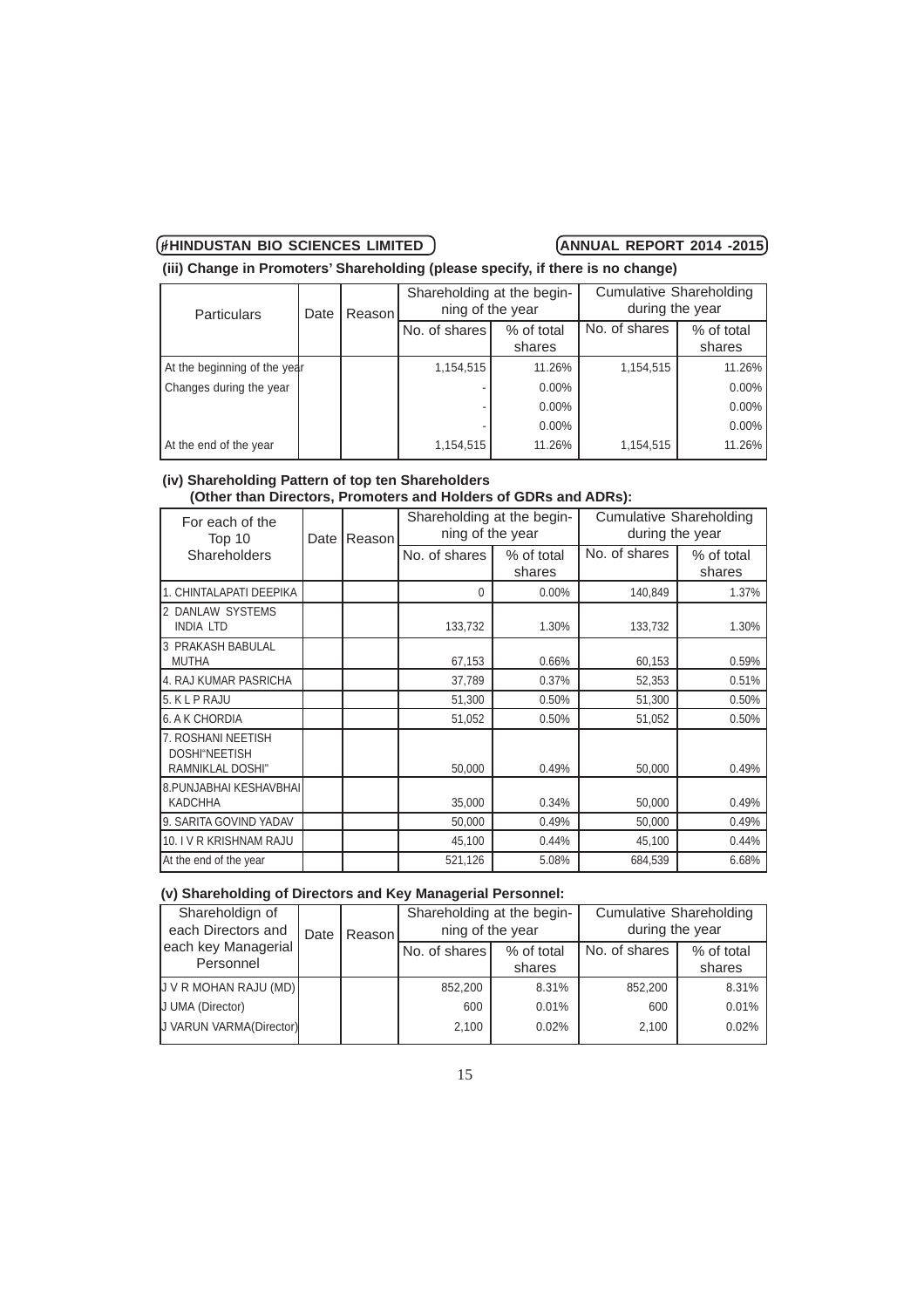# **V. INDEBTEDNESS**

Indebtedness of the Company including interest outstanding/accrued but not due for payment.

| <b>Particulars</b>                                  | Secured Loans<br>excluding deposits | <b>Unsecured Loans</b> | Deposits | <b>Total Indebtdness</b> |
|-----------------------------------------------------|-------------------------------------|------------------------|----------|--------------------------|
| Indebtedness at the beginning of the financial year |                                     |                        |          |                          |
| <b>Principal Amount</b>                             |                                     | 6,300,361.00           |          | 6,300,361.00             |
| Interest due but not paid<br>l ii)                  |                                     | 67,500.00              |          | 67,500.00                |
| iii) Interest accrued but<br>not due                |                                     |                        |          |                          |
| Total (i+ii+iii)                                    |                                     | 6,367,861.00           |          | 6,367,861.00             |
| Change in Indebtedness during the financial year    |                                     |                        |          |                          |
| Addition                                            |                                     | 5,538,176.00           |          | 5,538,176.00             |
| Reduction                                           |                                     | 2,253,500.00           |          | 2,253,500.00             |
| Net Change                                          |                                     | 3,284,676.00           |          | 3,284,676.00             |
| Indebtedness at the end of the financial year       |                                     |                        |          |                          |
| i) Principal Amount                                 |                                     | 9,598,537.00           |          | 9,598,537.00             |
| ii) Interest due but not paid                       |                                     | 54,000.00              |          | 54,000.00                |
| iii) Interest accrued but not due                   | ۰                                   |                        |          |                          |
| Total (i+ii+iii)                                    |                                     | 9,652,537.00           |          | 9,652,537.00             |

# **VI. REMUNERATION OF DIRECTORS AND KEY MANAGERIAL PERSONNEL**

A. Remuneration to Managing Director, Whole-time Directors and/or Manager:

| Particulars of Remuneration                                                            | Name of MD/WTD/Manager                                   | Total Amount Rs. |
|----------------------------------------------------------------------------------------|----------------------------------------------------------|------------------|
|                                                                                        | Name: J V R MOHAN RAJU<br>Designation: MANAGING DIRECTOR |                  |
| Gross salary                                                                           |                                                          |                  |
| (a) Salary as per provisions contained in section<br>17(1) of the Income-tax Act, 1961 | 300,000.00                                               | 300,000.00       |
| (b) Value of perquisites u/s 17(2) Income-tax Act, 1961                                |                                                          |                  |
| (c) Profits in lieu of salary under section 17(3)<br>Income-tax Act, 1961              |                                                          |                  |
| <b>Stock Option</b>                                                                    |                                                          |                  |
| <b>Sweat Equity</b>                                                                    |                                                          |                  |
| Commission                                                                             |                                                          |                  |
| - as % of profit                                                                       |                                                          |                  |
| - others, specify                                                                      |                                                          |                  |
| Others, please specify                                                                 |                                                          |                  |
| Total (A)                                                                              | 300,000.00                                               | 300,000.00       |
| Ceiling as per the Act                                                                 |                                                          |                  |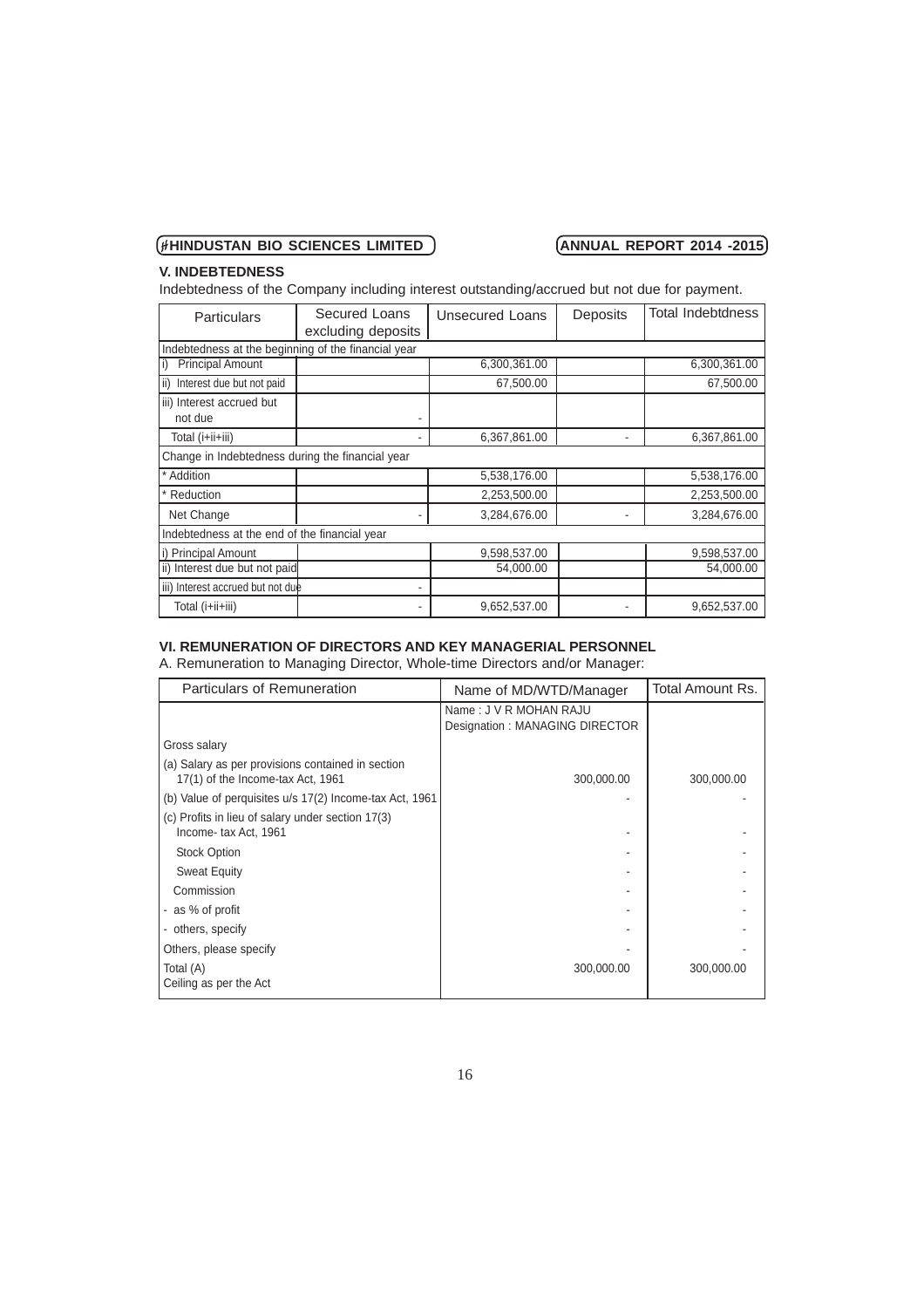**B. Remuneration to other Directors**

| Particulars of Remuneration                                                            |          | Name of Directors              |                        | Total Amount l<br>Rs         |             |            |
|----------------------------------------------------------------------------------------|----------|--------------------------------|------------------------|------------------------------|-------------|------------|
|                                                                                        | J UMA    | <b>J VARUN</b><br><b>VARMA</b> | M <sub>S</sub><br>RAJU | B <sub>R</sub><br><b>RAO</b> | KRC<br>Raju |            |
| 1. Independent Directors<br>Fee for attending board / committee meetings<br>Commission | 8,000.00 | 8,000.00                       | 8,000.00               | 8,000.00                     | 8,000.00    | 40,000.00  |
| Others, please specify                                                                 |          |                                |                        |                              |             |            |
| Total (1)                                                                              | 8,000.00 | 8,000.00                       | 8,000.00               | 8,000.00                     | 8,000.00    | 40,000.00  |
| 2. Other Non-Executive Directors                                                       |          |                                |                        |                              |             |            |
| Fee for attending board committee meetings                                             |          |                                |                        |                              |             |            |
| Commission                                                                             |          |                                |                        |                              |             |            |
| Others, please specify                                                                 |          |                                |                        |                              |             |            |
| Total (2)                                                                              |          |                                |                        |                              |             |            |
| Total $(B)=(1+2)$                                                                      | 8.000.00 | 8.000.00                       | 8,000.00               | 8,000.00                     | 8,000.00    | 40,000.00  |
| <b>Total Managerial Remuneration</b>                                                   |          |                                |                        |                              |             | 340,000.00 |
| Overall Ceiling as per the Act                                                         |          |                                |                        |                              |             |            |

# **C. Remuneration to Key Managerial Personnel other than MD/ Manager/WTD**

| Particulars of Remuneration                                                                                                                                                                                                                                                                                  | Name of Key Managerial Personnel |            |     | Total Amount l<br>Rs. |
|--------------------------------------------------------------------------------------------------------------------------------------------------------------------------------------------------------------------------------------------------------------------------------------------------------------|----------------------------------|------------|-----|-----------------------|
| Name                                                                                                                                                                                                                                                                                                         |                                  |            |     |                       |
| Designation                                                                                                                                                                                                                                                                                                  | CEO                              | <b>CFO</b> | CS. |                       |
| 1. Gross salary<br>(a) Salary as per provisions contained in<br>section 17(1) of the Income-tax Act, 1961<br>(b) Value of perquisites u/s 17(2)<br>Income-tax Act, 1961<br>(c) Profits in lieu of salary under section<br>17(3) Income- tax Act, 1961<br>2. Stock Option<br>3. Sweat Equity<br>4. Commission |                                  |            |     |                       |
| - as % of profit                                                                                                                                                                                                                                                                                             |                                  |            |     |                       |
| - others, specify                                                                                                                                                                                                                                                                                            |                                  |            |     |                       |
| 5. Others, please specify                                                                                                                                                                                                                                                                                    |                                  |            |     |                       |
| <b>Total</b>                                                                                                                                                                                                                                                                                                 |                                  |            | -   |                       |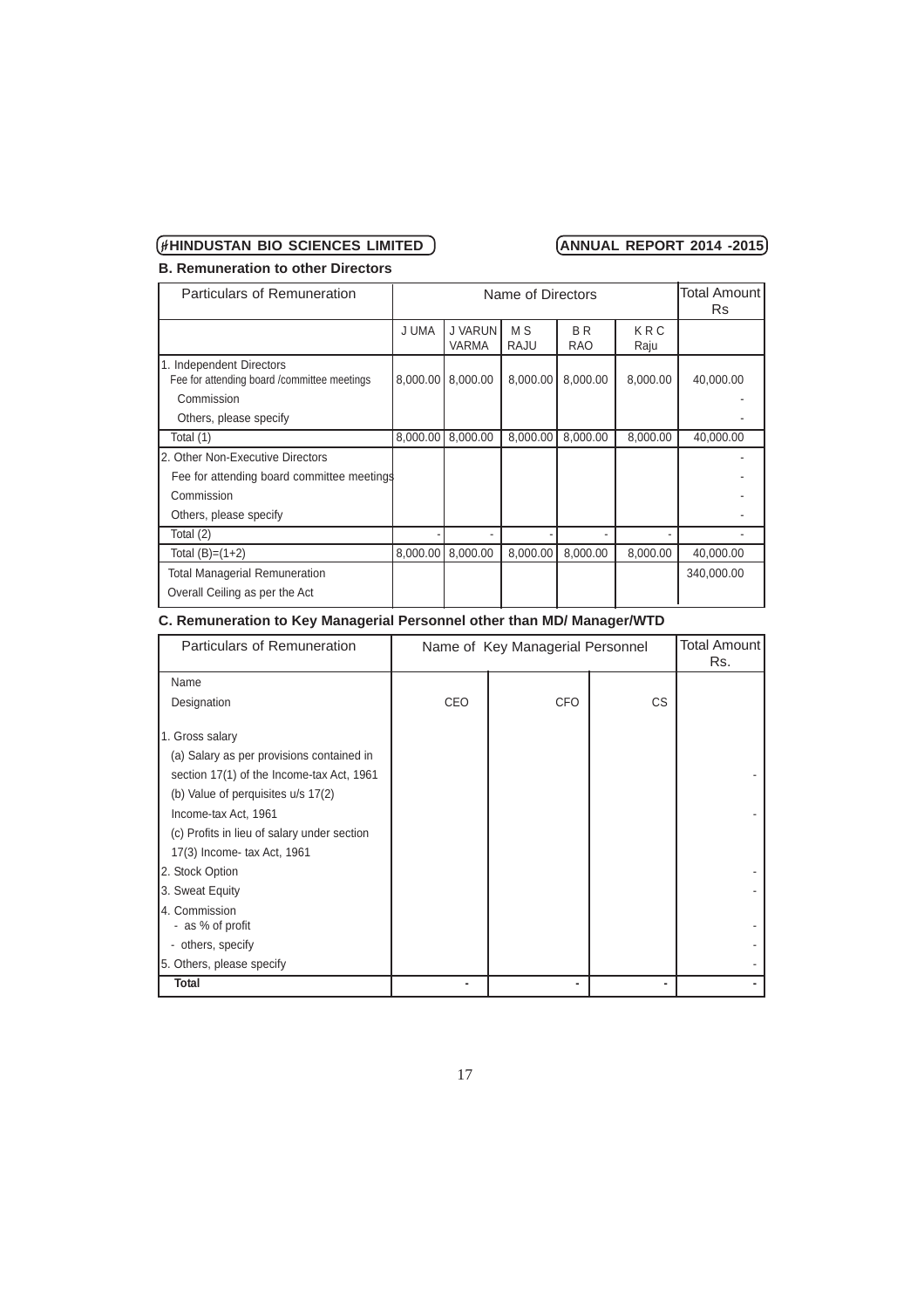**VII. PENALTIES / PUNISHMENT/ COMPOUNDING OF OFFENCES:**

| <b>Type</b>                  | Section of the<br>Companies Act | <b>Brief</b><br>Description | Details of Penalty /<br>Punishment /<br>Compounding fees<br>Imposed | Authority<br>(RD)<br>NCLT/<br>COURT) | Appeal<br>made, if any<br>(give Details) |
|------------------------------|---------------------------------|-----------------------------|---------------------------------------------------------------------|--------------------------------------|------------------------------------------|
| A. COMPANY                   |                                 |                             |                                                                     |                                      |                                          |
| Penalty                      |                                 |                             |                                                                     |                                      |                                          |
| Punishment                   |                                 |                             |                                                                     |                                      |                                          |
| Compounding                  |                                 |                             |                                                                     |                                      |                                          |
| <b>B. DIRECTORS</b>          |                                 |                             |                                                                     |                                      |                                          |
| Penalty                      |                                 |                             |                                                                     |                                      |                                          |
| Punishment                   |                                 |                             |                                                                     |                                      |                                          |
| Compounding                  |                                 |                             |                                                                     |                                      |                                          |
| C. OTHER OFFICERS IN DEFAULT |                                 |                             |                                                                     |                                      |                                          |
| Penalty                      |                                 |                             |                                                                     |                                      |                                          |
| Punishment                   |                                 |                             |                                                                     |                                      |                                          |
| Compounding                  |                                 |                             |                                                                     |                                      |                                          |

**Annexure 'B' to the Director's Report**

The conservation of energy, Technology absorption, Foreign Exchange earnings and outgo pursuant to the provisions of section 134(3)(m) of the Companies Act, 2013 read with the Companies (Accounts) Rules, 2014.

### **A. Details of Conservation of Energy:**

The operations of the Company are not energy intensive. However, adequate measure have been taken to conserve and reduce the energy consumption by using energy efficient computer monitors and other equipment's, air-conditioners are used only when required and airconditioned areas have been treated with heat resistant material like sun control film to reduce heat absorption. We believe energy saved is energy produced.

### **B. Technology Absorption, Adaptation and Innovation**

The company is taking up only marketing activity of certain biotechnology products. So no specific technology absorption is took place.

(i). Foreign Exchange Earnings and Outgo.

|                           |         | Rs. In Lakhs |
|---------------------------|---------|--------------|
| <b>Particulars</b>        | 2014-15 | 2013-14      |
| Foreign exchange earnings | NIL     | NIL          |
| Foreign exchange outgo    | 75.42   | 151.31       |
|                           |         |              |

# **MANAGEMENT DISCUSSIONS & ANALYSIS REPORT :**

### **Industry Structure and Development**

The Bio Pharma Industry, especially the r-DNA products being imported to India are facing a tough competition of late. Though our company has got it's standing in selling erythropoietin,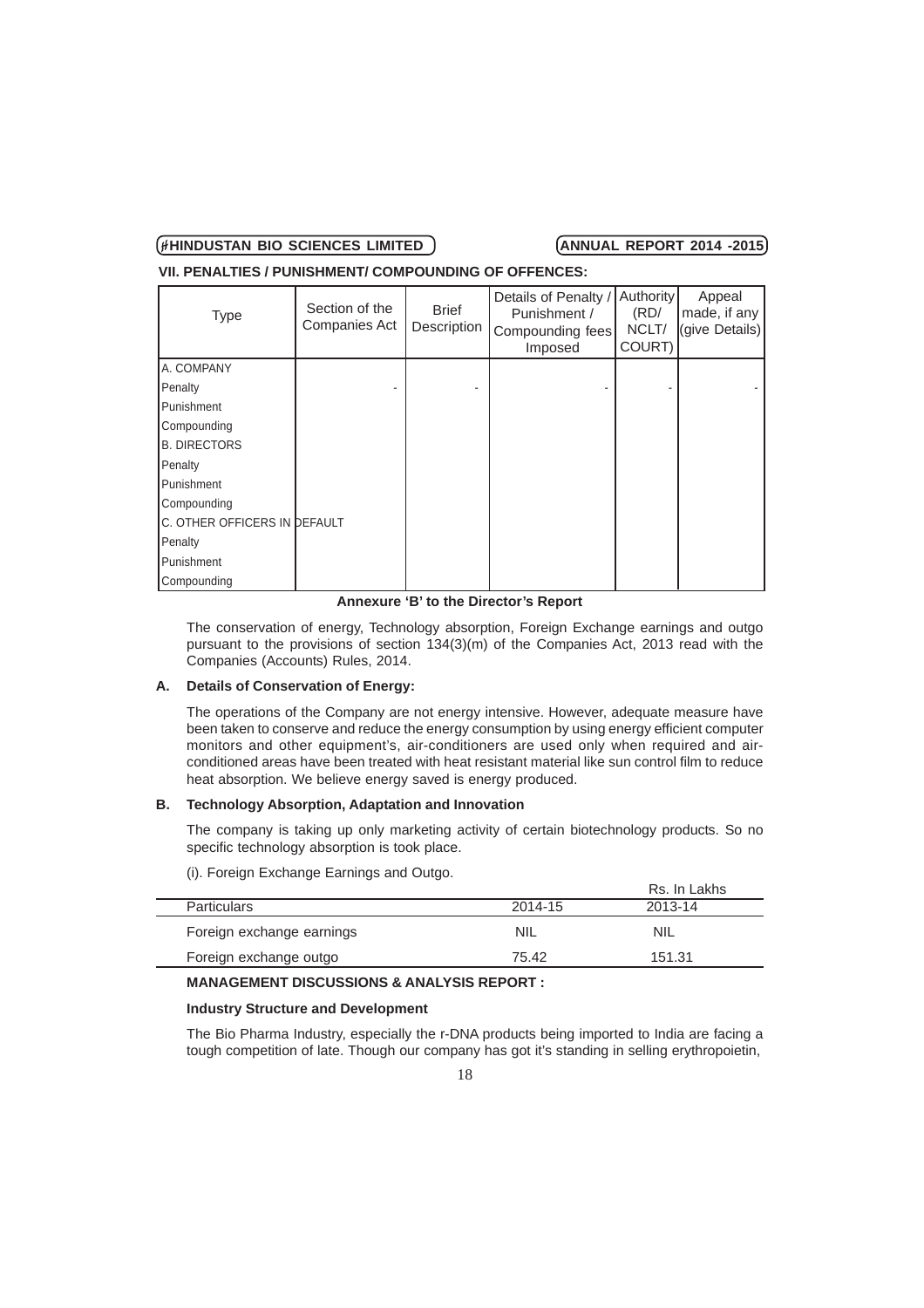we could not able to sell good quantity, as compared to last year. We could reach only 38.70% in terms of quantity (Erythropoietin) compared to last year. However, the company could achieve only 33.60% in terms of price realization due to slashing of prices to some extent to be in the market.

### **Opportunities and Threats, Product wise Performance and Outlook**

The Industry is growing exponentially and so is the competition. Heavy competition is a major threat to our business. The management of our company is pursuing various options to overcome this threat. The following are a few steps that the company is taking to face the competition.

- Increasing the quantity and reducing the prices to compete with others.
- Introducing 10000 IU potency of Erythropoietin into the market, which has a great potential. We are pursuing with DCGI for the License for the same, which is under active consideration and we are hopeful of getting the within a few months.

The company is treading cautiously while introducing new products due to the increased cost of launching new product, challenges faced in getting the necessary approvals and complications in conducting clinical trials.

The company is presently importing and marketing 'Recombinant Human Erythropoietin' with the brand names EPOVIN and EPOSINO & NEPHRODIL The turnover of the company can be further increased, if we get the approval for higher potencies, which is still pending with DCGI.

Though the company has tried its hand in selling domestic Pharmaceutical generics, it could not get a break through as the competition was very high and there is heavy lobbying in the industry. Hence, the company has closed this business to reduce the overheads.

### **Risks & Concerns**

- 1) The competition in the existing product portfolio has increased over the years which are affecting the profits of the company
- 2) The cost & time for getting approvals for new products have become unpredictable and there is no guarantee that the company will get the approvals.
- 3) The DCGI is insisting clinical trials for every product, even though it is marketed in many countries after successful clinical trials in other countries. The conduct of clinical trials involves huge amount of money and time and thus reduces the competitiveness of the product in terms of price.

# **Internal Control systems and their adequacy**

The internal control systems are adequate to the size and nature of operations of the company.

### **Discussion on financial performance with respect to operational performance:**

During the year the company has sales revenue of Rs.75.75 Lakhs as against last year sales revenue of Rs.225.38 Lakhs, a decrease of about 66.4% in rupee terms. The management is expecting get good revenues from the second half of the financial year 2015-16 with the introduction of 10000 IU potency of Erythropoietin into the market.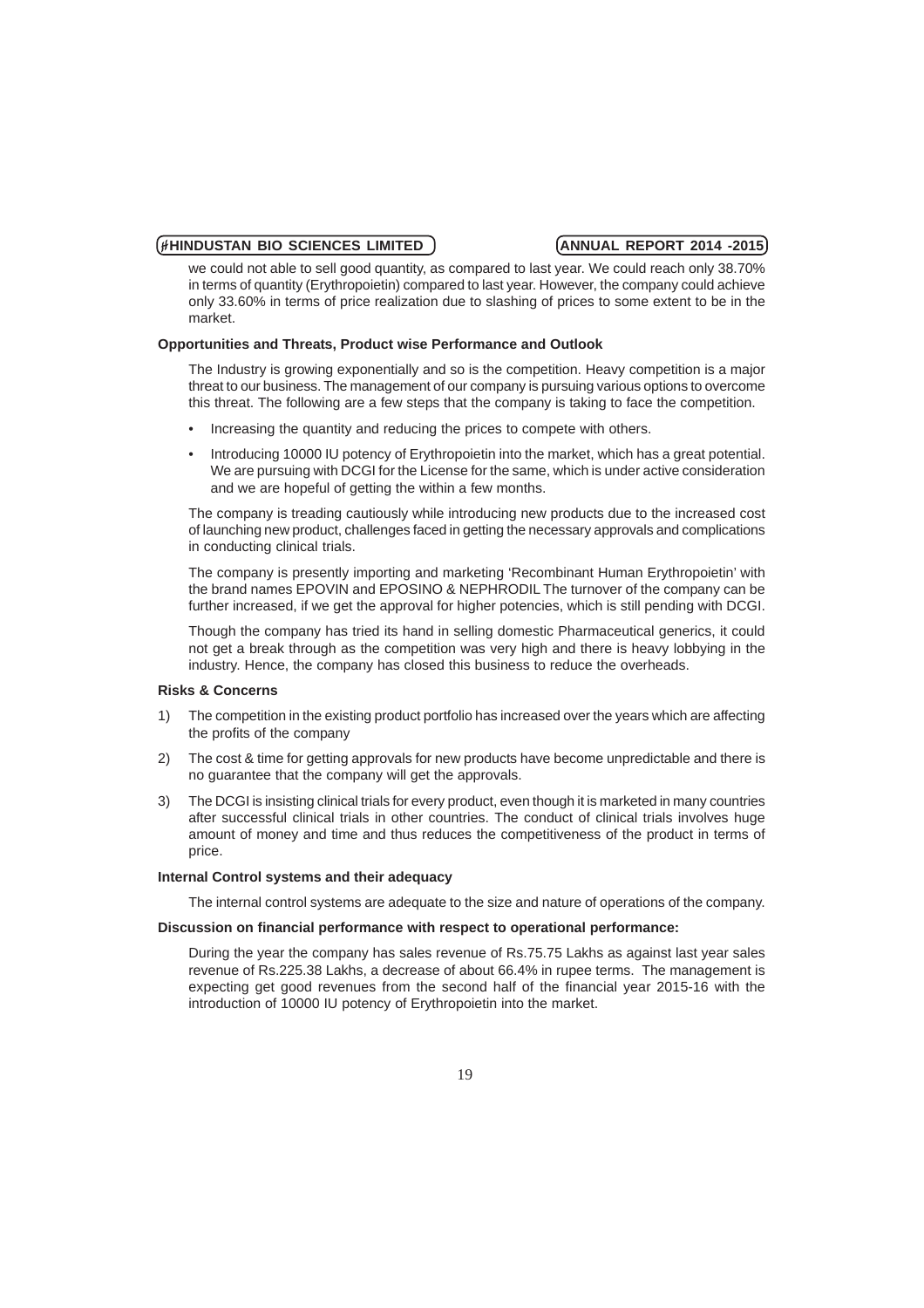# **Report On Corporate Governance**

The following is a report on the steps taken by the company for implementation of Corporate Governance.

**ANNEXURE - C**

# **Adoption of Code of Corporate Governance by the Company**

Corporate Governance is the road map, which guides and directs the Board of Directors to govern the affairs of the Company in a manner most beneficial to all the shareholders, the Creditors, the Government and the Society at large. It ensures the accountability of the Board in its decisions.

Corporate Governance is indispensable to resilient and vibrant capital markets and is an important instrument of investor protection.

Corporate Governance, in its true sense, is deeply embedded in the corporate Philosophy of your company.

### **Board Of Directors:**

The Board of Directors comprising One Managing Director Two Non Executive Non Independent Directors and Four Independent Directors. The composition of the Board is in conformity with clause 49 of the listing agreement. The details are given below.

| 1. Sri J.V.R.Mohan Raju      |   | Chairman & Managing Director |
|------------------------------|---|------------------------------|
| 2. Mr. J Varun Varma         |   | Whole time Director          |
| 3. Sri B.R.Rao               | ۰ | Director                     |
| 4. Sri A.V.V.Satyanarayana   |   | Director                     |
| 5. Smt. J.Uma                |   | Director                     |
| 6. Sri K.Rama Chandra Raju   |   | Director                     |
| 7. Sri M. Satyanarayana Raju |   | Director                     |

### **Board Meetings:**

The board of directors met 4 (Four) times during the financial year on 30-05-2014, 31-07-2014, 31-10-2014 & 31-01-2015.

| Name of the Director    | Category   | No. of Board<br><b>Meetings Attended</b> | Attendance at<br>Last AGM | No. of outside<br>Directorships held |
|-------------------------|------------|------------------------------------------|---------------------------|--------------------------------------|
| 1. J. V. R.Mohan Raju   | <b>MD</b>  | 4                                        | Yes                       | 3                                    |
| 2. J.Uma                | <b>NED</b> | 4                                        | Yes                       |                                      |
| 3. J Varun Varma        | <b>NED</b> | $\overline{4}$                           | Yes                       | 4                                    |
| 4. B.R.Rao              | <b>NED</b> | 4                                        | Yes                       | <b>NIL</b>                           |
| 5. A.V.V.Satyanarayana  | <b>NED</b> |                                          | <b>No</b>                 | <b>NIL</b>                           |
| 6. K.Rama Chandra Raju  | <b>NED</b> | 4                                        | Yes                       | <b>NIL</b>                           |
| 7. M.Satyanarayana Raju | <b>NED</b> | 4                                        | Yes                       | 2                                    |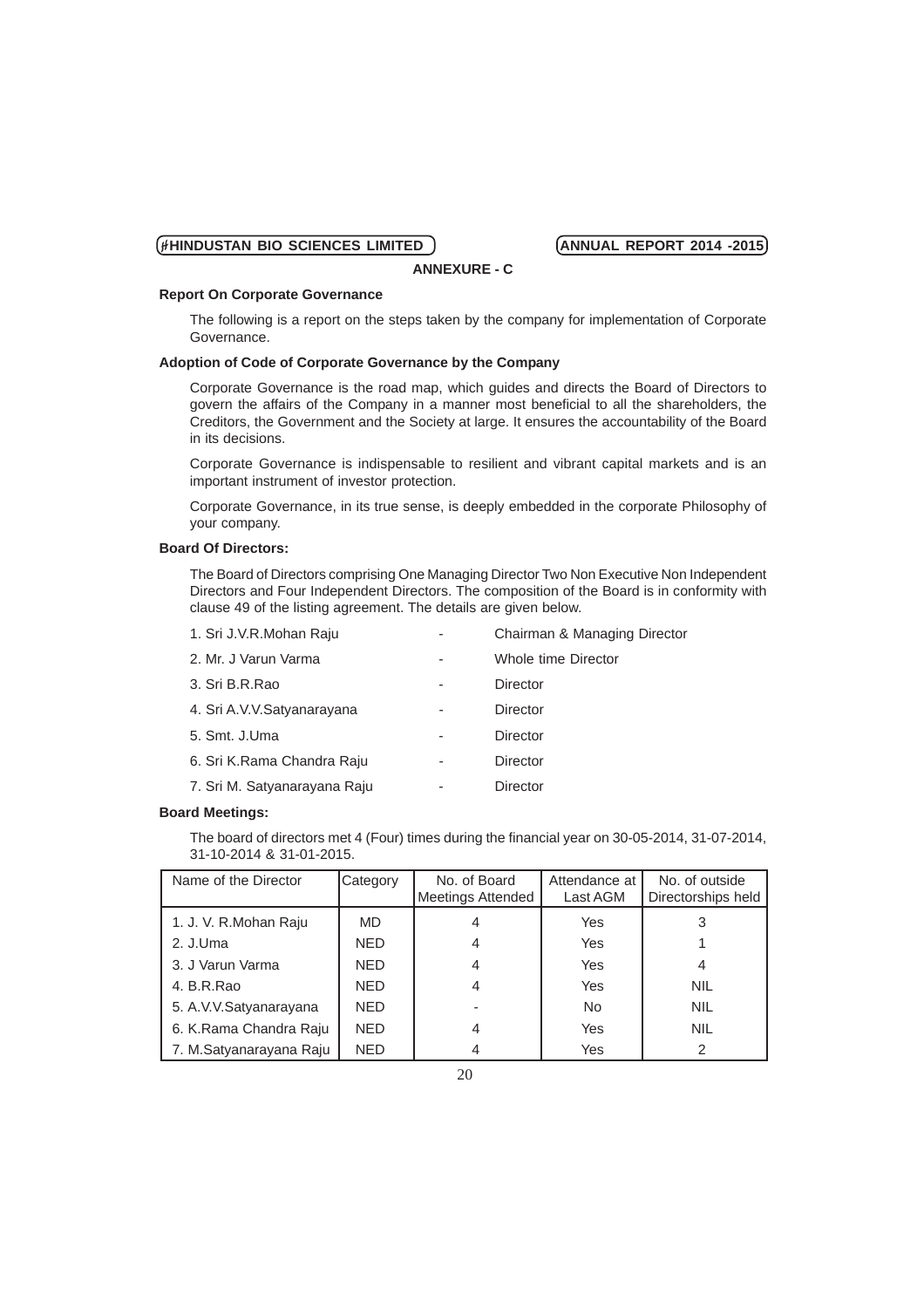### **Remuneration to Directors**

The details of remuneration paid to all the directors for the year 2014-2015 are:

### **Non Executive Directors: (Sitting Fee Only)**

| a. Smt. J. Uma               |   | Rs. 8,000/-   |
|------------------------------|---|---------------|
| b. Sri. B.R.Rao              | ۰ | Rs. 8.000/-   |
| c. Sri. K.Rama Chandra Raju  |   | Rs. 8,000/-   |
| d. Sri. M.Satyanarayana Raju |   | Rs. 8,000/-   |
| e. Mr.J Varun Varma          |   | Rs. 8.000/-   |
| <b>Executive Directors:</b>  |   |               |
| Sri. J.V.R.Mohan Raju        |   | Rs.3,00,000/- |

### **The details of the Directors seeking Appointment/reappointment are as follows:**

| Name of the Director       | Mrs. Jampana Uma                                                          |
|----------------------------|---------------------------------------------------------------------------|
| Date of Birth              | 15-05-1959                                                                |
| Address                    | H.No.6, Daffodils Block, Nectar Garden, Madhapur,<br>Hyderabad, Telangana |
| Shareholding               | 600                                                                       |
| Qualification              | B.Com                                                                     |
| Experience                 | She has vast experience in M/s. Siris Limited                             |
| <b>Other Directorships</b> | 1                                                                         |

# **Audit Committee :**

The audit committee as on 31st March, 2015 consists of

- 1). Sri. B.R.Rao, Chairman
- 2). Mr. J Varun Varma
- 3). Smt. J.Uma.

All the above members are non-executive directors. Sri B.R.Rao possesses expert knowledge in the area of finance and accounting.

In accordance with Clause 49 of the Listing Agreement and also Section 177 of the Companies Act, 2013, the terms of reference stipulated by the Board to the Audit Committee are as follows:

- Oversight of the company's financial reporting process and the disclosure of its financial information to ensure that the financial statement (s)/are correct, sufficient and credible.
- Recommending the appointment and removal of external auditor, fixation of audit fee and also approval for payment for any other services.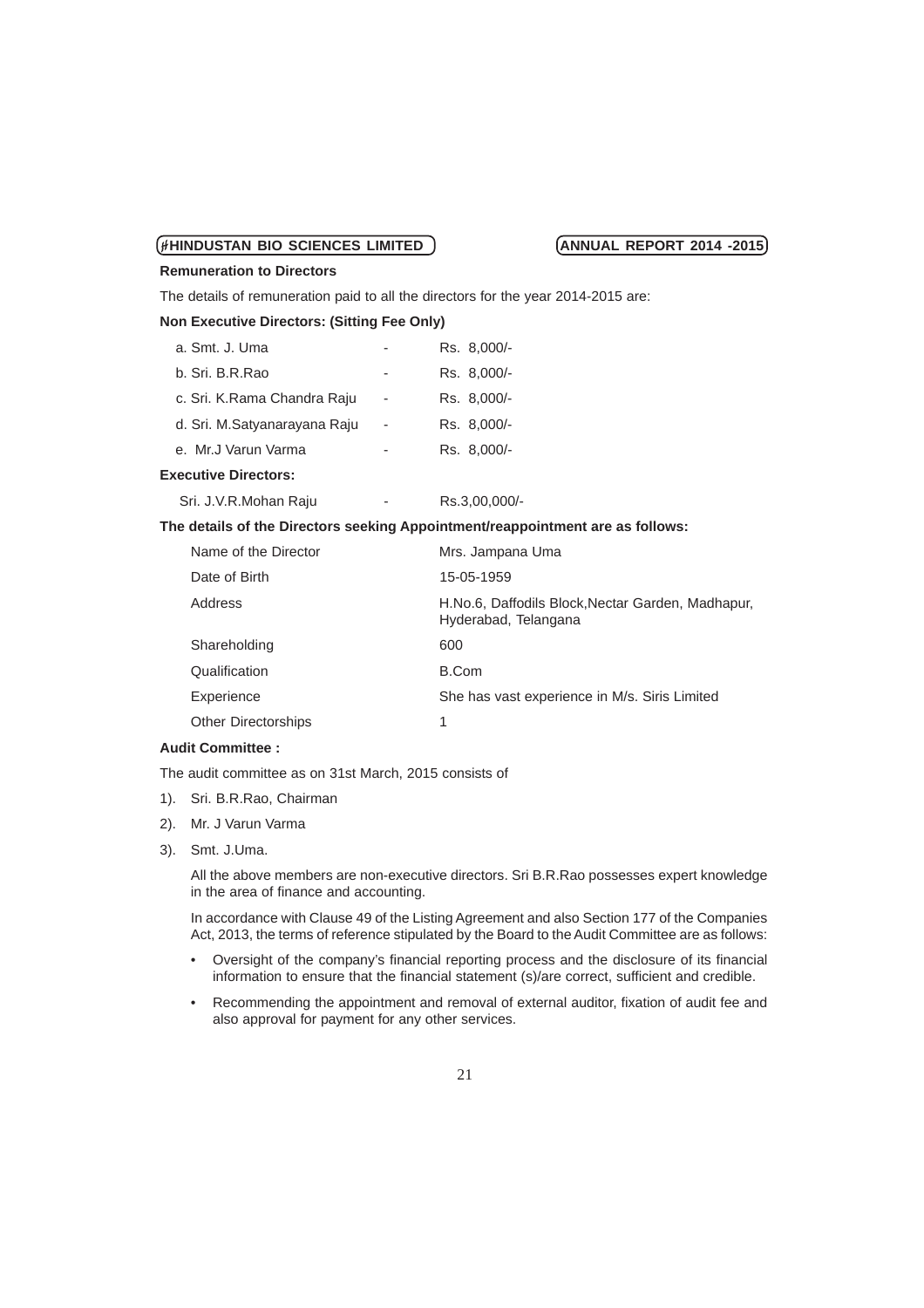- Reviewing with the management the annual financial statements before submissions to the **Board**
- Reviewing with the management, external auditors and the adequacy of internal control systems.
- Discussions with external auditors before the audit commences regarding the nature and scope of audit as well as to have post audit discussion to ascertain any area of concern.
- Reviewing the company's financial and risk management policies.

During the year, Audit Committee met on 30-05-2014, 31-07-2014, 31-10-2014 & 31-01-2015 all the members attended the meeting under the chairman ship of Sri. B.R.Rao.

The Audit Committee has not made any specific recommendations.

### **Stakeholders Relationship, Grievance and Share Transfer Committee:**

All the directors of the board are the members of investor's grievance committee, Sri. B.R.Rao is the chairman of the committee. The Committee met twice during the year. The dates on which the Committee meetings were held are: 31-10-2014 & 31-01-2015.

### **Reconciliation of Share capital Audit**

As required by the Regulations of the Securities and Exchange Board of India (SEBI), the issued and listed capital of the company is reconciled with the aggregate of the number of shares held by investors in physical mode and in the demat mode. A Certificate is being obtained on a quarterly basis to this effect from a Practicing Company Secretary and submitted to the Stock Exchanges where the Company's shares are listed. No discrepancies were found or reported by the Secretarial Auditor between the issued and listed capital and the aggregate of shares held by investors in both physical form and in electronic form with the depositories for the financial year 2014-15.

## **Compliance Officer:**

Sri JVR Mohan Raju, Managing Director of the Company is the Compliance Officer.

The company has attended to most of the investor's grievances/correspondence within a period of 15 days from the date of receipt. Almost all the rest of the grievances was attended within the maximum period of 30 days. All Transfers were completed within the maximum period of 30 days.

In view of SEBI's new regulations, a series of steps have been taken to put in place appropriate corporate governance policies for your Company as reported below:

- 1) The Board of Directors had met 4 times during the year 2014-2015 and the gap between any two successive meetings did not 120 days.
- 2) The Board has seven members comprising of One Managing Director and Six Non Executive **Directors**
- 3) Share transfer/Transmissions are being processed and approved promptly through Circular Resolutions of the Share Transfer Committee ratified subsequently by the Board at its regular meetings.
- 4) There are no outstanding major complaints received from the share holders.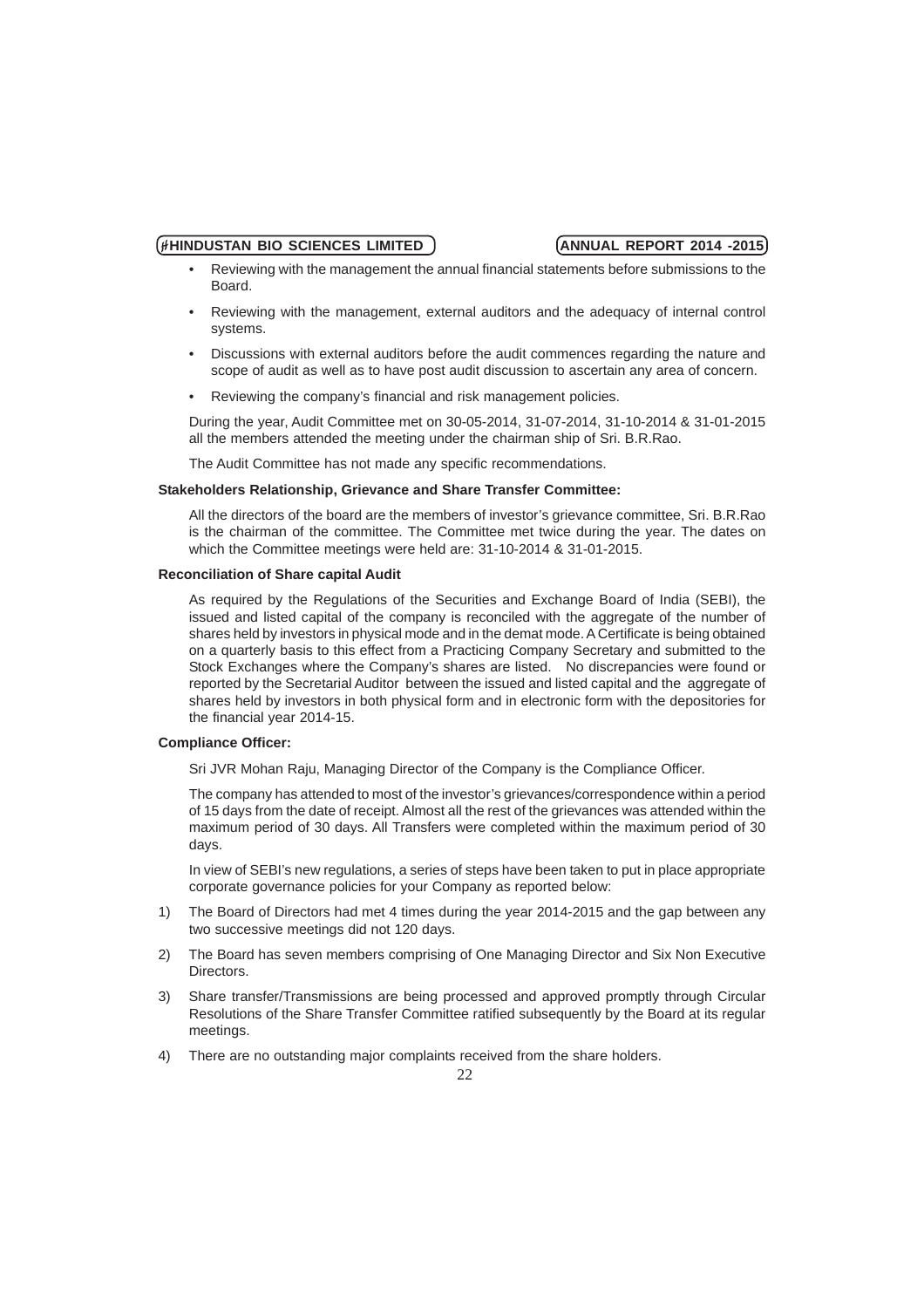- 5) The Board is pleased to inform that during the financial year 2014-2015 no penalties/strictures have been imposed on the company by the stock exchanges, Registrar of companies, SEBI or any statutory authority in any manner related to capital market.
- 6) The Listing fees to Bombay Stock Exchange Limited, Mumbai for the year 2015-2016 is paid.
- 7) The Company has complied with the requirements of allowing shareholders to hold the shares in electronic form and appointed M/s. Venture Capital & Corporate Investments Ltd., as Registrars for De-mat shares. So far 9658094 shares have been dematerialized.
- 8) The Company has complied with the requirements of the stock exchanges like holding Board meetings for consideration of Un-Audited Financial Results, obtaining a limited review report from the auditors and the half yearly accounts (Un-Audited for the half year ended 30-09-2014) and sent a copy of the same to the stock exchanges has stipulated in the Listing Agreement with the stock exchanges.

### **Nomination Remuneration Committee:**

The remuneration committee consists of the following Directors.

- 1). Sri. B.R.Rao, Chairman
- 2). Sri K.Ramachandra Raju
- 3). Sri M.Satyanarayana Raju

The committee had met on 31-10-2014 during the financial year 2014-15.

# **Postal Ballot:**

No special Resolutions were required to be passed through postal ballot last year.

### **General Shareholder Information**

| 1. | <b>Book Closure Date</b>                                     | : 22.09.2015 to 30.09.2015 (both days Inclusive)                                                                                                                                                    |
|----|--------------------------------------------------------------|-----------------------------------------------------------------------------------------------------------------------------------------------------------------------------------------------------|
| 2. | Date, Time and Venue of the 23rd :<br>Annual General Meeting | 30.09.2015 at 10.00 A.M. at<br>H.No. 8-2-269/S, Plot No.31,<br>Sagar Society, Road No.2,<br>Banjara Hills, Hyderabad - 500 034.                                                                     |
| 3. | Listing on Stock Exchange                                    | : Bombay Stock Exchange Limited                                                                                                                                                                     |
| 4. | Listing Fee                                                  | : Listing Fees for the year 2015-16 is paid to<br>Bombay Stock Exchange Ltd.                                                                                                                        |
| 5. | <b>Registered Office</b>                                     | : H.No: 8-2-269/S, Plot No: 31,<br>Sagar Co-Operative Housing Society, Road No: 2,<br>Banjara Hills, Hyderabad - 500 034.<br>Ph.No: 23555161, Fax: 40205171<br>Email: pharma.hindustanbio@gmail.com |
| 6. | <b>Place Where Share Transfers</b><br>are to be lodged       | : Secretarial Dept. at Regd. Office.                                                                                                                                                                |
| 7. | Investors' Correspondence&Share: Compliance Officer.         |                                                                                                                                                                                                     |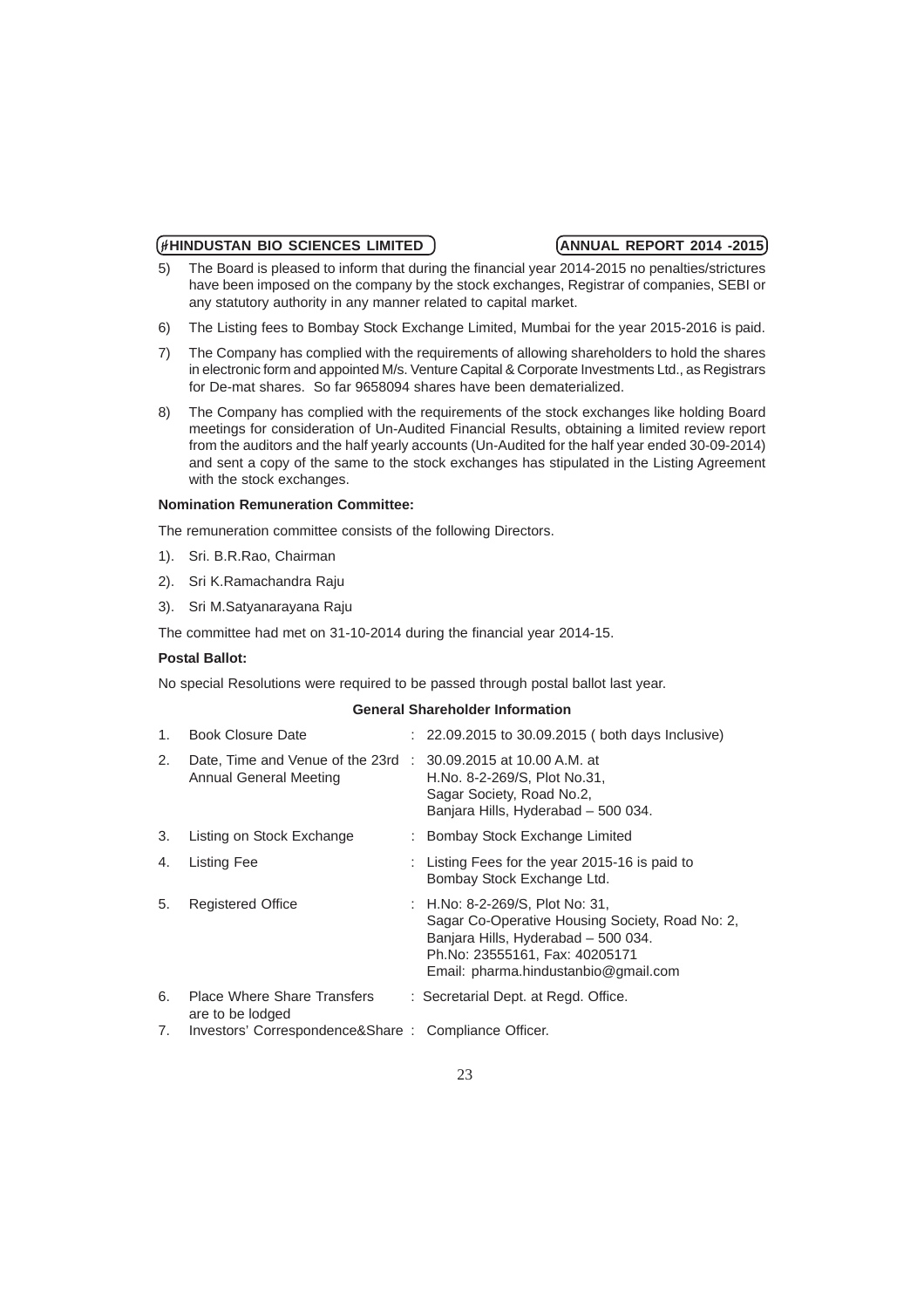|    | Transfers (in Physical Form)           | HINDUSTAN BIO SCIENCES LIMITED<br>H.No: 8-2-269/S, Plot No: 31,<br>Sagar Co-Operative Housing Society, Road No: 2,<br>Banjara Hills, Hyderabad - 500 034.<br>Ph.No: 23555161, Fax: 40205171<br>Email: pharma.hindustanbio@gmail.com |
|----|----------------------------------------|-------------------------------------------------------------------------------------------------------------------------------------------------------------------------------------------------------------------------------------|
|    |                                        | (Share transfers in physical form are<br>processed In house by Secretarial<br>Department of the Company)                                                                                                                            |
|    | For Electronic Mode                    | : M/s. Venture Capital & Corporate<br>Investments Private Limited.<br>12-10-167, Bharat Nagar, Hyderabad - 500 018.                                                                                                                 |
| 8. | Company's ISIN No.                     | : INE597C01013                                                                                                                                                                                                                      |
| 9. | Trading in shares<br>(Electronic Form) | : Compulsory Demat                                                                                                                                                                                                                  |

# 10. Dividend Declared in earlier years : The Company has not declared dividend so far

11. Publication of Unaudited/Audited Financial Results in the press : Normally Published

| 12. | Date & Venue of the last<br><b>Three Annual General</b><br>Meetings. | Date       | Venue                                                                          | Special Resolution<br>Passed                  |
|-----|----------------------------------------------------------------------|------------|--------------------------------------------------------------------------------|-----------------------------------------------|
|     | <b>Twentieth Annual General</b><br>Meeting                           | 29-09-2012 | Plot No.31, Sagar Society,<br>Road No.2, Banjara Hills<br>Hyderabad - 500 034. | Nil                                           |
|     | Twenty First Annual General   30-09-2013<br>Meeting                  |            | Plot No.31, Sagar Society,<br>Road No.2, Banjara Hills<br>Hyderabad - 500 034. | appointment<br>J Varun Varma<br>as a Director |
|     | <b>Twenty Second Annual</b><br><b>General Meeting</b>                | 30-09-2014 | Plot No.31, Sagar Society,<br>Road No.2, Banjara Hills<br>Hyderabad - 500 034. | Nil                                           |

### **Market price data on company's scrip on Bombay Stock Exchange Ltd for the Financial Year 2014-2015**

| <b>Month</b> |            | <b>Highest</b> |            | Lowest         |
|--------------|------------|----------------|------------|----------------|
|              | Rate (Rs.) | <b>Date</b>    | Rate (Rs.) | <b>Date</b>    |
| Apr- $14$    | 1.15       | $15 - 04 - 14$ | 0.87       | $04 - 04 - 14$ |
| $Mav-14$     | 1.06       | $30 - 05 - 14$ | 0.81       | $21 - 05 - 14$ |
| $Jun-14$     | 1.79       | 25-06-14       | 1.06       | 02-06-14       |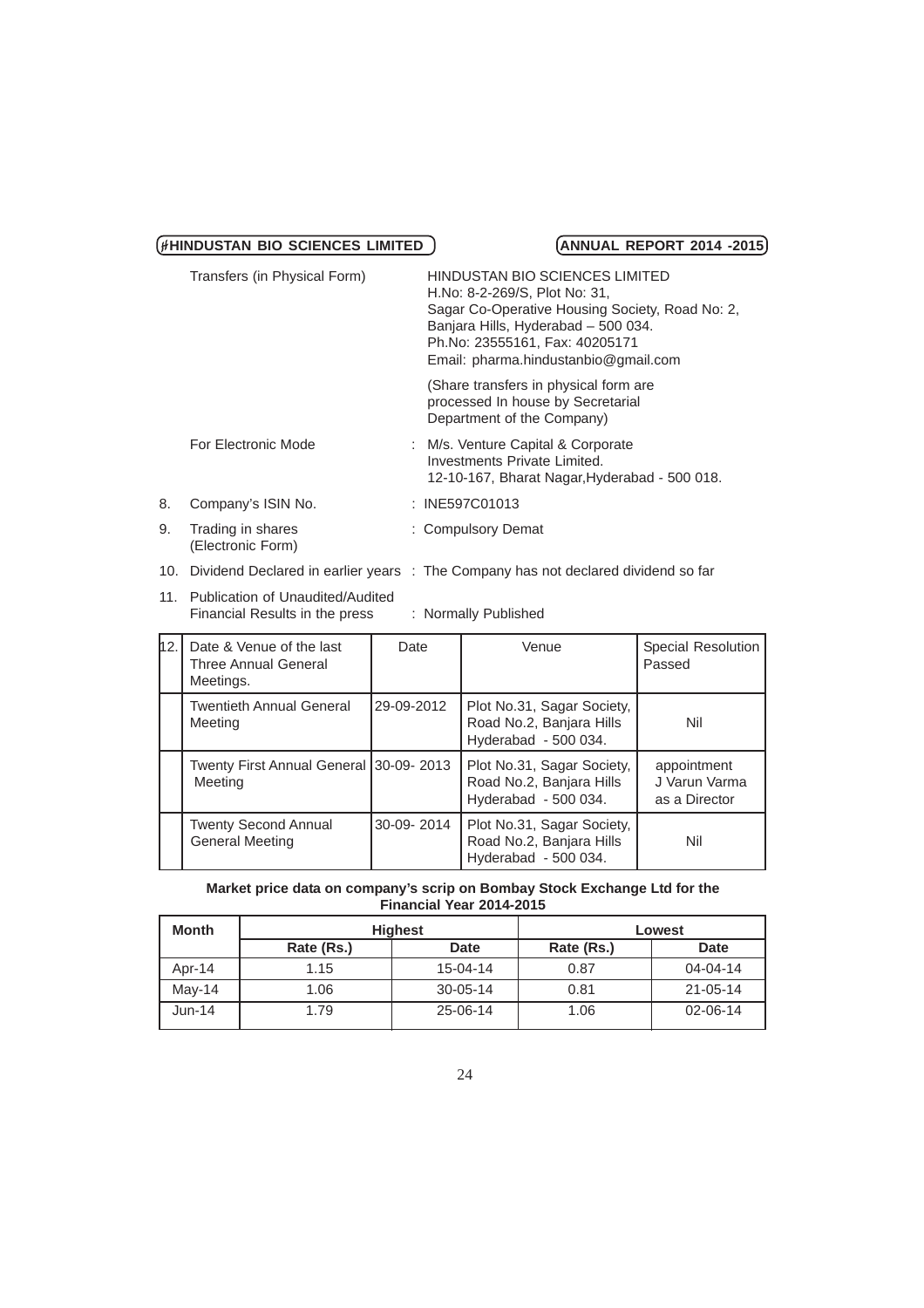| <b>Month</b> | <b>Highest</b> |                | Lowest     |                |  |
|--------------|----------------|----------------|------------|----------------|--|
|              | Rate (Rs.)     | Date           | Rate (Rs.) | Date           |  |
| $Jul-14$     | 1.55           | $01 - 07 - 14$ | 0.98       | $30 - 07 - 14$ |  |
| Aug-14       | 1.44           | 28-08-14       | 0.93       | $11 - 08 - 14$ |  |
| Sep-14       | 2.15           | 17-09-14       | 1.50       | $01 - 09 - 14$ |  |
| $Oct-14$     | 1.96           | $07 - 10 - 14$ | 1.73       | $31 - 09 - 14$ |  |
| $Nov-14$     | 1.75           | $05 - 11 - 14$ | 1.09       | $25 - 11 - 14$ |  |
| Dec-14       | 2.06           | 29-12-14       | 1.23       | $01 - 12 - 14$ |  |
| $Jan-15$     | 1.98           | $01 - 01 - 15$ | 1.54       | $29 - 01 - 15$ |  |
| $Feb-15$     | 1.78           | $09 - 02 - 15$ | 1.60       | $26 - 02 - 15$ |  |
| Mar-15       | 1.89           | $11 - 03 - 15$ | 1.36       | $27 - 03 - 15$ |  |

# **PATTERN OF SHAREHOLDING AS ON 31-03-2015**

| <b>DESCRIPTION</b>      | <b>NO.OF SHAREHOLODERS</b> | $\%$  | NO. OF SHARES            | $\%$  |
|-------------------------|----------------------------|-------|--------------------------|-------|
| <b>INDIVIDUAL</b>       | 6669                       | 97.60 | 9284215                  | 90.57 |
| FI                      |                            |       | ٠                        |       |
| <b>FIII</b>             |                            | ۰     | ٠                        |       |
| <b>NRI</b>              | 31                         | 0.45  | 116541                   | 1.14  |
| <b>BODIES CORPORATE</b> | 117                        | 1.71  | 800767                   | 7.81  |
| <b>CLEARING MEMBER</b>  | 16                         | 0.23  | 49277                    | 0.48  |
| <b>FOREIGN NATIONAL</b> |                            |       | $\overline{\phantom{0}}$ |       |
| <b>MUTUAL FUNDS</b>     |                            | ۰     | $\overline{\phantom{0}}$ |       |
| <b>TRUSTEES</b>         | ۰                          | -     | ۰                        |       |
| <b>BANK</b>             | -                          | ۰     | ٠                        |       |
| <b>ANY OTHER</b>        |                            | ۰     | ٠                        |       |
| <b>TOTAL</b>            | 6833                       | 100   | 10250800                 | 100   |

# **Distribution of Shareholding As on 31.03.2015**

| Range            | <b>NO.OF SHAREHOLODERS</b> | $\%$  | NO. OF SHARES | %      |
|------------------|----------------------------|-------|---------------|--------|
| <b>UP TO 500</b> | 4052                       | 59.30 | 1074803       | 10.49  |
| 501 TO 1000      | 1297                       | 18.98 | 1172354       | 11.44  |
| 1001 TO 2000     | 689                        | 10.08 | 1137467       | 11.10  |
| 2001 TO 3000     | 279                        | 4.08  | 743585        | 7.25   |
| 3001 TO 4000     | 108                        | 1.58  | 396258        | 3.87   |
| 4001 TO 5000     | 123                        | 1.80  | 597424        | 5.83   |
| 5001 TO 10000    | 166                        | 2.43  | 1267059       | 12.36  |
| 10001 & ABOVE    | 119                        | 1.74  | 3861850       | 37.67  |
| <b>TOTAL</b>     | 6833                       | 100   | 10250800      | 100.00 |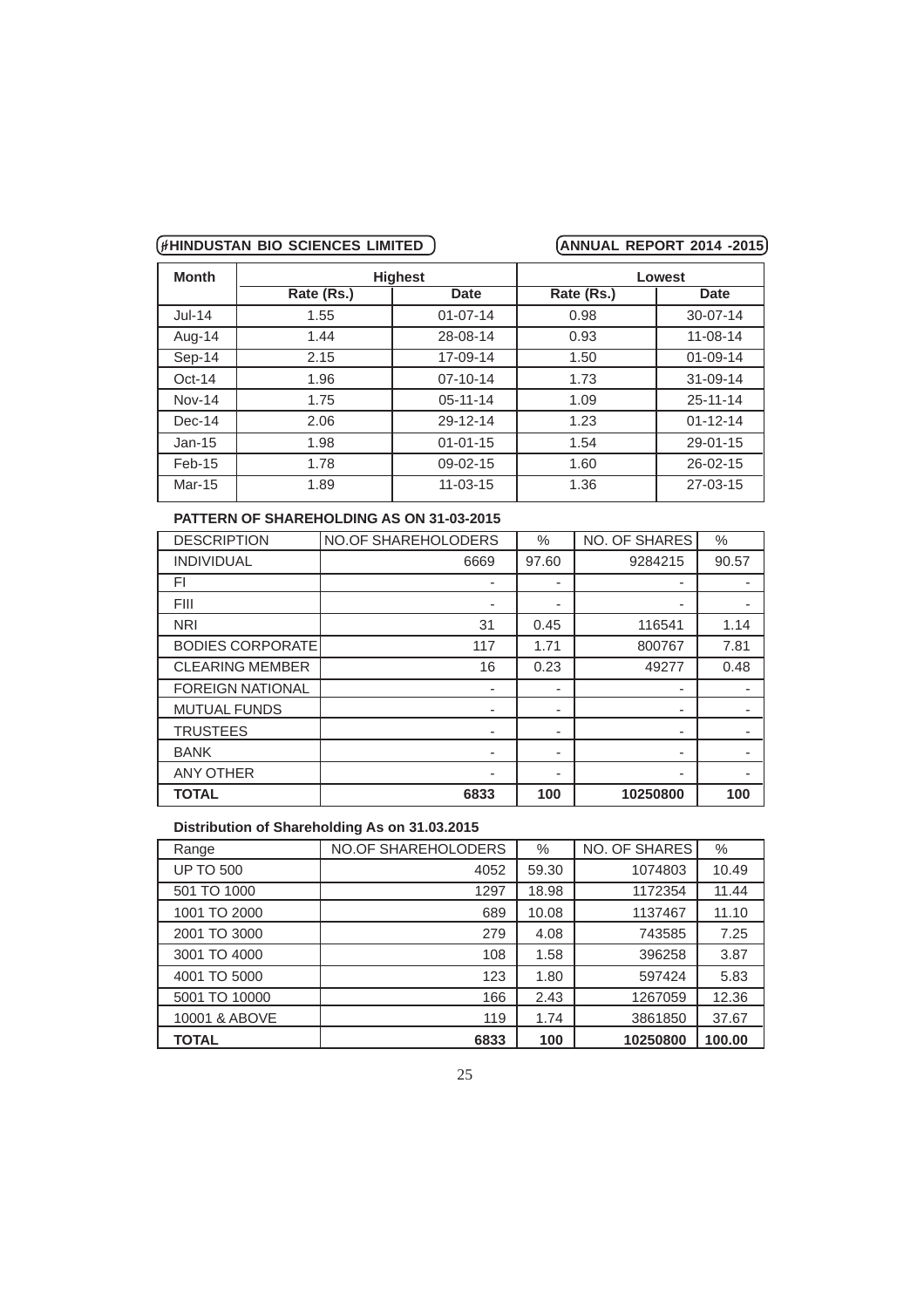**Declaration on compliance with code of conduct**

I declare that the company has received affirmation of compliance with the "Code of Business conduct for Directors and Senior Executives" laid down by the Board of Directors, from all the Directors and Senior Management personnel of the company, to whom the same is applicable, for the financial year ended 31st March, 2015.

### **J.V.R. Mohan Raju.**

Chairman & Managing Director

Place : Hyderabad Date : 29.05.2015

### **ANNEXURE –D**

Secretarial Audit Report as per Section 204 of the Companies Act, 2013: SECRETARIAL AUDIT REPORT FOR THE FINANCIAL YEAR ENDED 31.03.2015

# FORM NO. MR.3

Pursuant to Section 204 (1) of the Companies Act, 2013 and the Rule 9 of the Companies (Appointment and Remuneration of Managerial Personnel) Rules, 2014

To

The Members, M/s. Hindustan Bio Sciences Limited Hyderabad.

- 1. We have conducted Secretarial Audit pursuant to Section 204 of the Companies Act 2013, on the compliance of applicable Statutory Provisions and the adherence to good corporate practices by M/s. Hindustan Bio Sciences Limited (hereinafter called as "the Company"). Secretarial Audit was conducted in a manner that provided us a reasonable basis for evaluating the corporate conducts / statutory compliances and expressing our opinion thereon.
- 2. The company is engaged in the trading of Pharmaceuticals.
- 3. Based on our verification of the books, papers, minutes books, forms, returns filed and other records maintained by the Company and also the information and according to the examinations carried out by us and explanations furnished and representations made to us by the company, its officers, agents and authorised representatives during the conduct of Secretarial Audit, we hereby report that in our opinion, the Company has during the Audit Period covering the Financial Year ended 31st March, 2015 complied with the statutory provisions listed hereunder and also that the Company has proper Board-processes and compliance-mechanism in place to the extent, in the manner and subject to the reporting made hereinafter.
- 4. WE have examined the books, papers, minute books, forms and returns filed and other records maintained by M/s. Hindustan Bio Sciences Limited (hereinafter called as "the Company") for the financial year from 1st April 2014 and ended with 31st March, 2015 ("Audit Period") according to the provisions of :
	- i) The Companies Act, 1956 (to the extent applicable) and the Companies Act, 2013 (the Act)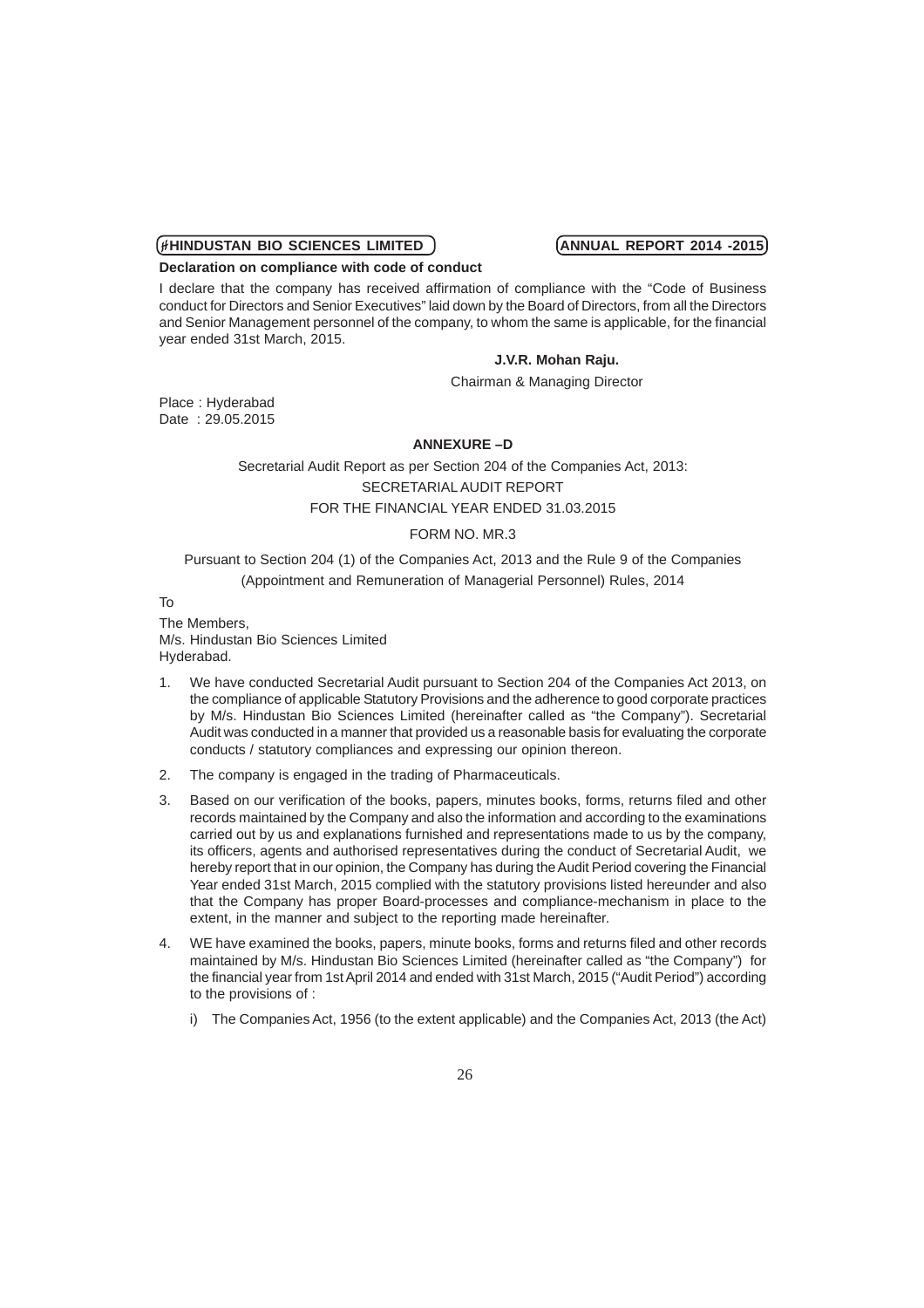and the Rules made there under;

- ii) The Securities Contracts (Regulation) Act, 1956 ('SCRA') AND THE Rules made there under;
- iii) The Depositories Act, 1996 and the Regulations and bye-laws framed there under;
- iv) Foreign Exchange Management Act, 1999 and the rules and regulations made there under to the extent of Foreign Direct Investment, Overseas Direct Investment and external Commercial Borrowings;
- v) The following Regulations and Guidelines prescribed under the Securities and Exchange Board of India Act, 1992 ('SEBI Act'):
	- a) The Securities and Exchange Board of India (Substantial Acquisition of Shares and Takeovers) Regulations, 2011;
	- b) The Securities and Exchange Board of India (Prohibition of Inside Trading) Regulations, 1992;
	- c) The Securities and Exchange Board of India (Issue of Capital and Disclosure Requirements) Regulations, 2009.
	- d) The Securities and Exchange Board of India (Employee Stock Option Scheme) Guidelines 1999.
	- e) The Securities and Exchange Board of India (Issue and Listing of Debt Securities) Regulations, 2008.
	- f) The Securities and Exchange Board of India (Registrars to an issue and share transfer agents) Regulations, 1993 regarding the Companies Act and dealing with client;
	- g) The Securities and Exchange Board of India (Delisting of Equity Shares) Regulations, 2009; and
	- h) The Securities and Exchange Board of India (buyback of Securities) Regulations, 1998;
	- i) The following other laws as specifically applicable in the view of the Management.
		- (i) Income Tax act, 1961
		- (ii) Central Sales Tax Act, 1956
		- (iii) Telangana & Andhra Pradesh Value Aadded Tax
		- (iv) The payment of bonus Act, 1965
		- (v) Telangana & Andhra Pradesh Tax on Professions, Trades, Callings and Employments Act, 1987
		- (vi) Customs Act, 1962
		- (vii) Finance Act,1994 (Service Tax)
		- (viii) Factories Act, 1948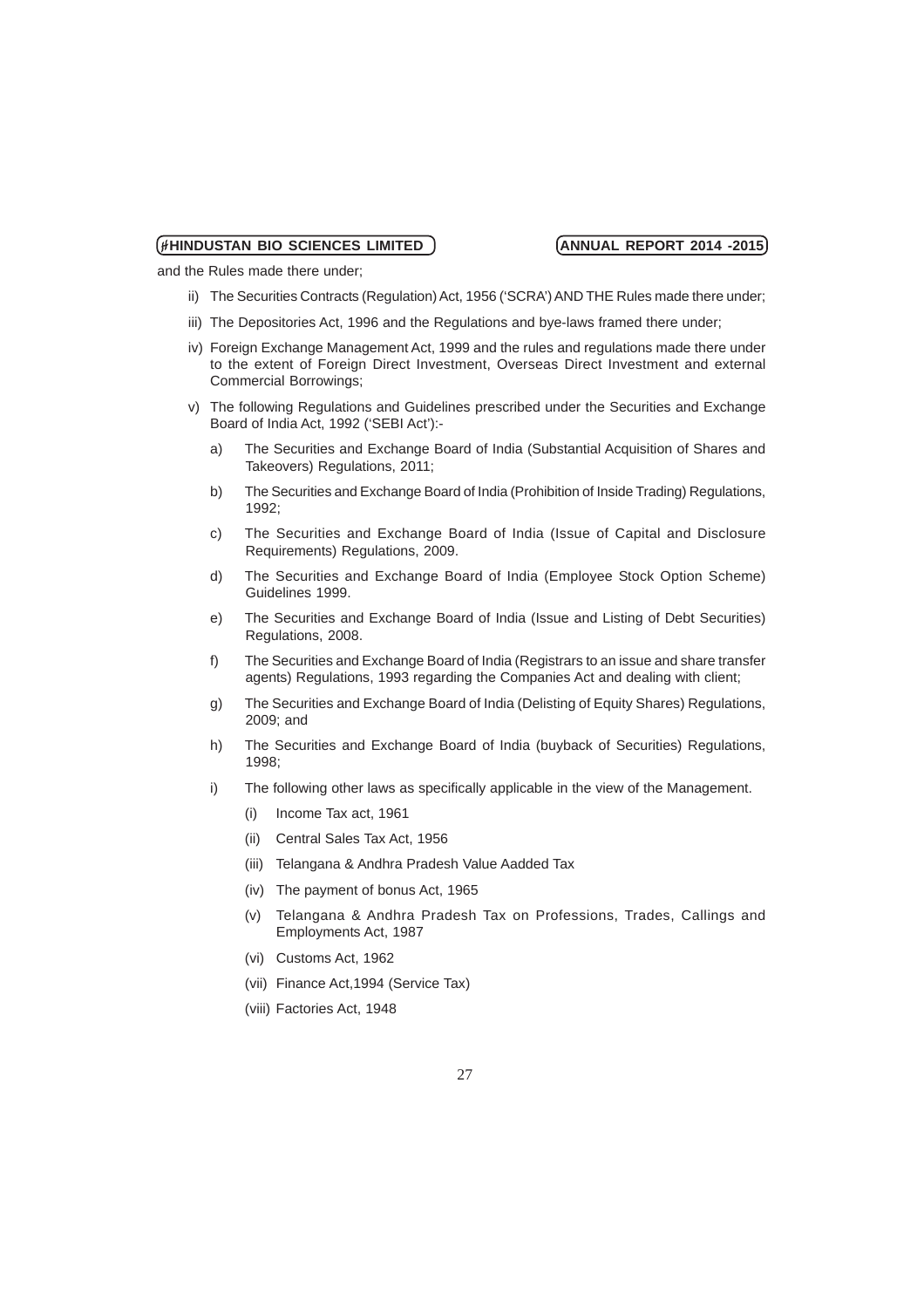- (ix) Industrial Disputes Act, 1947
- (x) Minimum Wages Act, 1948
- (xi) The Payment of Gratuity Act, 1972
- (xii) The Payment of Wages Act, 1936
- (xiii) The Maternity Benefit Act, 1961
- (xiv) A.P Shops & Establishment Act, 1988
- (xv) The National and Festival Holidays Act, 1963
- (xvi) The Employees Provident fund and Miscellaneous provisions act, 1952
- (xvii) The Employment Exchanges (Compulsory Notification of Vacancies) Act, 1956.

The Company do not have any factory and no production activity is being carried out.

Hence several Industrial and Labour Laws are not applicable. Applicable statutory provisions have been verified and found satisfactory.

- 5. We have also examined compliance of the applicable clauses of the Listing Agreements entered into by the Company with the BSE Limited.
- 6. We further report that, during the period under review the Company has complied with the provisions of the Act, Rules, Regulations, Guidelines, etc. Mentioned above. However, please note for the audit period.
	- (i) SEBI (ICDR) Regulations, 2009 are not applicable, as there being no further issues of any securities.
	- (ii) SEBI (ESOS & ESOP) Guidelines, 1999 are not applicable, as there being no schemes of the Company under the said Guidelines.
	- (iii) SEBI (Issue and Listing of Debt Securities) Regulations, 2008 are not applicable as there being no debt securities, which are listed on any of the recognized stock exchange.
	- (iv) SEBI (Delisting of Equity Shares) Regulations, 2009 are not applicable, as there being not instances of delisting of equity Shares.
	- (v) SEBI (Buyback of Securities) Regulations, 1998 are not applicable, as there being no instances of buy-back of shares
	- (vi) The Ministry of Corporate Affairs has not notified applicable Secretarial Standards under the Companies Act 2013, therefore, the same was not considered in the Audit.
	- (vii) The compliance of other specific applicable laws as listed in 4 (V) (i) above, were relied on the basis of representations and compliance certificates issued by the Managing director compliance officers and other officials of respective / concerned Departments of the company.
- 7. We further report that: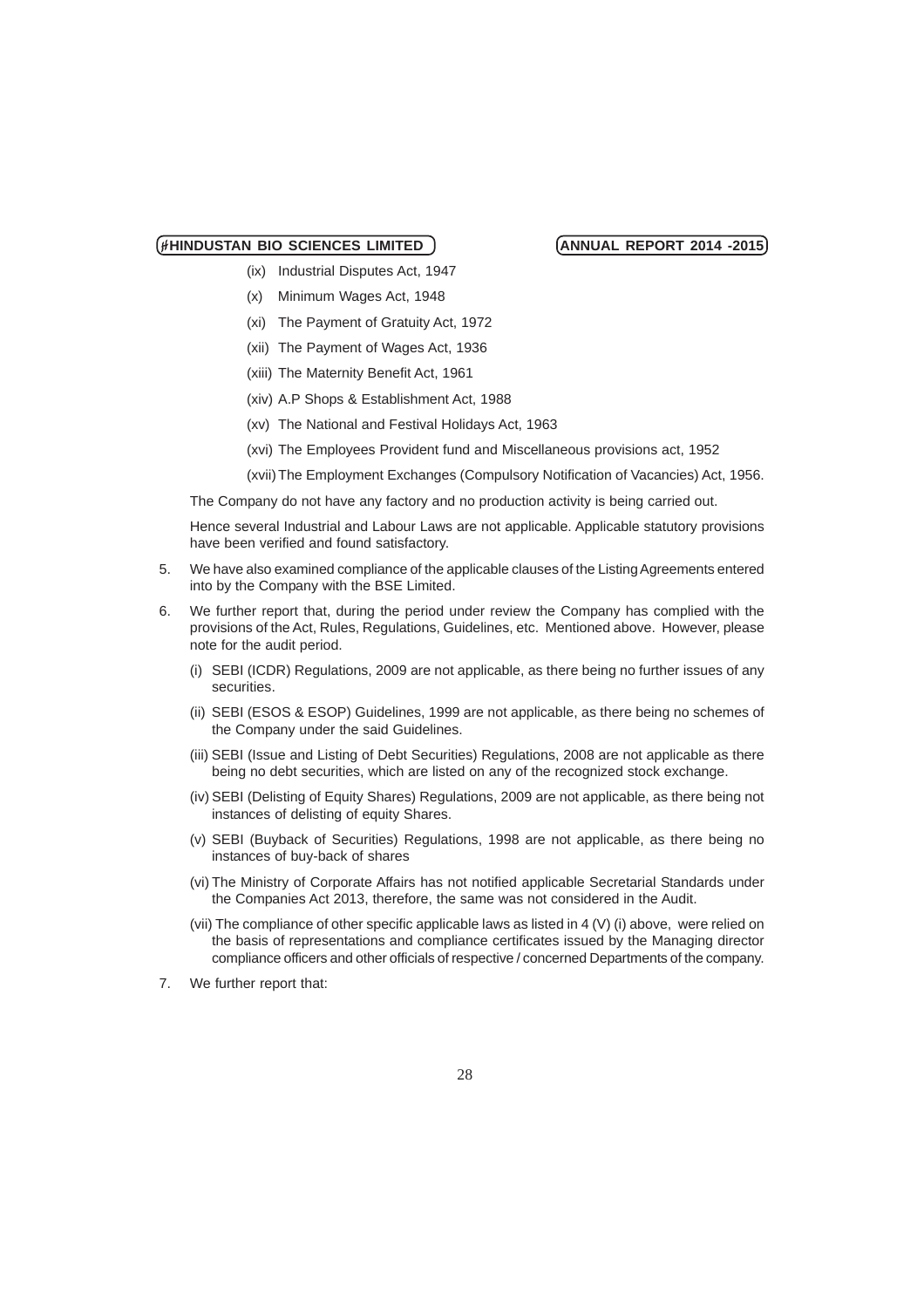- a. The Board of Directors of the Company is duly constituted with proper balance of Executive Directors, Non-Executive Directors and Independent Directors. The changes in the compositions of the Board of Directors that took place during the period under review were carried out in compliance with the provisions of the act.
- b. Adequate Notice is given to all the Directors to Schedule the Board Meetings, agenda and detailed notes on agenda were sent at least 7 days in advance.
- c. There exists a system for seeking and obtaining further information and clarifications on the agenda items before the meeting and meaningful participation at the meeting.
- d. Majority decision is carried through and there were not instances of dissenting members in the Board of Directors.
- 8. We further report that there exist adequate systems and processes in the Company that commensurate with the size and operations of the Company to monitor and ensure compliance with applicable laws, rules, regulations and guidelines.
- 9. We further report that during the audit period, there were no specific events / actions having a major bearing on the company's affairs in pursuance of the above referred laws, rules, regulations, guidelines, standards, etc., referred to the above.

PLACE : HYDERABAD DATE : 25.05.2015 **V B SS PRASAD**

 COMPANY SECRETARY M.NO: F4139 CP No. 4605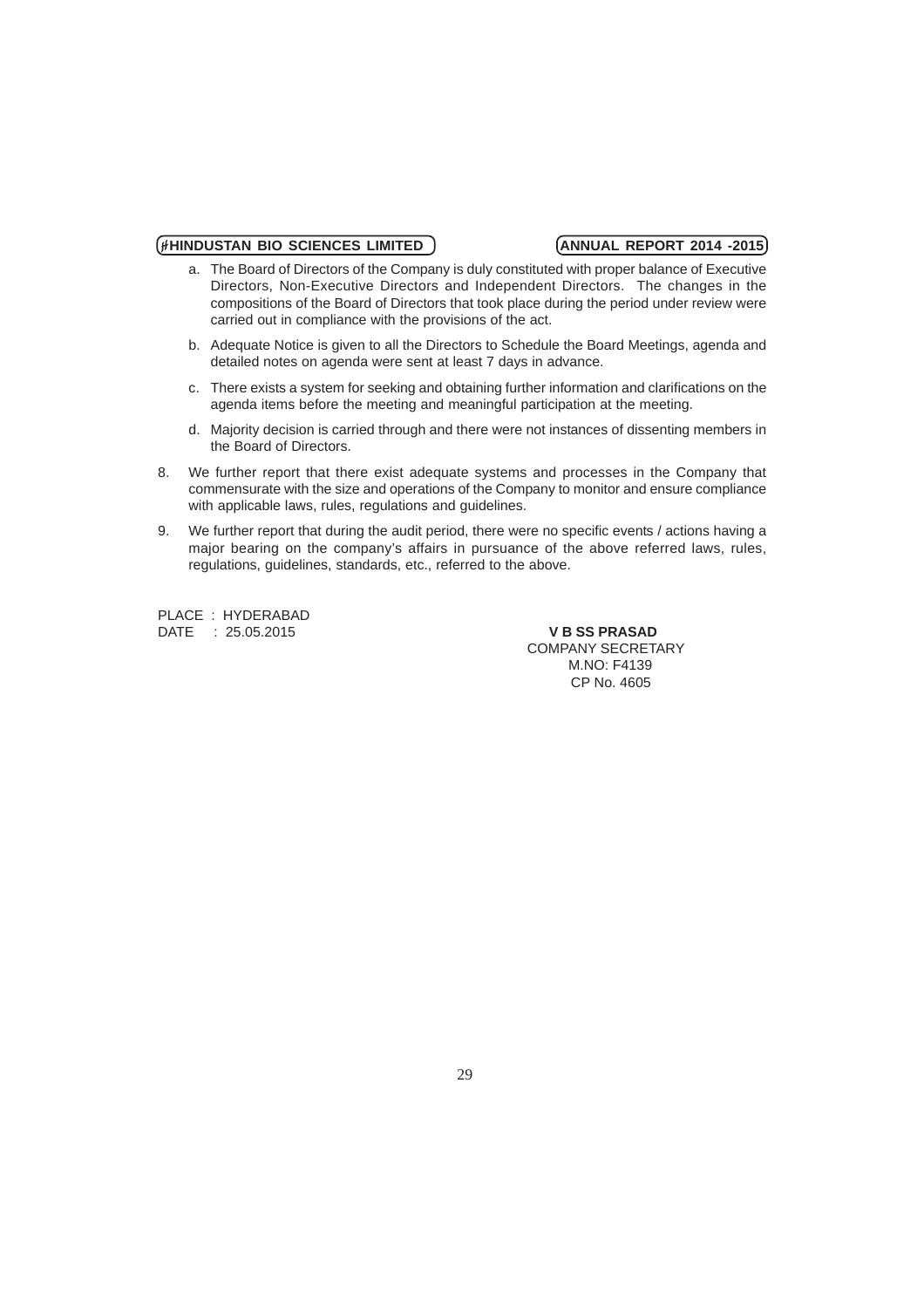### **Chairman & Managing Director's (CMD) Certification & Declaration**

Pursuant to the provisions of Clause 49 of the Listing Agreement with the Stock Exchanges, it is hereby certified that for the financial year ended March 31st 2015.

- A). We have reviewed financial statements and the cash flow statements for the year and that to the best of our knowledge and belief,
	- i. These statements do not contain any materially untrue statement or omit any material fact or contain statements that might be misleading;
	- ii. These statements together present a true and fair view of the Company's affairs and are in compliance with existing accounting standards, applicable laws and regulations.
- B). There are, to the best of our knowledge and belief, no transactions entered into by the company during the year that are fraudulent, illegal or violate of the Company's Code of Conduct.
- C). We accept responsibility for establishing and maintaining internal controls and they have evaluated the effectiveness of internal control systems of the company and they have disclosed to the Auditor's and the Audit Committee, deficiencies in the design or operation of internal controls, if any, of which they are aware and the steps they have taken or propose to take, to rectify these deficiencies.
- D). We have indicated to the Auditors and the Audit Committee:
	- i). Significant changes in internal control over financial reporting during the year;
	- ii). Significant change in accounting policies during the year and that the same have been disclosed in the notes to the financial statements; and
	- iii). Instances of significant fraud of which they have become aware and the Involvement therein, if any, of the management or an employee having a significant role in the Company's internal control system.
- E). We affirm that all Directors and Senior Management have complied with the Code of Conduct for the year.

### **J.V.R. Mohan Raju Chairman & Managing Director**

Place : Hyderabad Date : 29.05.2015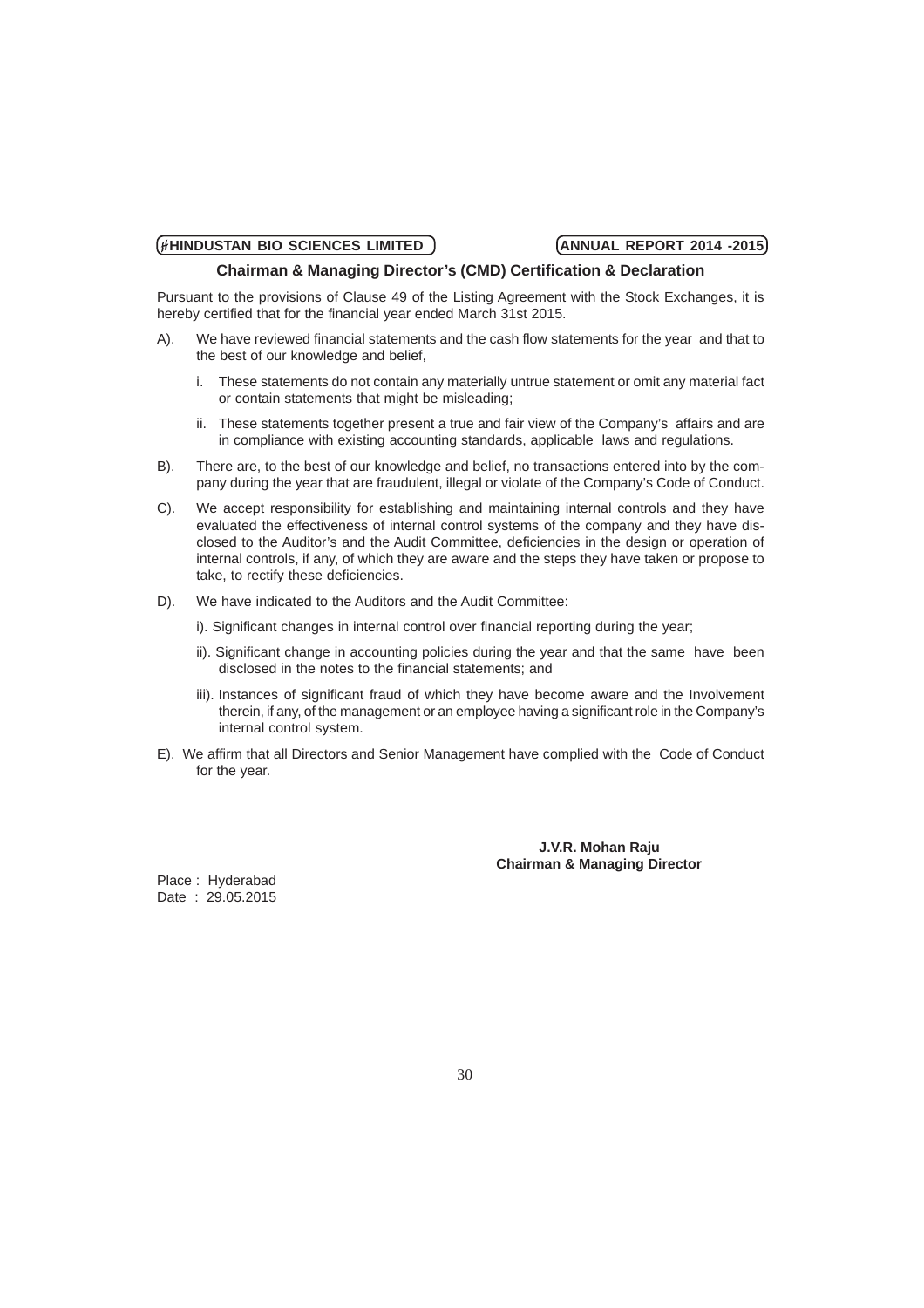# **Auditor's Certificate on compliance of conditions of Corporate Governance as per Clause 49 of the Listing Agreement with the stock exchanges.**

To The Members of Hindustan Bio Sciences Limited

We have examined the compliance of conditions of corporate governance by Hindustan Bio Sciences Limited, for the year ended 31-03-2015 as stipulated in Clause 49 of the Listing Agreement of the said Company with Mumbai Stock Exchange Limited.

The compliance of conditions of Corporate Governance is the responsibility of the management. Our examination has been limited to a review of the procedures and implementations thereof adopted by the company for ensuring compliance with the conditions of the certificate of Corporate Governance as stipulated in the said clause.

It is neither an audit nor an expression of opinion on the financial statements of the company.

No investor grievances are pending for a period exceeding one month against the company as per the records maintained by the company.

In our opinion and to the best of our information and according to the explanations given to us and the representations made by the Directors and the management, we certify that the company has complied with the conditions of Corporate Governance as stipulated in Clause 49 of the abovementioned Listing Agreement.

We further state that such compliance is neither an assurance as to the further viability of the Company nor the efficiency or effectiveness with which the management has conducted the affairs of the Company.

### For **VASG AND ASSOCIATES** Chartered Accountants FRN 006070S

Place : Hyderabad

Date : 29.05.2015 **(A.Viswanatha Rao) Partner** Partner and Contract of the Contract of the Partner Member Ship No. 029597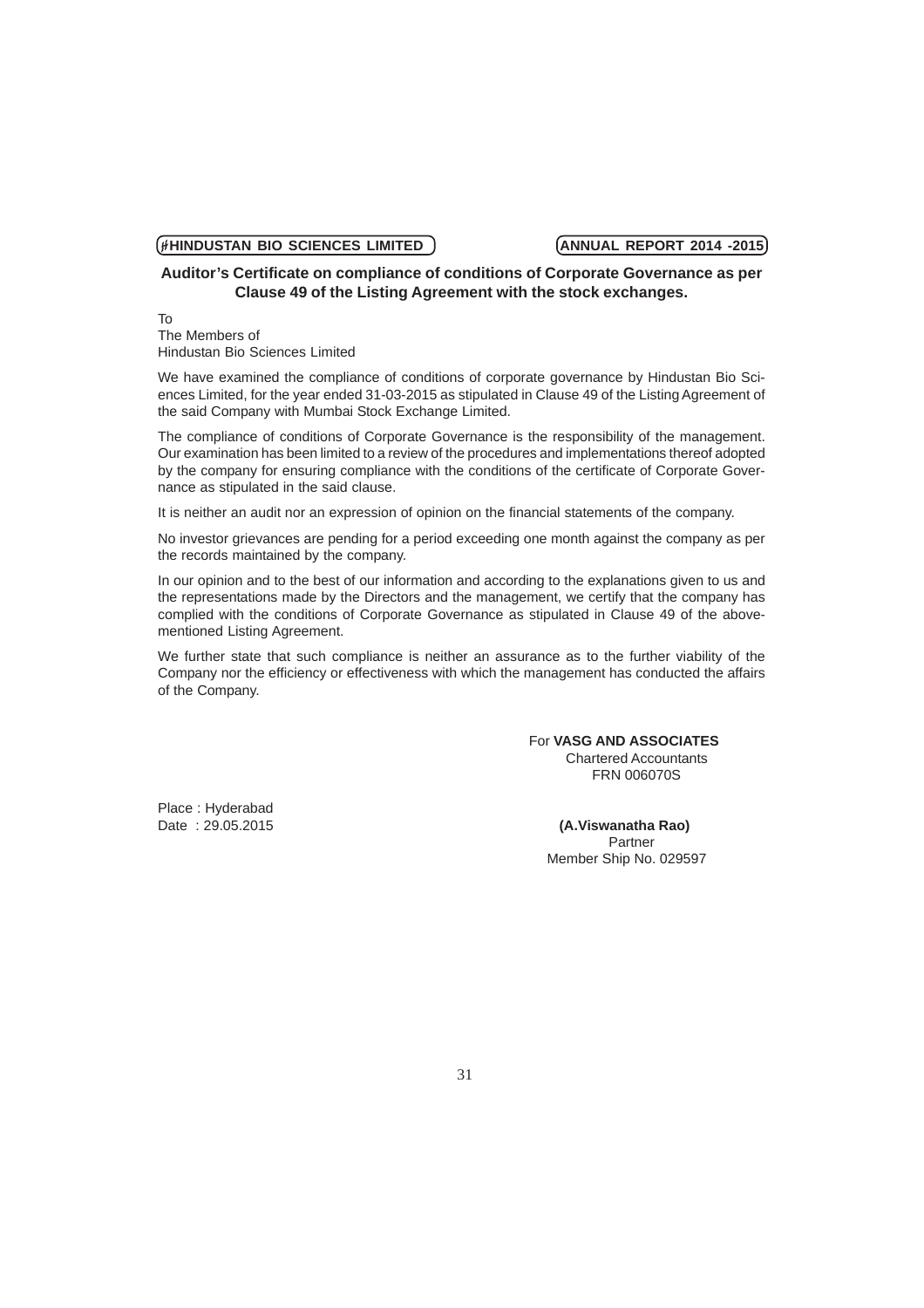### **INDEPENDENT AUDITORS' REPORT**

To

The Members of Hindustan Bio Sciences Ltd. Report on the Financial Statements

1. We have audited the accompanying financial statements of Hindustan Bio Sciences Limited ("the Company") which comprise the Balance Sheet as at March 31, 2015 and the Statement of Profit and Loss and Cash Flow Statement for the year then ended, and a summary of significant accounting policies and other explanatory information, which we have signed under reference to this report.

### **Management's Responsibility for the Financial Statements**

2. The Company's Board of Directors is responsible for the matters stated in Section 134(5) of the Companies Act, 2013 ("the Act") with respect to the preparation and presentation of these financial statements that give a true and fair view of the financial position, financial performance and the cash flows of the Company in accordance with the Accounting Standards specified under Section 133 of the Act, read with Rule 7 of the Companies (Accounts) Rules, 2014. This responsibility includes maintenance of adequate accounting records in accordance with the provisions of the Act for safeguarding the assets of the Company and for preventing and detecting frauds and other irregularities; selection and application of appropriate accounting policies; making judgments and estimates that are reasonable and prudent; and design, implementation and maintenance of adequate internal financial controls, that were operating effectively for ensuring the accuracy and completeness of the accounting records, relevant to the preparation and presentation to the financial statements that give a true and fair view and are free from material misstatement, whether due to fraud or error.

### **Auditors' Responsibility**

- 3. Our responsibility is to express an opinion on these financial statements based on our audit. We conducted our audit in accordance with the Standards on Auditing specified under Section 143(10) of the Act. Those Standards require that we comply with ethical requirements and plan and perform the audit to obtain reasonable assurance about whether the financial statements are free from material misstatement.
- 4. An audit involves performing procedures to obtain audit evidence, about the amounts and disclosures in the financial statements. The procedures selected depend on the auditors' judgment, including the assessment of the risk of material misstatement of the financial statements, whether due to fraud and error. In making those risk assessments, the auditors considers internal control relevant to the Company's preparation and fair presentation of the financial statements in order to design audit procedures that are appropriate in the circumstances, but not for the purpose of expressing an opinion on the effectiveness of the entity's internal control. An audit also includes evaluating the appropriateness of accounting policies used and the reasonableness of the accounting estimates made by the Management, as well as evaluating the overall presentation of the financial statements.
- 5. We believe that the audit evidence we have obtained is sufficient and appropriate to provide a basis for our audit opinion.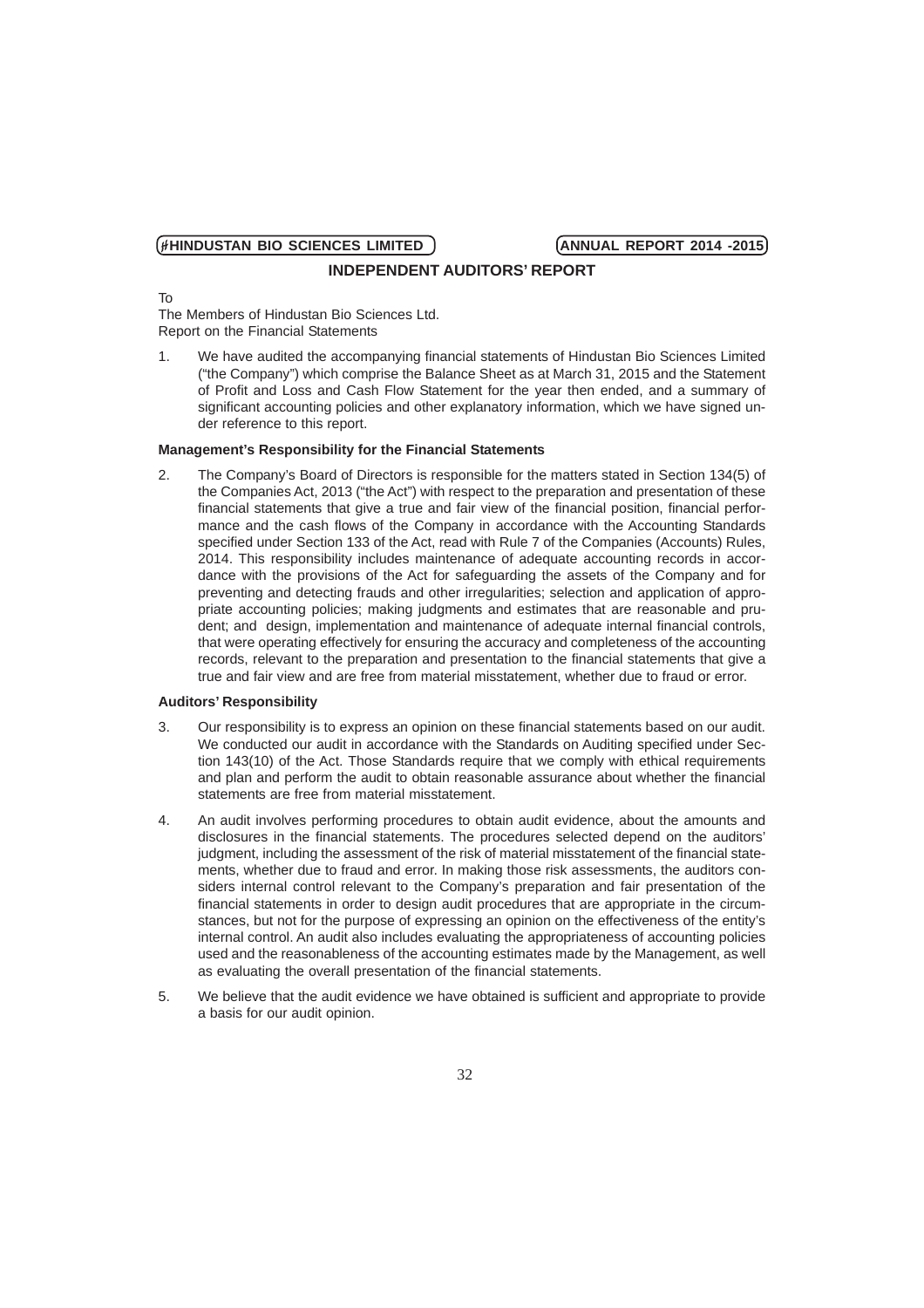### **Opinion**

- 6. In our opinion, and to the best of our information and according to the explanations given to us, the accompanying financial statements give the information required by the Act in the manner so required and give a true and fair view in conformity with the accounting principles generally accepted in India:
	- (a) In the case of the Balance Sheet, of the state of affairs of the Company as at March 31, 2015
	- (b) In the case of the Statement of Profit and Loss, of the Loss for the year ended on that date; and
	- (c) In the case of the Cash Flow Statement, of the cash flows for the year ended on that date.

### **Report on Other Legal and Regulatory Requirements**

- 7. As required by 'the Companies (Auditor's Report) Order, 2015 ('the Order") issued by the Central Government of India in terms of sub-section (11) of section 143 of the Act, we give in the Annexure a statement on the matters specified in the paragraphs 3 and 4 of the Order, to the extent applicable.
- 8. As required by Section 143(3) of the Act, we report that:

(a) We have obtained all the information and explanations which, to the best of our knowledge and belief, were necessary for the purpose of our audit.

(b) In our opinion, proper books of accounts as required by law have been kept by the Company so far as appears from our examination of those books.

(c) The Balance Sheet, Statement of Profit & Loss, and Cash Flow Statement dealt with by this Report are in agreement with the books of account;

(d) In our opinion, the Balance Sheet, Statement of Profit & Loss, and Cash Flow Statement dealt with by this report comply with the Accounting Standards specified under Section 133 of the Act, read with Rule 7 of the Companies (Accounts) Rules, 2014;

(e) On the basis of written representations received from the directors as on 31st March, 2015 taken on record by the Board of Directors, none of the directors is disqualified as on 31st March, 2015, from being appointed as a director in terms of Section 164(2) of the Act;

### For **VASG AND ASSOCIATES**

 Chartered Accountants FRN 006070S

Place: Hyderabad<br>Date: 29.05.2015

**(A.Viswanatha Rao)**<br>Partner **Partner Partner** Member Ship No. 029597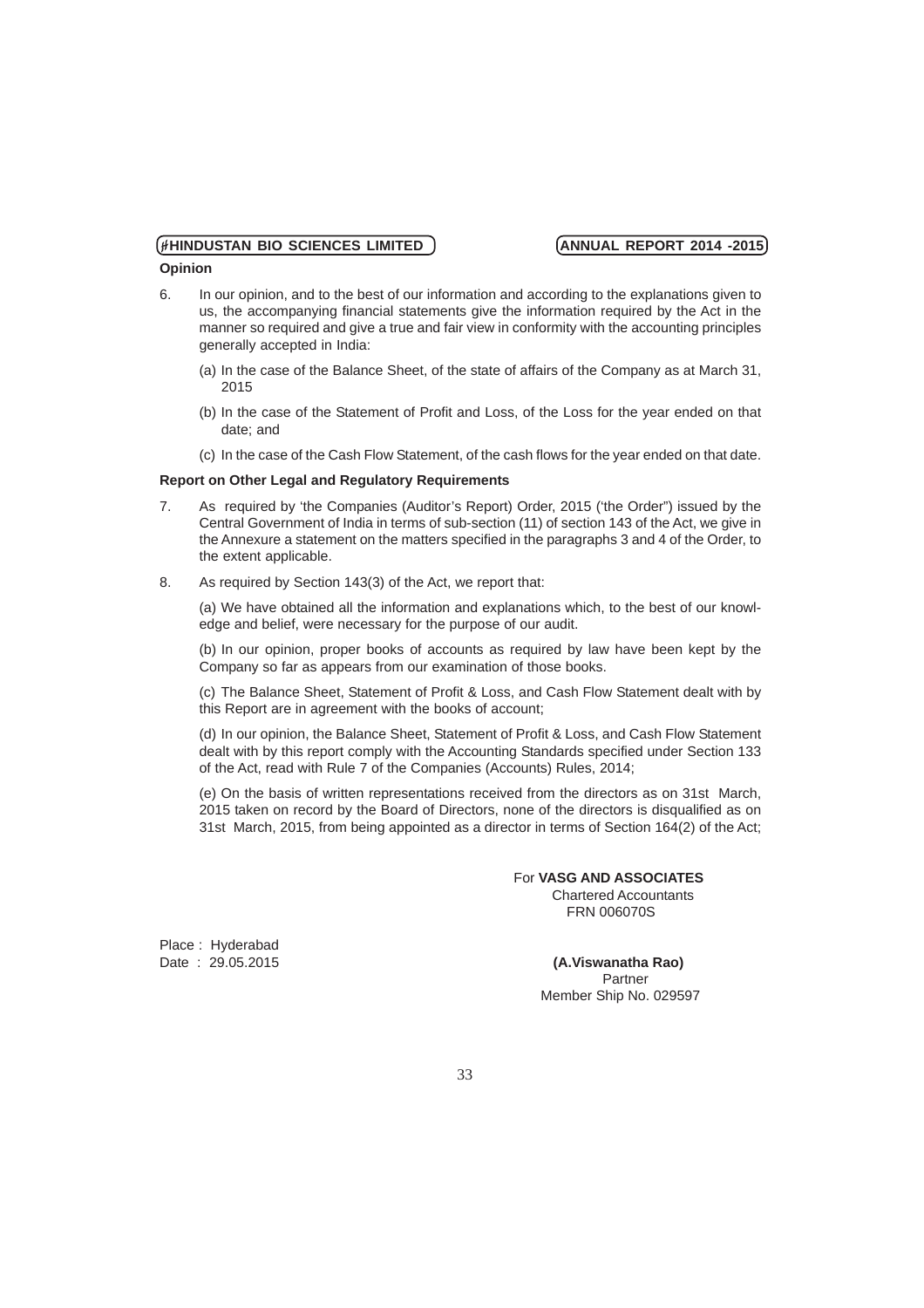### **Annexure to the Independent Auditors' Report:**

The Annexure referred to in our Independent Auditors' Report of even date to the members of Hindustan Bio-Sciences Limited on the accounts of the company for the year ended 31st March, 2015, we report that:

1. (a) The company has maintained proper records showing full particulars including quantitative details and situation of its fixed assets.

(b) As explained to us, fixed assets have been physically verified by the management at reasonable intervals; no material discrepancies were noticed on such verification.

2. (a) As explained to us, inventories have been physically verified during the year by the management at reasonable intervals.

(b) In our opinion and according to the information and explanations given to us, the procedures of physical verification of inventories followed by the management are reasonable and adequate in relation to the size of the company and the nature of its business.

(c) In our opinion and on the basis of our examination of the records, the Company is generally maintaining proper records of its inventories. No material discrepancy was noticed on physical verification of stocks by the management as compared to book records.

- 3. (a) According to the information and explanations given to us and on the basis of our examination of the books of account, the Company has not granted unsecured interest free loans to a company and a proprietorship covered in the register maintained under Section 189 of the Act.
- 4. In our opinion and according to the information and explanations given to us, there is generally an adequate internal control procedure commensurate with the size of the company and the nature of its business, for the purchase of inventories & fixed assets and payment for expenses & for sale of goods. During the course of our audit, no major instance of continuing failure to correct any weaknesses in the internal controls has been noticed.
- 5. The company has not accepted any deposits from the public.
- 6. The Central Government has not prescribed the maintenance of cost records under section 148(1) of the Act.
- 7. (a) According to the records of the company, amounts deducted/accrued in the books of account in respect of undisputed statutory dues including Provident Fund, Investor Education and Protection Fund, Employees' State Insurance, Income-tax, Sales-tax, Service Tax, Custom Duty, Excise Duty, cess to the extent applicable and any other statutory dues have generally been regularly deposited with the appropriate authorities. According to the information and explanations given to us there were no outstanding statutory dues as on 31st of March, 2015 for a period of more than six months from the date they became payable.

(b) According to the information and explanations given to us, there are no amounts payable in respect of income tax, service tax, sales tax, customs duty and excise duty which have not been deposited on account of any disputes.

8. The Company has been registered for a period of more than five years. Hence, the clause is not applicable.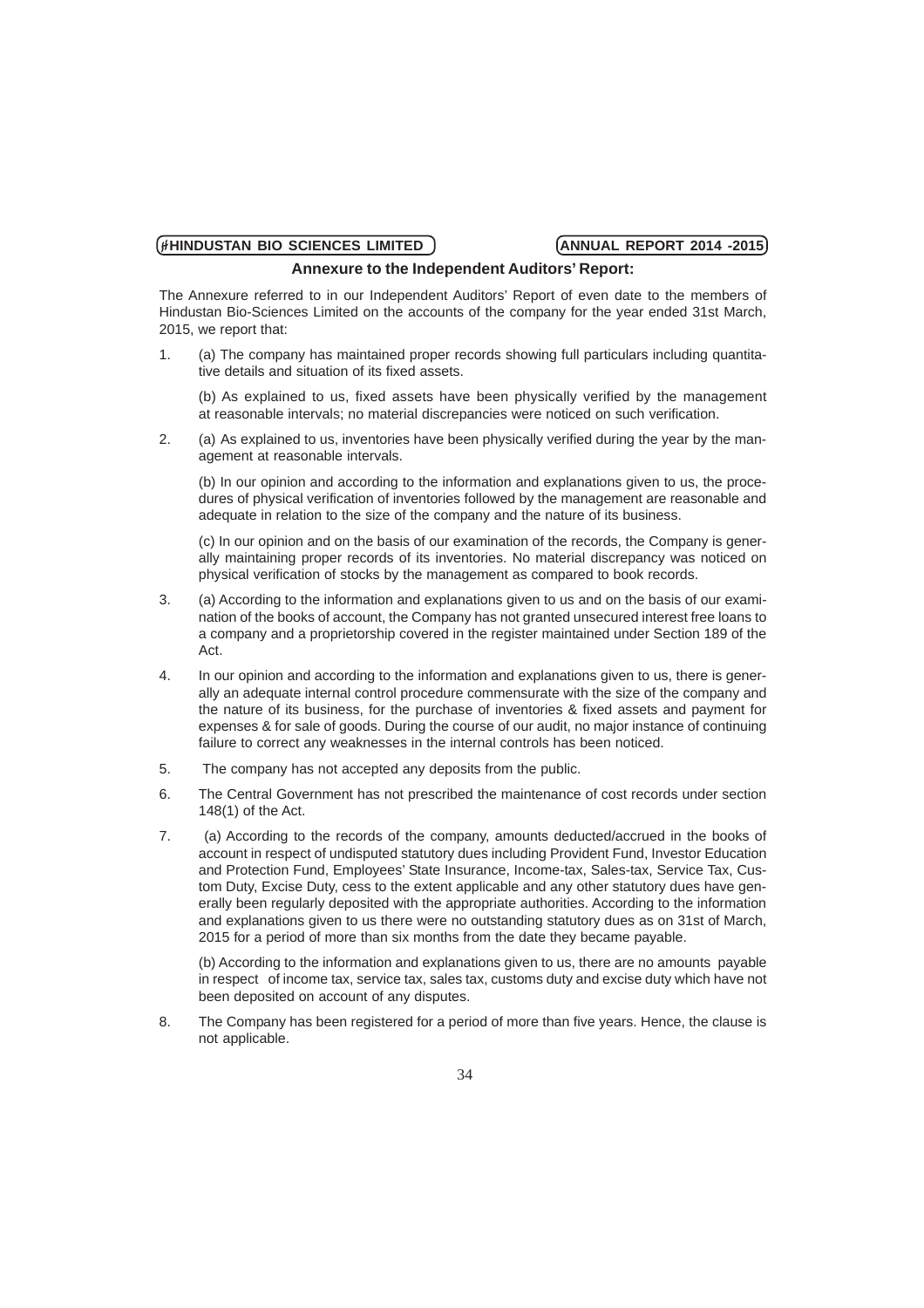- 9. Based on our audit procedures and on the information and explanations given by the management, we are of the opinion that, the Company has not defaulted in repayment of dues to a financial institution, bank or debenture holders.
- 10. The company has not given any term loans during the year.
- 11. Based on the audit procedures performed and the information and explanations given to us, we report that no fraud on or by the Company has been noticed or reported during the year, nor have we been informed of such case by the management.

 For **VASG AND ASSOCIATES** Chartered Accountants FRN 006070S

Place: Hyderabad<br>Date: 29.05.2015

**(A.Viswanatha Rao)**<br>Partner **Partner Partner** Member Ship No. 029597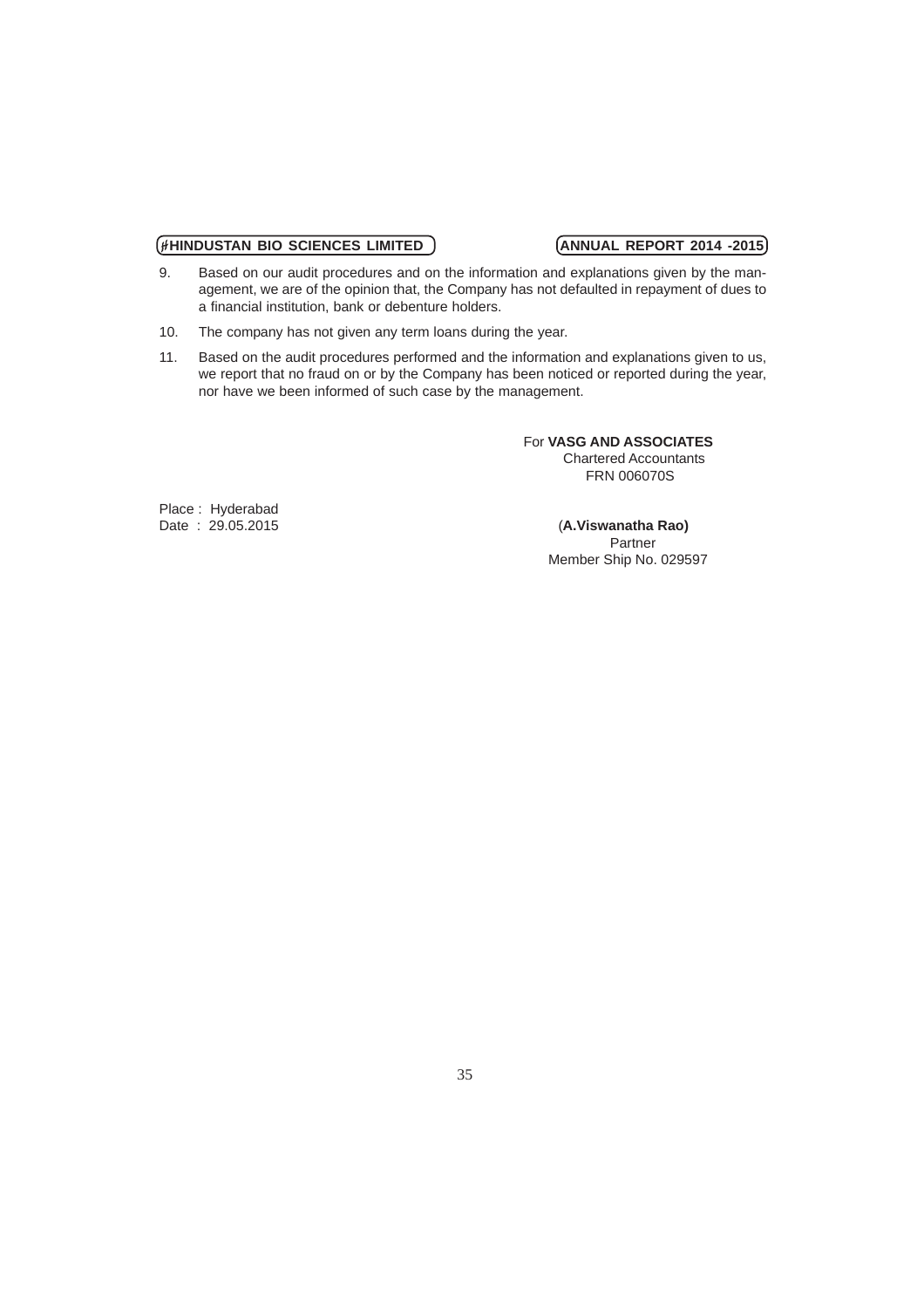**BALANCE SHEET AS AT 31ST MARCH 2015**

|             | <b>Particulars</b>                                                                                                                                                  | <b>Notes</b>                                   | As at<br>31st Mar 2015<br>Rs.             | As at<br>31st Mar 2014<br>Rs.                   |
|-------------|---------------------------------------------------------------------------------------------------------------------------------------------------------------------|------------------------------------------------|-------------------------------------------|-------------------------------------------------|
| L.<br>(1)   | <b>EQUITY AND LIABILITIES</b><br><b>Shareholders' Funds</b><br>(a) Share capital<br>(b) Reserves and surplus                                                        | 1<br>$\mathfrak{p}$                            | 102,508,000<br>(33, 426, 450)             | 102,508,000<br>(18, 322, 761)                   |
|             | <b>Non-current liabilities</b>                                                                                                                                      |                                                |                                           |                                                 |
| (1)         | Long-term borrowings                                                                                                                                                | 3                                              | 9,652,537                                 | 6,367,861                                       |
| (2)         | <b>Current Liabilities</b><br>(a) Short Term Borrowings<br>(b) Trade Payables<br>(c) Short-Term Provisions<br><b>Total Equity &amp; Liabilities</b>                 | 4<br>5<br>6                                    | 1,426,285<br>372,066<br>80,532,438        | 1,374,700<br>4,040,457<br>715,196<br>96,683,452 |
| Ш.          | <b>ASSETS</b>                                                                                                                                                       |                                                |                                           |                                                 |
| (1)         | <b>Non-current assets</b><br>(a) Fixed Assets                                                                                                                       | $\overline{7}$                                 |                                           |                                                 |
|             | (i) Gross Block<br>(ii) Depreciation                                                                                                                                |                                                | 24,478,978<br>4,456,068                   | 24,730,533<br>3,934,420                         |
|             | (iii) Net Block                                                                                                                                                     |                                                | 20,022,910                                | 20,796,113                                      |
|             | (b) Deferred Tax Asset                                                                                                                                              | 8<br>9                                         | 431,596                                   | 503,348                                         |
|             | (c) Long term loans and advances                                                                                                                                    |                                                | 53,984,620                                | 56,059,965                                      |
| (2)         | <b>Current Assets</b>                                                                                                                                               |                                                |                                           |                                                 |
|             | (a) Inventory                                                                                                                                                       |                                                | 903,192                                   | 1,738,742                                       |
|             | (b) Trade receivables<br>(c) Cash and cash equivalents                                                                                                              | 10<br>11                                       | 3,208,451<br>1,981,669                    | 12,472,573<br>1,681,835                         |
|             | (d) Short-term loans and advances                                                                                                                                   | 12                                             |                                           | 1,677,351                                       |
|             | Miscellaneous Expenditure not writtenoff                                                                                                                            |                                                |                                           | 1,753,525                                       |
|             | <b>Total Assets</b>                                                                                                                                                 |                                                | 80,532,438                                | 96,683,452                                      |
|             | <b>NOTES TO ACCOUNTS</b>                                                                                                                                            | 20                                             |                                           |                                                 |
|             | Schedules referred to above and notes attached there to form an integral part of Balance Sheet<br>This is the Balance Sheet referred to in our Report of even date. |                                                |                                           |                                                 |
|             | <b>FOR VASG &amp; ASSOCIATES</b><br><b>CHARTERED ACCOUNTANTS</b><br>FRN: 006070S                                                                                    |                                                | <b>FOR HINDUSTAN BIO SCIENCES LIMITED</b> |                                                 |
|             | (A. VISWANATHA RAO)<br>Partner<br>Membership No.: 029597                                                                                                            | J.V.R.Mohan Raju<br>Chairman&Managing Director |                                           | J.Uma<br>Director                               |
| <b>DATE</b> | PLACE: HYDERABAD<br>: 29.05.2015                                                                                                                                    |                                                |                                           |                                                 |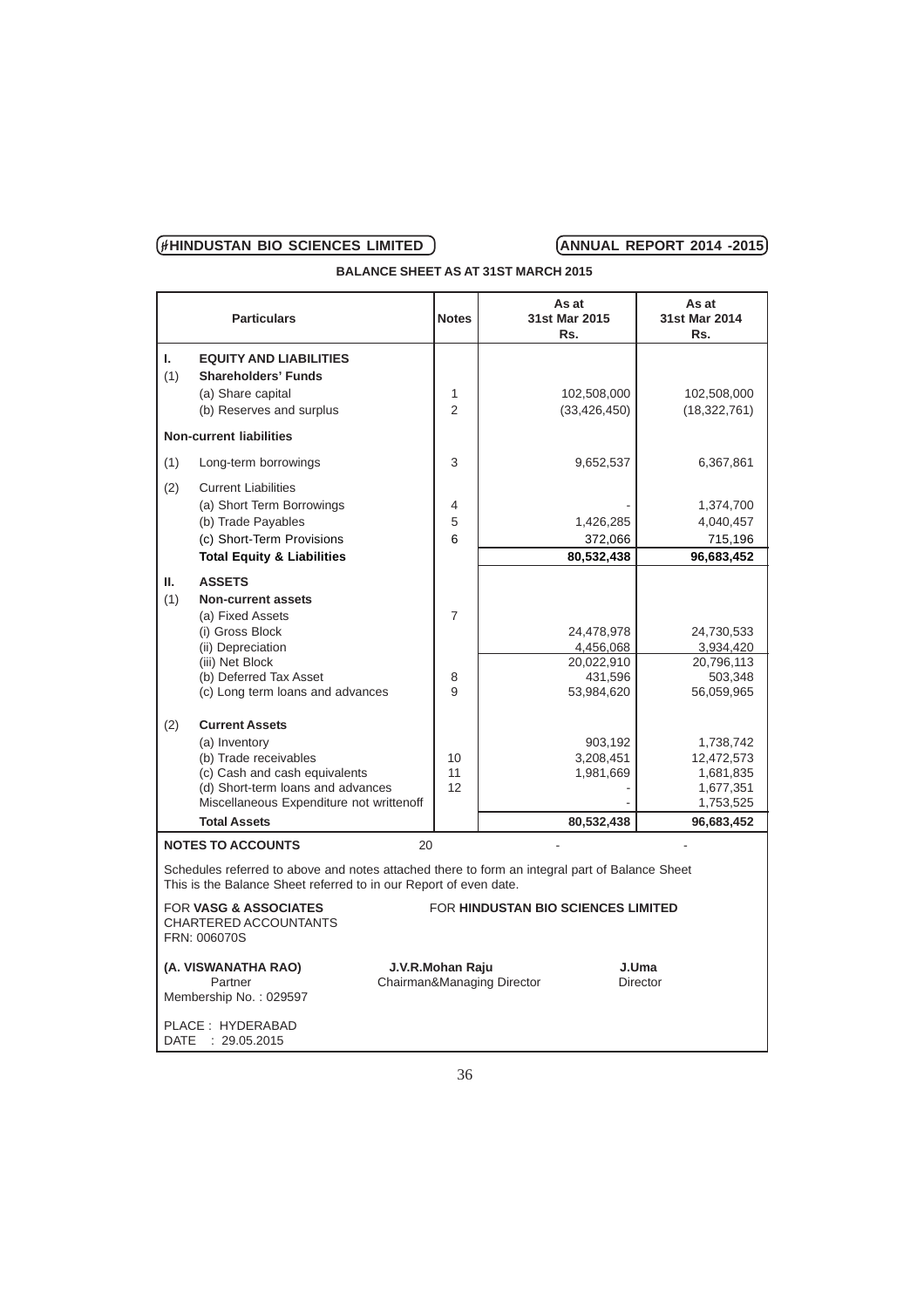**PROFIT & LOSS STATEMENT FOR THE PERIOD ENDED ON 31st MARCH, 2015**

|              | <b>Particulars</b>                                                                                                                                                                      | <b>Notes</b>                                   | As at<br>31st Mar 2015<br>Rs.             | As at<br>31st Mar 2014<br>Rs. |
|--------------|-----------------------------------------------------------------------------------------------------------------------------------------------------------------------------------------|------------------------------------------------|-------------------------------------------|-------------------------------|
| $\mathsf{I}$ | Revenue from operations                                                                                                                                                                 | 13                                             | 7,575,356                                 | 22,537,709                    |
| $\mathbf{H}$ | <b>Total Revenue</b>                                                                                                                                                                    |                                                | 7,575,356                                 | 22,537,709                    |
| Ш            | <b>Expenses:</b>                                                                                                                                                                        |                                                |                                           |                               |
|              | Cost of materials consumed                                                                                                                                                              | 14                                             | 13,059,218                                | 17,193,539                    |
|              | <b>Employee Benefit Expenses</b>                                                                                                                                                        | 15                                             | 2,536,142                                 | 4,426,611                     |
|              | <b>Financial Costs</b>                                                                                                                                                                  | 16                                             | 312,847                                   | 277,476                       |
|              | Depreciation and Amortization Expenses                                                                                                                                                  | 17                                             | 1,845,460                                 | 2,168,760                     |
|              | <b>Other Administrative Expenses</b>                                                                                                                                                    | 18                                             | 3,611,728                                 | 4,302,744                     |
|              | <b>Selling Expenses</b>                                                                                                                                                                 | 19                                             | 690,608                                   | 4,092,640                     |
| IV           | <b>Total Expenses</b>                                                                                                                                                                   |                                                | 22,056,003                                | 32,461,770                    |
| V            | Profit /(Loss)before exceptional and                                                                                                                                                    |                                                |                                           |                               |
|              | extraordinary items and tax                                                                                                                                                             | $(II - IV)$                                    | (14, 480, 647)                            | (9,924,061)                   |
| VI           | <b>Exceptional Items</b>                                                                                                                                                                |                                                |                                           |                               |
| VII          | Profit before extraordinary items and tax                                                                                                                                               | $(V - VI)$                                     | (14, 480, 647)                            | (9,924,061)                   |
| VIII         | <b>Extraordinary Items</b>                                                                                                                                                              |                                                |                                           |                               |
| IX           | Profit/(Loss) before tax                                                                                                                                                                | (VII - VIII)                                   | (14, 480, 647)                            | (9,924,061)                   |
| X            | Tax expense:                                                                                                                                                                            |                                                |                                           |                               |
|              | (1) Current tax                                                                                                                                                                         |                                                |                                           |                               |
|              | (2) Deferred tax                                                                                                                                                                        |                                                | (71, 752)                                 | 1,770                         |
| XI           | Profit/(Loss) from the period from                                                                                                                                                      |                                                |                                           |                               |
|              | continuing operations                                                                                                                                                                   | $(IX-X)$                                       | (14, 552, 399)                            | (9,922,291)                   |
| XII          | Profit/(Loss) from discontinuing operations                                                                                                                                             |                                                |                                           |                               |
| XIII         | Tax expense of discounting operations                                                                                                                                                   |                                                |                                           |                               |
| XIV          | Profit/(Loss) from Discontinuing operations                                                                                                                                             | $(XII-XIII)$                                   |                                           |                               |
| <b>XV</b>    | Profit/(Loss) for the period                                                                                                                                                            | $(XI+XIV)$                                     | (14, 552, 399)                            | (9,922,291)                   |
| XVI          | Earning per equity share:                                                                                                                                                               |                                                |                                           |                               |
|              | $(1)$ Basic                                                                                                                                                                             |                                                | (1.42)                                    | (0.97)                        |
|              | (2) Diluted                                                                                                                                                                             |                                                | (1.42)                                    | (0.97)                        |
|              | Schedules referred to above and notes attached there to form an integral part of Profit & Loss Statement<br>This is the Profit & Loss Statement referred to in our Report of even date. |                                                |                                           |                               |
|              | <b>FOR VASG &amp; ASSOCIATES</b>                                                                                                                                                        |                                                | <b>FOR HINDUSTAN BIO SCIENCES LIMITED</b> |                               |
|              | CHARTERED ACCOUNTANTS<br>FRN: 006070S                                                                                                                                                   |                                                |                                           |                               |
|              | (A. VISWANATHA RAO)<br>Partner<br>Membership No.: 029597                                                                                                                                | J.V.R.Mohan Raju<br>Chairman&Managing Director |                                           | J.Uma<br>Director             |
|              | PLACE: HYDERABAD<br>DATE : 29.05.2015                                                                                                                                                   |                                                |                                           |                               |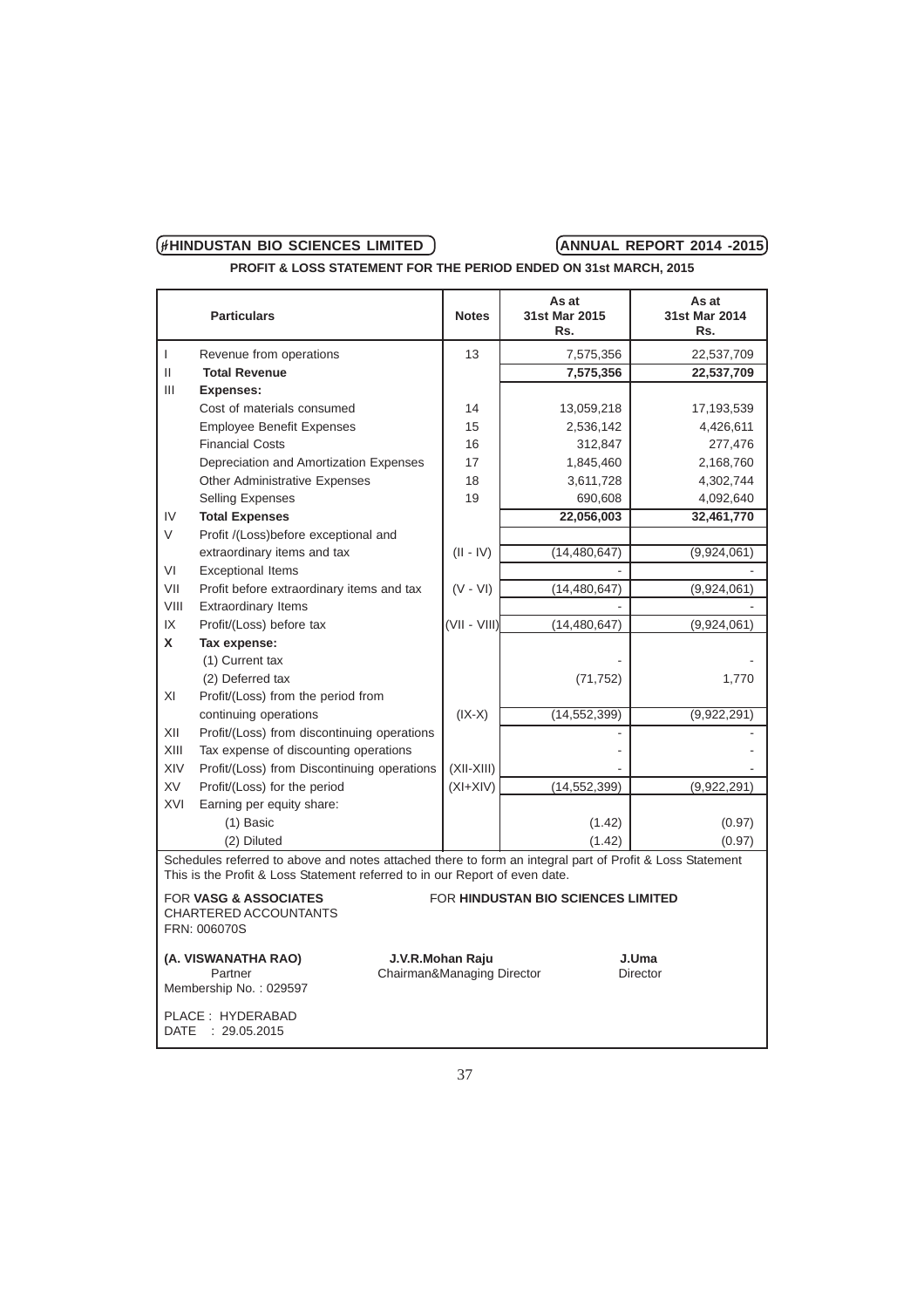### *Notes Forming Integral Part of the Balance Sheet as at 31st March,2015 Notes : 1 Share Capital*

| IS.No. I | <b>Particulars</b>                                                                                | As at<br>31st Mar 2015<br>Rs. | As at<br>31st Mar 2014<br>Rs. |  |  |  |
|----------|---------------------------------------------------------------------------------------------------|-------------------------------|-------------------------------|--|--|--|
|          | <b>AUTHORIZED CAPITAL</b>                                                                         |                               |                               |  |  |  |
|          | (1,10,00,000 Equity Shares of Rs.10/- each.)                                                      | 110.000.000                   | 110,000,000                   |  |  |  |
|          |                                                                                                   | 110.000.000                   | 110.000.000                   |  |  |  |
| 2        | <b>ISSUED, SUBSCRIBED &amp; FULLY PAID UP CAPITAL</b><br>(10250800 Equity shares of Rs.10/- each) | 102,508,000                   | 102,508,000                   |  |  |  |
|          | Total ISSUED, SUBSCRIBED AND FULLY PAID UP CAPITAL                                                | 102.508.000                   | 102.508.000                   |  |  |  |

Reconciliation of the shares outstanding at the beginning and at the end of the reporting period

Equity Shares

|                                      | 31-Mar-15              |           | 31-Mar-14    |           |
|--------------------------------------|------------------------|-----------|--------------|-----------|
|                                      | No. of shares Amt. Rs. |           | No.of shares | Amt. Rs.  |
| At the beginning of the period       | 10250800               | 102508000 | 10250800     | 102508000 |
| Issued during the year               | ----                   |           |              |           |
| Outstanding at the end of the period | 10250800               | 102508000 | 10250800     | 102508000 |

# **A.Terms \Rights attached to Equity Shares**

The company has only one class of Equity Shares having at par value of Rs.10/- each.Each holder of Equity share is entitiled to one vote per share.

In the event of liquidation of the company,the holders of equity shares will be entitled to receive remaining assets of the company, after distribution of all preferential amounts. The distribution will be in proportion to the number of equity shares held by the shareholders.

### **B.Details of shareholders holding more than 5% Shares in the company**

| SI.No. Particulars | No.of shares | % of share holding |
|--------------------|--------------|--------------------|
| JVR Mohan Raju     | 852200       | 8.31               |

### *Notes : 2 Reserves & Surplus*

| ls.no. | <b>Particulars</b>                             | As at<br>31st Mar 2015<br>Rs. | As at<br>31st Mar 2014<br>Rs. |
|--------|------------------------------------------------|-------------------------------|-------------------------------|
|        | Balance brought forward from previous year     | (18,322,761)                  | (8,400,470)                   |
|        | Excess Depreciation claimed due to Schedule II | 551,289                       |                               |
|        | Add: Loss for the period                       | (14, 552, 399)                | (9,922,291)                   |
|        | Total Reserves & Surplus                       | (33, 426, 450)                | (18,322,761)                  |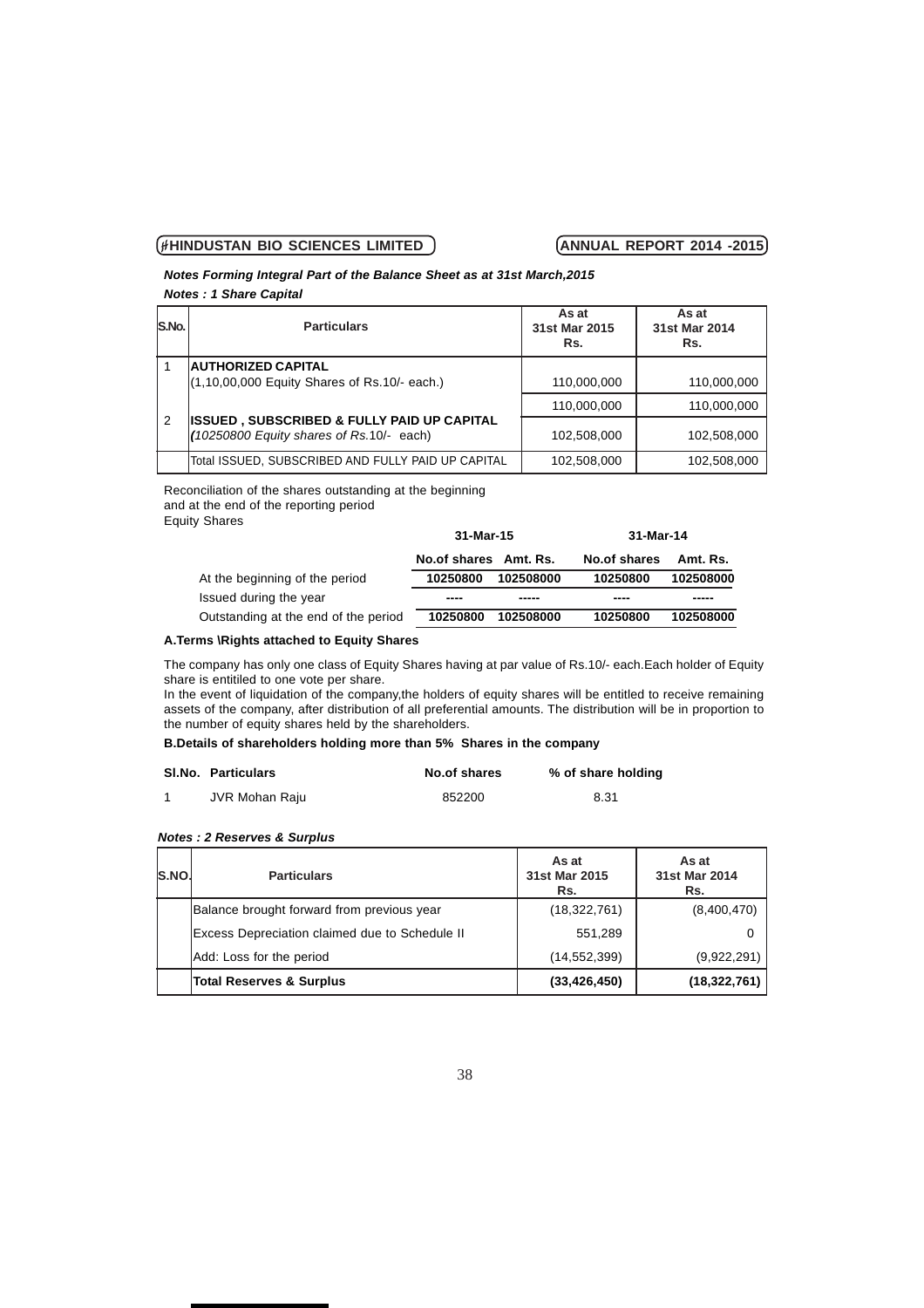*Notes : 3 Long Term Borrowings*

| l s.nol | <b>Particulars</b>                | As at<br>31st Mar 2015<br>Rs. | As at<br>31st Mar 2014<br>Rs. |
|---------|-----------------------------------|-------------------------------|-------------------------------|
|         | Loans - Others                    | 9,652,537                     | 6,367,861                     |
|         | <b>Total Long Term Borrowings</b> | 9,652,537                     | 6,367,861                     |

The Loan-others included unsecured loan taken from V Rangaiah during the year 2011-12 and carries interest @24%p.a.

| S.NO.          | <b>Particulars</b>                | As at<br>31st Mar 2015<br>Rs. | As at<br>31st Mar 2014<br>Rs. |
|----------------|-----------------------------------|-------------------------------|-------------------------------|
|                | Super Solutions India Pvt. Ltd.,  |                               | 1,174,700                     |
| $\overline{2}$ | <b>IHES Infra Private Limited</b> |                               | 200,000                       |
|                | Total Short Term Borrowings       | ۰                             | 1,374,700                     |

# *Notes : 4 Short Term Borrowings*

### *Notes : 5 Trade Payables*

| S.NO | <b>Particulars</b>   | As at<br>31st Mar 2015<br>Rs. | As at<br>31st Mar 2014<br>Rs. |
|------|----------------------|-------------------------------|-------------------------------|
|      | Sundry Creditors     | 1,426,285                     | 4,040,457                     |
|      | Total Trade Payables | 1,426,285                     | 4,040,457                     |

### *Notes : 6 Short Term Provisions*

| S.NO           | <b>Paritculars</b>                 | As at<br>31st Mar 2015<br>Rs. | As at<br>31st Mar 2014<br>Rs. |
|----------------|------------------------------------|-------------------------------|-------------------------------|
| 1              | <b>CST Payable</b>                 | 16,128                        | 70,042                        |
| $\overline{2}$ | Salaries Payable                   | 116,193                       | 108,150                       |
| 3              | <b>Rent Payable</b>                | 69,770                        | 215,460                       |
| $\overline{4}$ | Professional Tax Payable           | 850                           | 850                           |
| 5              | <b>TDS Payable</b>                 | 84,527                        | 259,933                       |
| 6              | Audit Fee payable                  | 54,598                        | 54,598                        |
| $\overline{7}$ | Vat Payable                        | $\Omega$                      | (45, 837)                     |
| 8              | <b>TDS on Salaries</b>             | $\Omega$                      | 52,000                        |
| 9              | Professional charges payable       | 30,000                        | 0                             |
|                | <b>Total Short Term Provisions</b> | 372,066                       | 715,196                       |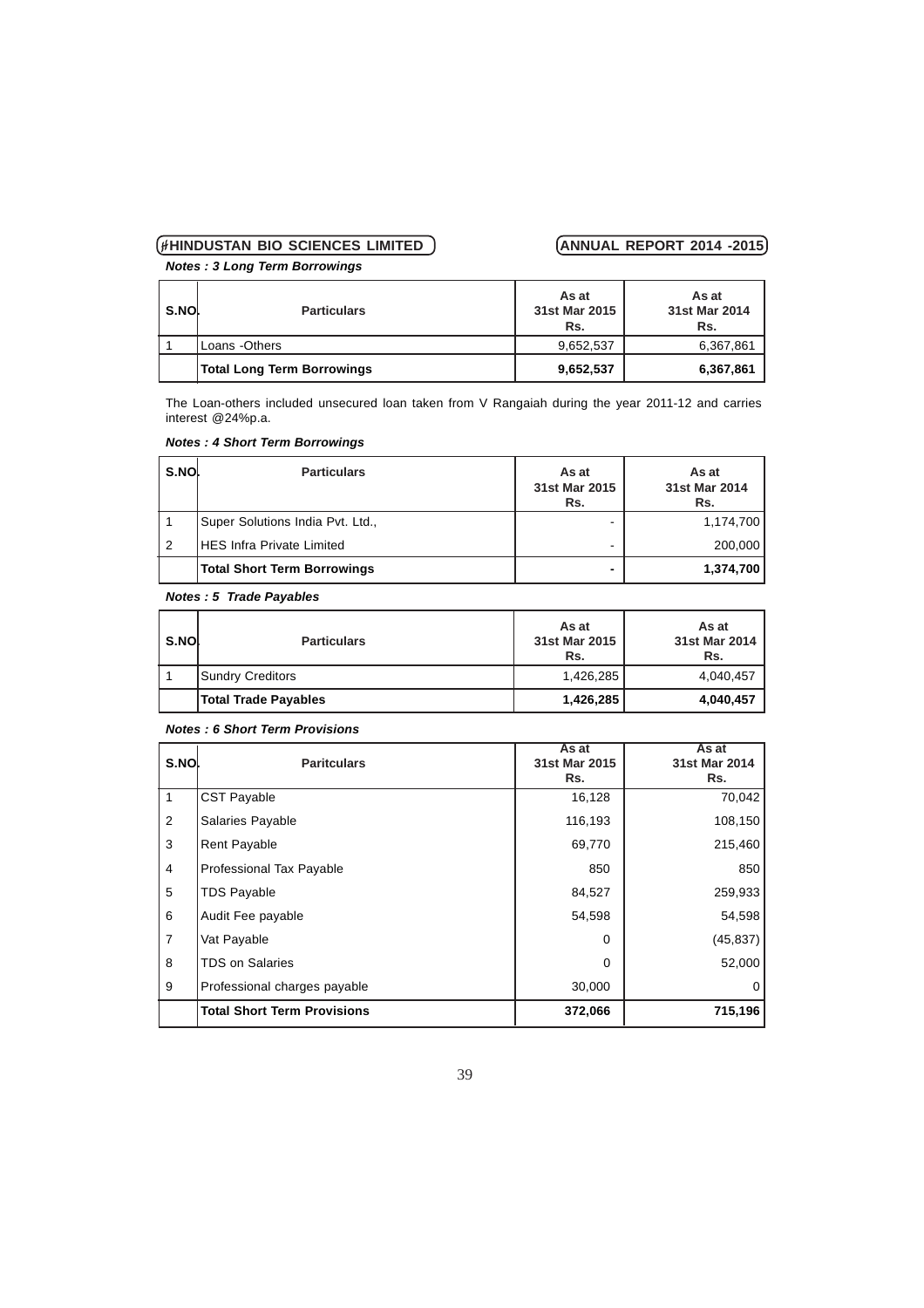| <b>2700</b>                                                           |
|-----------------------------------------------------------------------|
|                                                                       |
|                                                                       |
|                                                                       |
|                                                                       |
|                                                                       |
|                                                                       |
|                                                                       |
|                                                                       |
| うつうりょう                                                                |
|                                                                       |
|                                                                       |
|                                                                       |
|                                                                       |
|                                                                       |
|                                                                       |
|                                                                       |
| )<br>Duno<br>D                                                        |
|                                                                       |
|                                                                       |
|                                                                       |
|                                                                       |
|                                                                       |
|                                                                       |
|                                                                       |
| J                                                                     |
|                                                                       |
|                                                                       |
| ١                                                                     |
|                                                                       |
|                                                                       |
|                                                                       |
| Schedules Forming Integral Part of the Balance Sheet as at 31st March |
|                                                                       |
| <br> <br> <br> <br> <br>                                              |
|                                                                       |
|                                                                       |

|               | Schedules Forming Integral Part of the Balance Sheet as at 31st March, 2015 |                                 |                |             |                                 |                         |          |               |            |            |            |                 |
|---------------|-----------------------------------------------------------------------------|---------------------------------|----------------|-------------|---------------------------------|-------------------------|----------|---------------|------------|------------|------------|-----------------|
|               | Notes: 7 Fixed Assets                                                       |                                 |                |             |                                 |                         |          |               |            |            |            | (Amount in Rs.) |
|               |                                                                             |                                 |                | Gross Block |                                 |                         |          | Depreciation  |            |            | Net Block  |                 |
| ອ<br>ຜ        | Particulars                                                                 | Value at the Addition Deduction |                |             | Value at                        | Value at                | Addition | Depreciation  | Deduction  | ਲ<br>Value | NOM        | ŠΜ              |
|               |                                                                             | beginning during the during the |                |             | the end                         | the begining during the |          | on account of | during the | the end    | as on      | as on           |
|               |                                                                             |                                 | period         | period      |                                 |                         | period   | change in use | period     |            | 31.03.2015 | 31.03.2014      |
|               |                                                                             |                                 |                |             |                                 |                         |          | ful life      |            |            |            |                 |
|               | Tangible Assets                                                             |                                 |                |             |                                 |                         |          |               |            |            |            |                 |
|               | <b>COMPUTERS</b>                                                            | 262,283                         |                | 101,933     | 160,350                         | 149,895                 | 12,920   | 9,440         | 56,859     | 115,396    | 44,954     | 112,388         |
|               | FURNITURE & FIXTURES                                                        | 713,786                         |                | 202,881     | 510,905                         | 458,760                 |          | 82,108        | 55,508     | 485,360    | 25,545     | 255,026         |
|               | OFFICE EQUIPMENT                                                            | 415,809                         | $\blacksquare$ |             | 415,809                         | 367,395                 | 2,399    | 23,496        |            | 393,290    | 22,519     | 48,414          |
|               | VEHICLES                                                                    | 2,702,736                       |                |             | 2,702,736                       | 2,117,016               | 45,224   | 170,963       |            | 2,333,203  | 369,533    | 585,720         |
|               | CAPITAL WIP                                                                 | 19,229,514                      |                |             | 19,229,514                      |                         |          |               |            |            | 19,229,514 | 19,229,514      |
| ဖ             | AIR CONDITIONER                                                             | 179,052                         | 71,600         |             | 250,652                         | 121,461                 | 8,374    | 15,749        |            | 145,584    | 105,068    | 57,591          |
|               | <b>REFRIGERATOR</b>                                                         | 96,639                          |                | 10,541      | 86,098                          | 61,205                  | 1,789    | 14,115        | 2,404      | 74,705     | 11,393     | 35,434          |
| $\infty$      | NETWORKINGS(LAN)                                                            | 45,614                          |                |             | 45,614                          | 38,755                  |          | 4,578         |            | 43,333     | 2,281      | 6,859           |
|               | ELECTRICAL INSTALLATION                                                     | 68,500                          | 26,700         | 19,000      | 76,200                          | 20,845                  | 5,036    |               | 3,983      | 21,898     | 54,302     | 47,655          |
|               | <b><i>FELEVISION</i></b>                                                    | 115,300                         | $\blacksquare$ |             | 115,300                         | 47,587                  | 8,313    | 2,616         |            | 58,516     | 56,784     | 67,713          |
|               | WEBSITE                                                                     | 55,500                          | $\blacksquare$ | 15,500      | 40,000                          | 36,654                  |          | 6,168         | 2,822      | 40,000     |            | 18,846          |
|               | ĔbBX                                                                        | 42,800                          |                |             | 42,800                          | 36,532                  |          | 4,128         |            | 40,660     | 2,140      | 6,268           |
| ∾             | WALK IN COOLER                                                              | 213,000                         |                |             | 213,000                         | 135,743                 | 7,880    |               |            | 143,623    | 69,377     | 77,257          |
| $\frac{4}{1}$ | FITNESS EQUIPMENT                                                           | 590,000                         |                |             | 590,000                         | 342,572                 |          | 217,928       |            | 560,500    | 29,500     | 247,428         |
|               |                                                                             | 24.730.533                      | 98.300         |             | 349,855   24,478,978            | 3.934.420               | 91.935   | 551,289       | 121.576    | 4,456,068  | 20.022.910 | 20.796.113      |
|               | Total                                                                       | 24,730,533                      | 98,300         | 349,855     | 24,478,978                      | 3,934,420               | 91,935   | 551,289       | 121,576    | 4,456,068  | 20,022,910 | 20,796,113      |
|               | (Previous Year)                                                             | 26,160,108                      |                |             | 68,000   1,497,575   24,730,533 | 4,048,359               | 415,235  |               | 529,174    | 3,934,420  | 20,796,113 | 22,111,749      |
|               |                                                                             |                                 |                |             |                                 |                         |          |               |            |            |            |                 |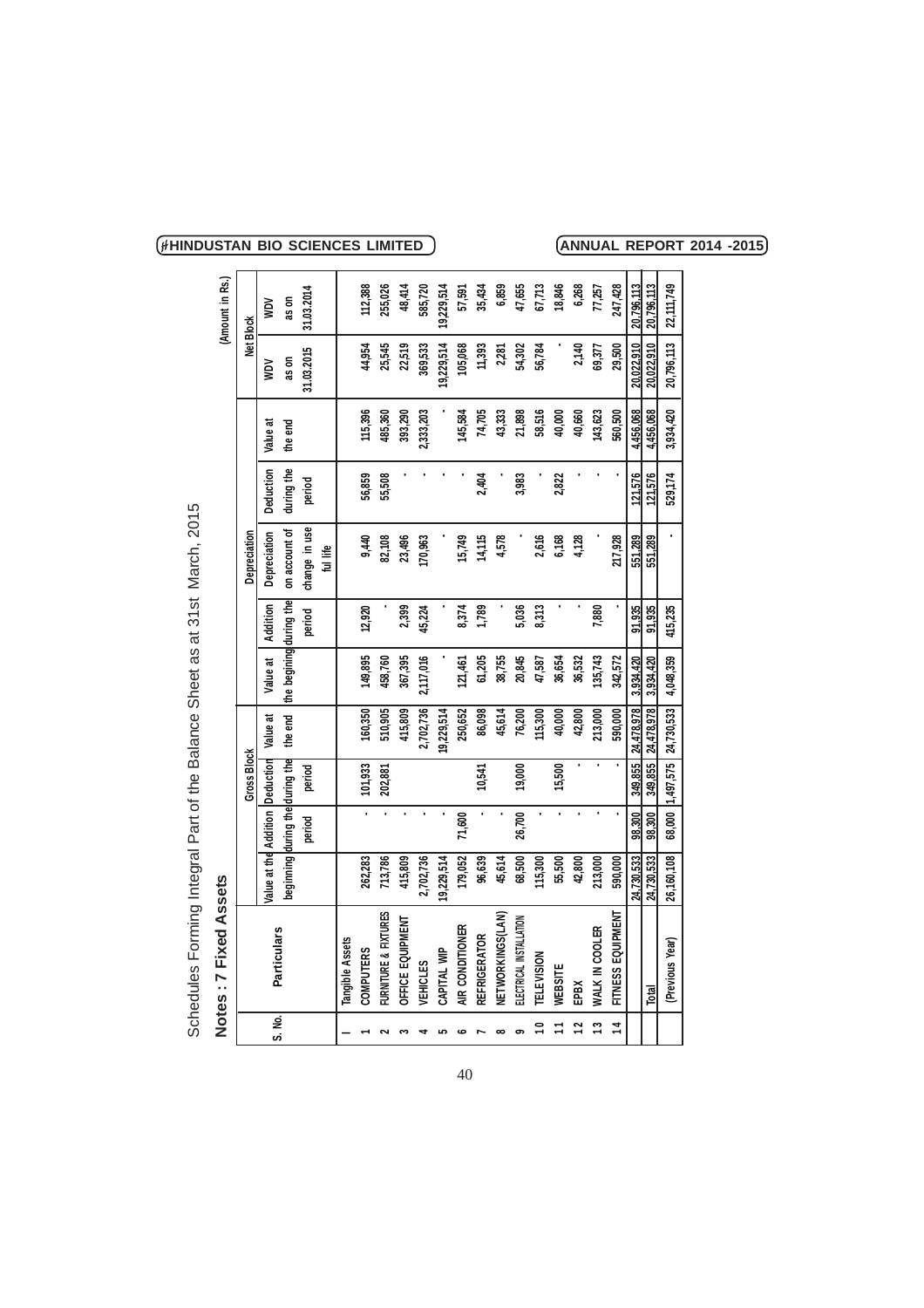*Notes Forming Integral Part of the Balance Sheet as at 31st March, 2015 Notes : 8 Deferred Tax Asset*

| $\mathsf{I}$ S.NO. | <b>Particulars</b>                          | As at<br>31st Mar 2015<br>Rs. | As at<br>31st Mar 2014<br>Rs. |
|--------------------|---------------------------------------------|-------------------------------|-------------------------------|
|                    | Timing Difference of Depreciation on Assets | 431.596                       | 503.348                       |
|                    | <b>Total Differred Tax Asset</b>            | 431,596                       | 503.348                       |

Being the Impact of difference between tax depreciation and Depreciation charged for the financial reporting on Fixed Assets as per AS-22.

### **Notes : 9 Long Term Loans and Advances**

| S.NO.       | <b>Particulars</b>                                        | As at<br>31st Mar 2015 | As at<br>31st Mar 2014 |
|-------------|-----------------------------------------------------------|------------------------|------------------------|
| $\vert$     | <b>Capital Assets</b>                                     | Rs.                    | Rs.                    |
|             | a) Secured, Considered Good:                              |                        |                        |
|             | b) Unsecured, Considered Good:                            |                        |                        |
|             | c) Doubtful                                               |                        |                        |
| $\parallel$ | <b>Security Deposit</b>                                   |                        |                        |
|             | a) Secured, Considered Good:                              |                        |                        |
|             | <b>Earnest Money Deposit</b>                              |                        |                        |
|             | <b>Other Deposit</b>                                      | 225,340                | 468,192                |
|             | b) Unsecured, Considered Good:                            |                        |                        |
|             | c) Doubtful                                               |                        |                        |
| III)        | Loans & Advances to related parties                       |                        |                        |
|             | Unsecured, Considered good                                | 1,251,845              | 2,484,338              |
| IV)         | lAdvances recoverable in cash or kind                     |                        |                        |
|             | Unsecured Considered good                                 | 2,200,000              | 2,800,000              |
| V)          | Other Loans & Advances                                    | 50,307,435             | 50,307,435             |
|             | <b>Total Long Term Loans and Advances</b>                 | 53,984,620             | 56,059,965             |
|             | 9(iii). Loans & Advances to related parties               | 31-Mar-2015            | 31-Mar-2014            |
|             |                                                           | (Amount in Rs.)        | (Amount in Rs.)        |
|             | Due from Basix Infotech India Private Limited in which    |                        |                        |
|             | Managing Director is a Director                           | 1,251,845              | 1,193,085              |
|             | Due from Hidnustan Overseas corporation in which Managing |                        |                        |
|             | Director is Propreitor                                    |                        | 1,291,253              |
|             |                                                           |                        |                        |

9(v) The other Loans and Advances relates to the amount received during the tenure of previous management,which are subject to confirmation.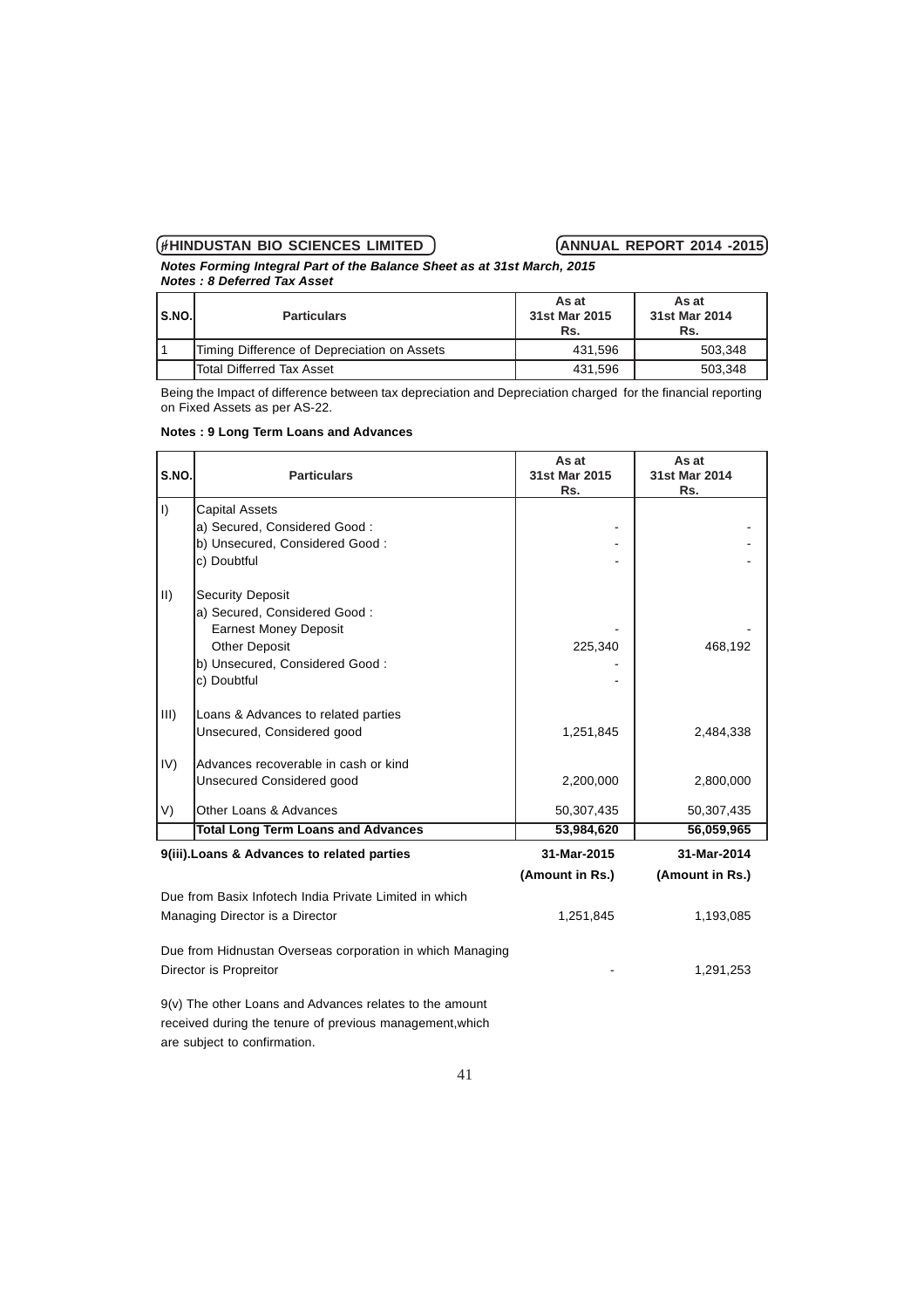# *Notes : 10 Trade Receivables*

| S.NO. | <b>Particulars</b>                   | As at<br>31st Mar 2015<br>Rs. | As at<br>31st Mar 2014<br>Rs. |
|-------|--------------------------------------|-------------------------------|-------------------------------|
|       | Outstanding for more than six months |                               |                               |
|       | a) Secured, Considered Good:         |                               |                               |
|       | b) Unsecured, Considered Good:       |                               |                               |
|       | lc) Doubtful                         |                               |                               |
| l 2   | lOthers                              |                               |                               |
|       | a) Secured, Considered Good:         | 3,208,451                     | 12,472,573                    |
|       | b) Unsecured, Considered Good:       |                               |                               |
|       | lc) Doubtful                         |                               |                               |
|       | <b>Total Trade Receivables</b>       | 3,208,451                     | 12,472,573                    |

# *Notes : 11 Cash & Cash Equivalent*

| S.NO.          | <b>Particulars</b>           | As at<br>31st Mar 2015<br>Rs. | As at<br>31st Mar 2014<br>Rs. |
|----------------|------------------------------|-------------------------------|-------------------------------|
|                | lCash-in-Hand                |                               |                               |
|                | lCash Balance                | 982,303                       | 1,133,857                     |
|                | Petty Cash Balance           |                               |                               |
|                | Sub Total (A)                | 982,303                       | 1,133,857                     |
| $\overline{2}$ | lBank Balance                |                               |                               |
|                | lWith Axis Bank              | 976,526                       | 532,433                       |
|                | With Axis Bank Bangalore Br. |                               | 2,707                         |
|                | With HDFC Bank               | 22,839                        | 12,839                        |
|                | Sub Total (B)                | 999.365                       | 547.979                       |
| 3              | Cheques on Hand (C)          |                               |                               |
|                | Total $[A + B + C]$          | 1,981,669                     | 1,681,835                     |

### *Notes :12 Short Term Loans and Advances*

| S.NO. | <b>Particulars</b>                                                                                                                       | As at<br>31st Mar 2015<br>Rs. | As at<br>31st Mar 2014<br>Rs. |
|-------|------------------------------------------------------------------------------------------------------------------------------------------|-------------------------------|-------------------------------|
|       | Loans & Advances to related parties<br>la) Secured, Considered Good:<br>Advance to Associate Concerns<br>(b) Unsecured, Considered Good: |                               | 300,000                       |
|       | c) Doubtful                                                                                                                              |                               |                               |
| 2     | lOthers<br>Advance Recoverable in cash or in kind or for value to<br>lbe considered good                                                 |                               | 1,377,351                     |
|       | <b>Total Short Term Loans and Advances</b>                                                                                               |                               | 1,677,351                     |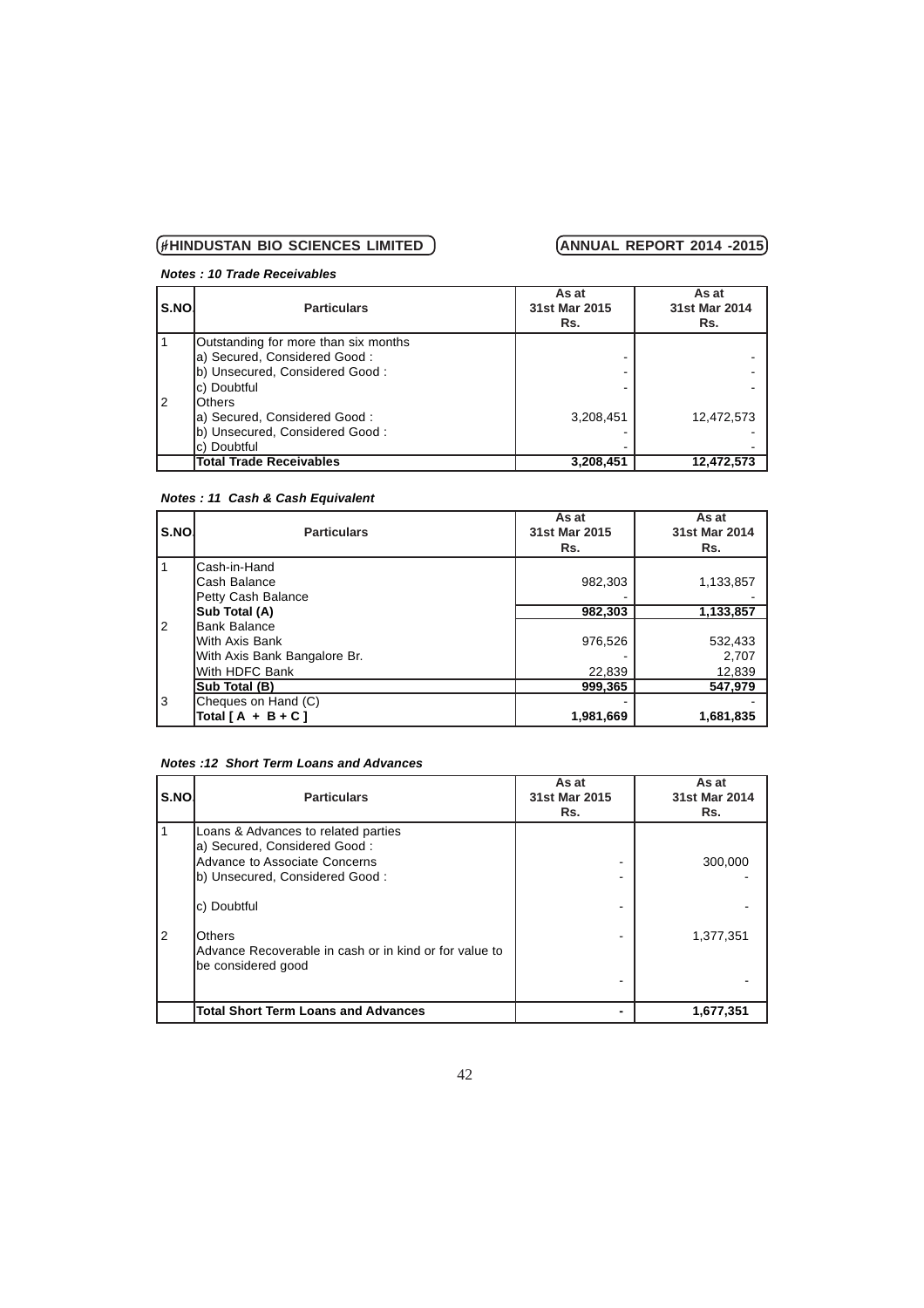### *Schedules Forming Part of the Profit & Loss Accounts as at 31st March, 2015 Notes : 13 Revenue from Operations*

| S.NO.<br><b>Particulars</b>    | As at<br>31st Mar 2015<br>Rs. | As at<br>31st Mar 2014<br>Rs. |
|--------------------------------|-------------------------------|-------------------------------|
| Sales-Imported materials       | 7,521,170                     | 20,647,560                    |
| Sales Domestic Direct          | 13,026                        | 652.521                       |
| Sales - Consignment            |                               | 1,237,628                     |
| Difference in Foreign Currency | 41,160                        |                               |
| Total Revenue from Operations  | 7,575,356                     | 22,537,709                    |
|                                |                               |                               |

**Notes : 14 Cost of Material Consumed**

| S.NO | <b>Particulars</b>                     | As at<br>31st Mar 2015<br>Rs. | As at<br>31st Mar 2014<br>Rs. |
|------|----------------------------------------|-------------------------------|-------------------------------|
|      | <b>Purchases</b>                       | 13,059,218                    | 17,193,539                    |
|      | <b>Total Cost of Material Consumed</b> | 13,059,218                    | 17,193,539                    |
|      | <b>DETAILS OF PURCHASES</b>            |                               |                               |
| A    | <b>Opening Stock</b>                   | 1,220,738                     | 3,320,325                     |
|      | Purchases-Indigenious                  |                               | 52,146                        |
|      | Sales Returns - Consignment& Domestic  | 6,892,563                     |                               |
|      | <b>Packing Materials</b>               |                               | 756                           |
|      | <b>Cylinder Charges</b>                |                               |                               |
|      |                                        | 8,113,301                     | 3,373,227                     |
|      | <b>Less: Closing Stock</b>             |                               | 1,220,738                     |
|      | A                                      | 8,113,301                     | 2,152,489                     |
| B    | Purchases-Imports                      |                               |                               |
|      | Opening stock                          | 518,004                       | 5,559                         |
|      | Material-Erythroprieten                | 4,969,353                     | 14,625,842                    |
|      | <b>Customs Duty</b>                    | 261,103                       | 753,966                       |
|      | Carriage Inwards                       | 6,250                         | 18,470                        |
|      | Handling & Demurrage                   | 79,175                        | 120,665                       |
|      | Service Charges                        | 15,224                        | 34,552                        |
|      |                                        | 5,849,109                     | 15,559,054                    |
|      | <b>Less: Closing Stock</b>             | 903,192                       | 518,004                       |
|      | в                                      | 4,945,917                     | 15,041,050                    |
|      | Total A+B                              | 13,059,218                    | 17,193,539                    |

## *Notes : 15 Employment Benefit Expenses*

| S.NO. | <b>Particulars</b>                       | As at<br>31st Mar 2015<br>Rs. | As at<br>31st Mar 2014<br>Rs. |
|-------|------------------------------------------|-------------------------------|-------------------------------|
|       | Salaries, Bonus, PF & ESIC               | 2,094,989                     | 3,609,805                     |
| 2     | Directors Remuneration                   | 300.000                       | 600,000                       |
| 3     | <b>Staff Medical Bags</b>                |                               | 7.552                         |
| 3     | <b>IStaff Welfare</b>                    | 141.153                       | 209.254                       |
|       | <b>Total Employment Benefit Expenses</b> | 2,536,142                     | 4,426,611                     |

Remuneration paid to Managing Director Mr.J.V.R.Mohan Raju.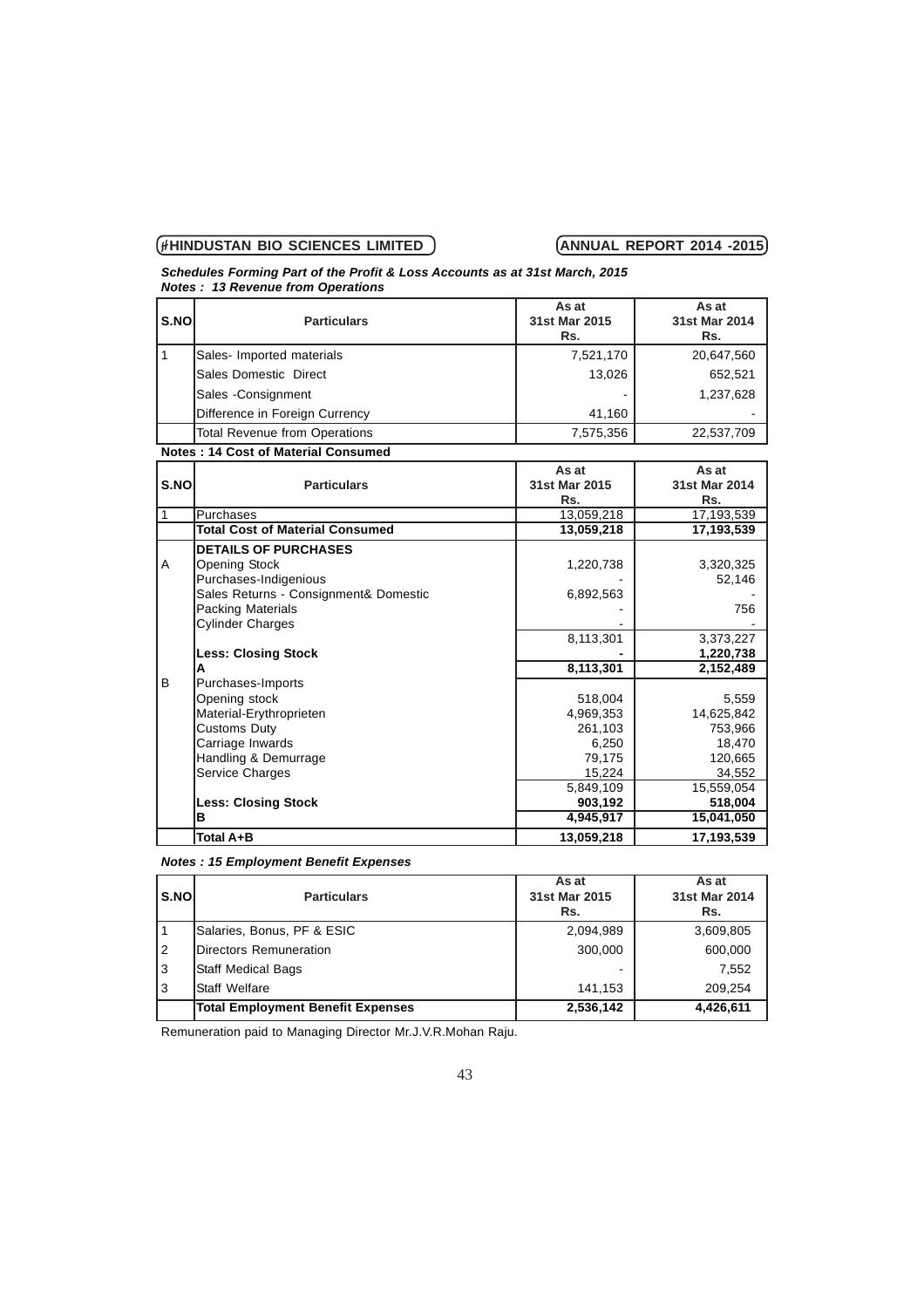*Notes :16 Financial Cost*

| S.No. | <b>Particulars</b>          | As at<br>31st Mar 2015<br>Rs. | As at<br>31st Mar 2014<br>Rs. |
|-------|-----------------------------|-------------------------------|-------------------------------|
|       | <b>Bank Charges</b>         | 52.076                        | 42.904                        |
| 2     | <b>Interest</b>             | 260.771                       | 234.572                       |
|       | <b>Total Financial Cost</b> | 312.847                       | 277,476                       |

*Notes : 17 Depreciation & Amortization Expenses*

| l S.No.l | <b>Particulars</b>                         | As at<br>31st Mar 2015<br>Rs. | As at<br>31st Mar 2014<br>Rs. |
|----------|--------------------------------------------|-------------------------------|-------------------------------|
|          | <b>IDepreciation</b>                       | 91.935                        | 415.235                       |
| 12       | <b>Preliminary Expenses W/O</b>            | 1.753.525                     | 1.753.525                     |
|          | Total Depreciation & Amortization Expenses | 1,845,460                     | 2,168,760                     |

# *Notes:18 Other Administrative Expenses*

|                |                                            | As at         | As at         |
|----------------|--------------------------------------------|---------------|---------------|
| S.No.          | <b>Particulars</b>                         | 31st Mar 2015 | 31st Mar 2014 |
|                |                                            | Rs.           | Rs.           |
| 1              | Audit Fee                                  | 60,665        | 60,665        |
| $\overline{c}$ | Office maintenance                         | 80,608        | 30,999        |
| 3              | Printing & stationery                      | 163,731       | 79,619        |
| 4              | Rent Rates & Taxes                         | 495,325       | 668,816       |
| 5              | Telephone, Postage & Telegrams             | 194,107       | 276,726       |
| 6              | <b>General Expenses</b>                    | 28,500        | 50,418        |
| 7              | Director's sitting fee                     | 40,000        | 40,000        |
| 8              | Repairs & Maintenance                      | 46,130        | 80,536        |
| 9              | Vehicle Maintenance                        | 273,756       | 417,960       |
| 10             | <b>Professional Charges</b>                | 169,678       | 520,875       |
| 11             | <b>Bad Debts Written Off</b>               | 531.919       | 39,722        |
| 12             | Travelling & conveyance                    | 814,581       | 973,852       |
| 13             | lAdvertisement                             | 43.000        | 42,600        |
| 14             | <b>Electricity Charges</b>                 | 55,525        | 61,023        |
| 15             | Business Promotion                         | 195,344       | 128,921       |
| 16             | Donations                                  |               | 22,201        |
| 17             | M.R.Reporting Software                     |               | 76,937        |
| 18             | Subscription                               | 44,080        | 56,019        |
| 19             | Difference in Foreign Exchange             |               | 226,454       |
| 20             | <b>Expired Goods destroying charges</b>    | 115.000       |               |
| 21             | Loss on Sale of Assets                     | 136,279       | 448,401       |
| 22             | Vat                                        | 77,208        |               |
| 23             | Testing charges                            | 46,292        |               |
|                | <b>Total Other Administration Expenses</b> | 3,611,728     | 4,302,744     |

# *Notes :19 Selling Expenses*

| S.No. | <b>Particulars</b>                                      | As at<br>31st Mar 2015<br>Rs. | As at<br>31st Mar 2014<br>Rs. |
|-------|---------------------------------------------------------|-------------------------------|-------------------------------|
|       | Carriage Outwards                                       | 151.373                       | 183.324                       |
| 12    | <b>Sales Commission</b>                                 | 500,615                       | 3,205,647                     |
| Iз    | <b>Conv.&amp; other Allowances to M.R's &amp; ABM's</b> | 38,620                        | 703,669                       |
|       | <b>Total Selling Expenses</b>                           | 690,608                       | 4,092,640                     |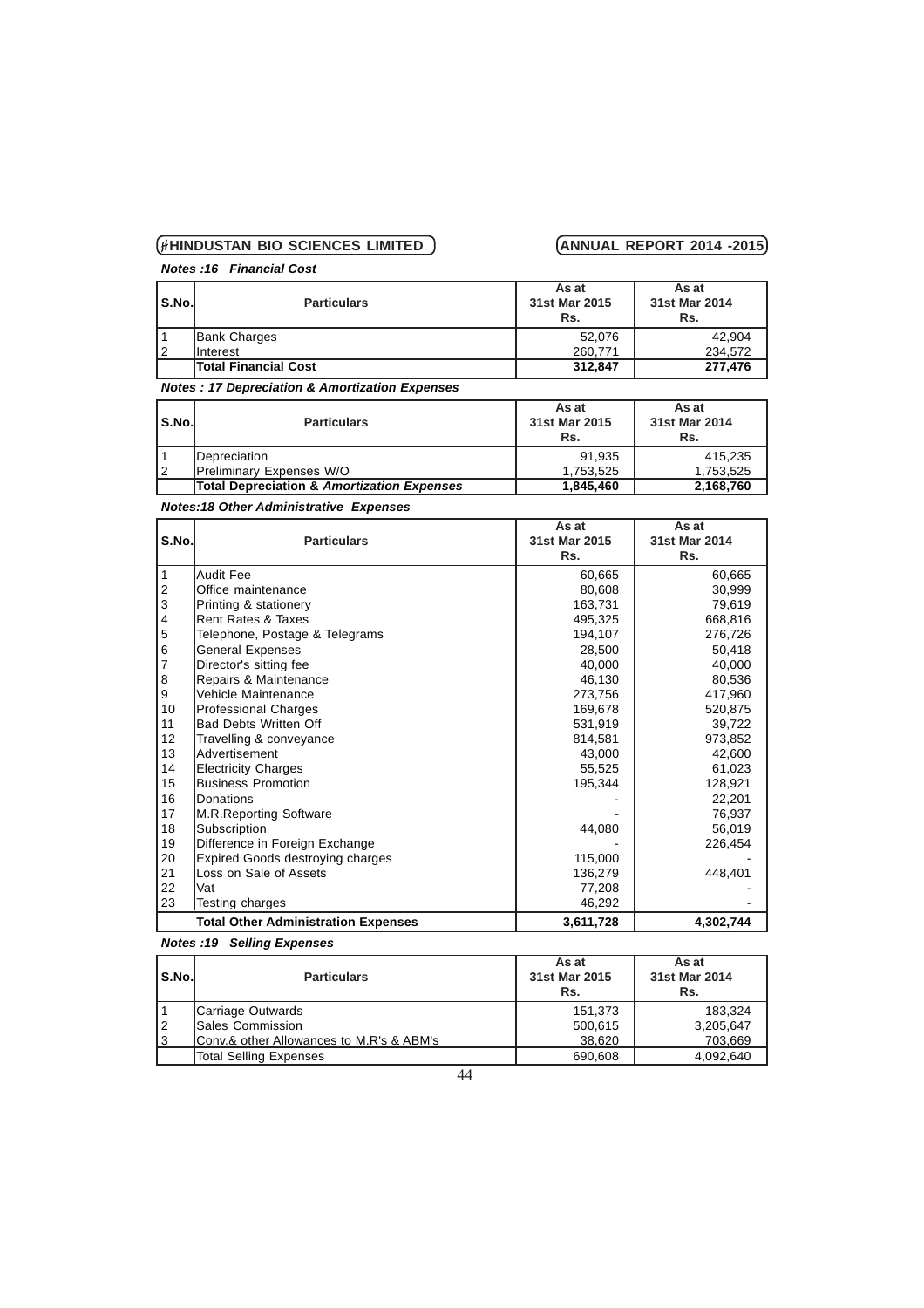### **Schedule: 20**

Notes forming part of accounts

**A) Significant Accounting Policies:**

1). Basis of preparation of Financial Statements:

i. The accounts have been prepared to comply in all material aspects with applicable accounting principles in India, the Accounting Standards issued by the Institute of Chartered Accountants of India and relevant provisions of the Companies Act, 2013

ii. Financial Statements are based on historical cost and are prepared on accrual basis

### **2). Fixed Assets**

Fixed Assets are stated at original cost less accumulated depreciation. Cost includes invoice price and wherever applicable freight, duties and taxes, related interest on specific borrowings upto the date of acquisition /installation and expenses incidental to acquisition and installation but exclude recoveries.

### **3). Depreciation :**

Pursuant to the enactment of Companies Act 2013, the company has applied the estimated useful lives as specified in Schedule II, except in respect of certain assets as disclosed in Accounting Policy on Depreciation, Amortisation and depletion. Accordingly the unamortised carrying value is being depreciated / amortised over the revised / remaining useful lives. The written down value of Fixed Assets whose lives have expired as at 1st April 2014 have been adjusted net of tax, in the opening balance Profit and Loss Account amounting to Rs. 551,289/-.

### **4). Stock In Trade:**

The Closing stock is valued at cost or net realisable value whichever is lower.

### **5). Revenue Recognition:**

The income from activities is recognized as income on the date of sale. The Company Provides for all expenses on accrual basis. Expenditure, the benefit of which accrues over a number of years are treated as deferred revenue expenses and is written off equally over the number of years during which such benefits accrued in installments over a period of ten years during which such benefits accrued to the Company.

### **6). Miscellaneous Expenditure:**

Pre Operative expenses are written off in equal installments over a period of five years.

### **7). Taxes on Income:**

Tax expense comprises of both current and deferred tax at the applicable enacted / substantively enacted rates. Current tax represents the amount of income – tax payable / recoverable in respect of the taxable income / loss for the reporting period. Deferred tax represents the effect of timing difference between taxable income and accounting income for the reporting period that originate in one period and capable of reversal in one or more subsequent periods.

8) Current liabilities include Rs. NIL payable to small scale and Ancillary industrial undertakings to the extent such parties have been identified from the available documents.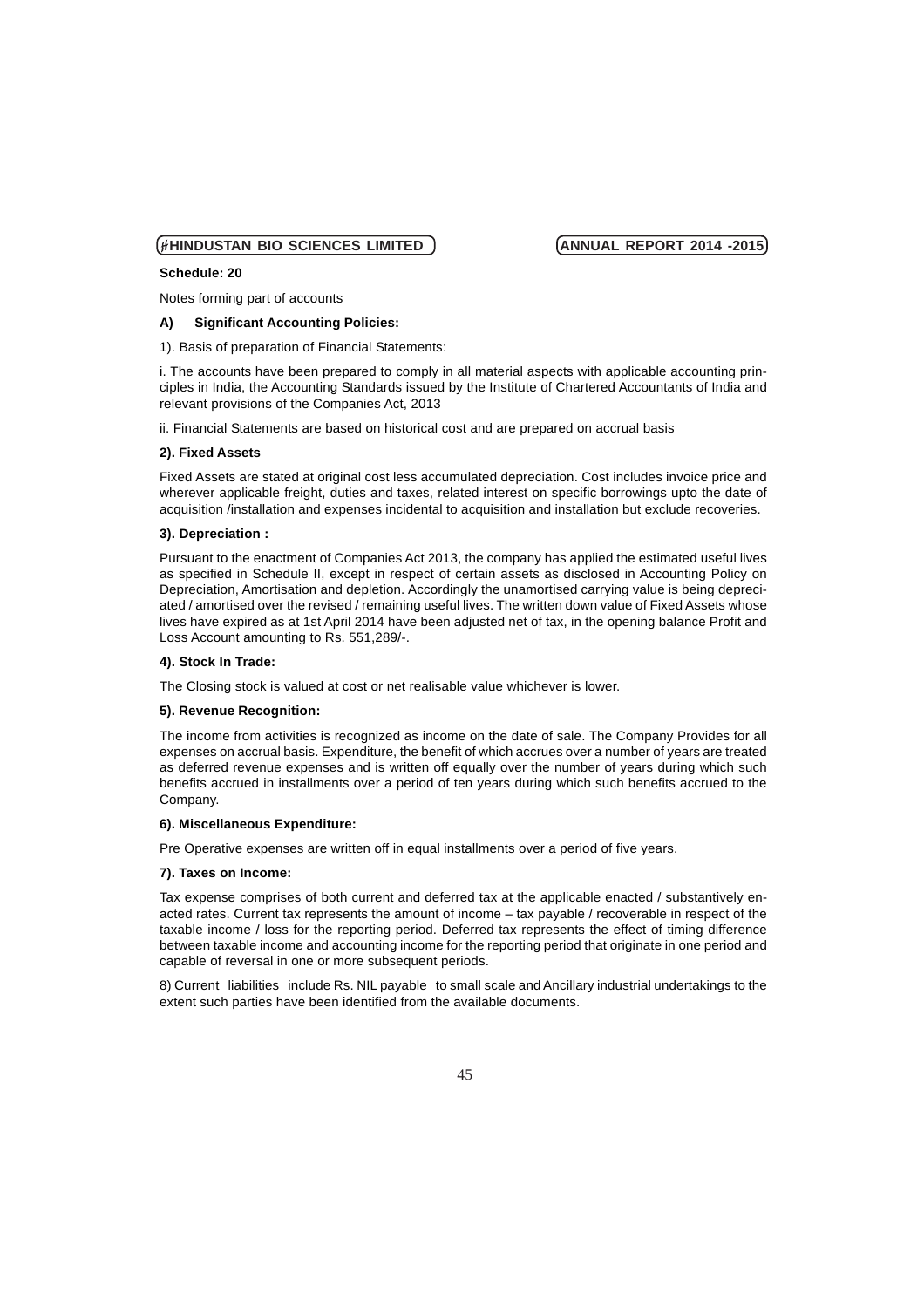**9) Quantitative Details of purchases and sales during the year are as follows: a) Imports**

|                       |      | Injections   Opening Stock   Purchase Units   Sales Units   Sample Units |       |                 |    | Expired Units   Closing Stock |  |
|-----------------------|------|--------------------------------------------------------------------------|-------|-----------------|----|-------------------------------|--|
| 2000IU                | 2039 | 22898                                                                    | 20710 | 15 <sup>1</sup> | 18 | 4194                          |  |
| 4000IU                | 2009 | 17168                                                                    | 16007 | 10 <sup>1</sup> |    | 3152                          |  |
| 60001U                | 36   |                                                                          |       |                 |    | 36                            |  |
| b)<br><b>Domestic</b> |      |                                                                          |       |                 |    |                               |  |

| <b>Product Name</b>       | Opening      | <b>Receipts</b>      | <b>Issues</b> |                | <b>Expired</b> | <b>Closing</b> |
|---------------------------|--------------|----------------------|---------------|----------------|----------------|----------------|
|                           | <b>Stock</b> | <b>Sales Returns</b> | <b>Sales</b>  | <b>Samples</b> | Goods          | <b>Stock</b>   |
| <b>AROMYCIN 250MG</b>     | 0            | 1497                 | $\Omega$      | $\Omega$       | 1497           | 0              |
| <b>AROMYCIN 500MG</b>     | 0            | 4930                 | $\Omega$      | $\Omega$       | 4930           | 0              |
| <b>BYCLOX</b>             | 0            | 1633                 | 0             | $\Omega$       | 1633           | 0              |
| <b>CB TOUCH</b>           | 4000         | 9156                 | 4000          | $\Omega$       | 9156           | 0              |
| <b>CLEARFAST DROPS</b>    | 0            | 3415                 | 0             | $\Omega$       | 3415           | 0              |
| <b>EDINIL 10MG</b>        | 14320        | 12448                | 14320         | $\Omega$       | 12448          | 0              |
| <b>EDINIL D</b>           | 0            | 13403                | $\Omega$      | $\Omega$       | 13403          | 0              |
| <b>GESIC GEL</b>          | 0            | 10803                | 0             | $\Omega$       | 10803          | 0              |
| <b>GESIC MR</b>           | 1829         | 9649                 | 1829          | $\Omega$       | 9649           | 0              |
| <b>KORYL</b>              | 1626         | 9922                 | 1626          | $\Omega$       | 9922           | 0              |
| LIVOHIN                   | 1000         | 8762                 | 1000          | $\mathbf 0$    | 8762           | 0              |
| <b>IMAXION</b>            | 19200        | 11226                | 19200         | $\Omega$       | 11226          | 0              |
| <b>OWAX</b>               | 9924         | 4825                 | 9924          | $\Omega$       | 4825           | 0              |
| PANTOREST                 | 0            | 7682                 | $\Omega$      | $\Omega$       | 7682           | 0              |
| PANTOREST D               | 0            | 6569                 | 0             | $\mathbf 0$    | 6569           | 0              |
| <b>PANTOUCH PLUS</b>      | 140          | 5108                 | 140           | $\Omega$       | 5108           | 0              |
| <b>SALFAST</b>            | 19000        | 7256                 | 19000         | $\Omega$       | 7256           | 0              |
| <b>VASORIN SYRUP</b>      | 24592        | 26556                | 24592         | $\Omega$       | 26556          | 0              |
| <b>VERFORTE 16</b>        | 12021        | 12143                | 12021         | $\Omega$       | 12143          | 0              |
| <b>VERFORTE 8</b>         | 9623         | 10813                | 9623          | $\Omega$       | 10813          | 0              |
| <b>Physician Samples</b>  |              |                      |               |                |                |                |
| LIVOHIN PS                | $\mathbf 0$  | 0                    | 0             | $\Omega$       | 0              | 0              |
| <b>MAXION PS</b>          | 5000         | 0                    | 0             | 5000           | 0              | 0              |
| <b>VERFORTE 8 PS</b>      | 8500         | 0                    | $\Omega$      | 8500           | 0              | 0              |
| <b>CLEARFAST DROPS PS</b> | 296          | 0                    | 0             | 296            | 0              | 0              |
| <b>OWAX PS</b>            | 300          | 0                    | $\Omega$      | 300            | 0              | 0              |
| <b>KORYL PS</b>           | 0            | 0                    | 0             | $\Omega$       | 0              | 0              |
| <b>SALFAST PS</b>         | 300          | 0                    | $\Omega$      | 300            | 0              | 0              |
| <b>VASORIN SYRUP PS</b>   | 3000         | 0                    | 0             | 3000           | 0              | 0              |

**Vide our report of even date Chartered Accountants FRN: 006070S**

 **Member Ship No. 029597**

**For Hindustan Bio Sciences Limited** 

 **(A.Viswanatha Rao) J.V.R.Mohan Raju J.Uma Partner Chairman & Managing Director Director** 

**Place : Hyderabad Date : 29-05-2015**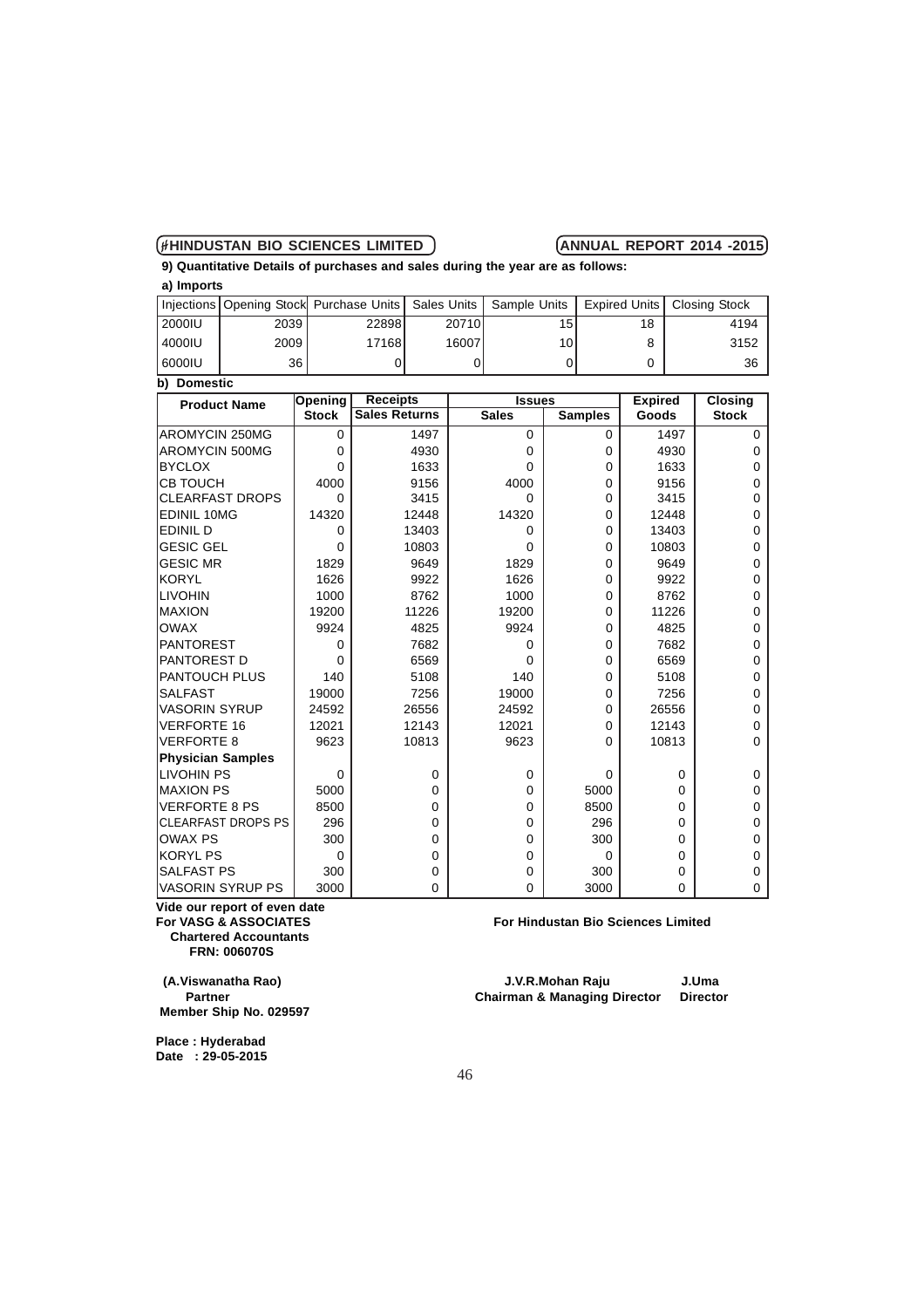*CASH FLOW STATEMENT FOR THE YEAR ENDED 31ST MARCH 2015*

|                                                             | As at          | As at         |
|-------------------------------------------------------------|----------------|---------------|
| <b>Particulars</b>                                          | 31st Mar 2015  | 31st Mar 2014 |
|                                                             | Rs.            | Rs.           |
| Profit before tax from continuing operations                | (14, 480, 647) | (9,924,061)   |
| Profit before tax from discontinuing operations             | 0              | 0             |
| Profit before tax                                           | (14, 480, 647) | (9,924,061)   |
| Non-cash adjustment to reconcile profit before tax          |                |               |
| to net cash flows                                           |                |               |
| Depreciation/amortization on continuing operation           | 1,845,460      | 2,168,760     |
| Loss on sale of fixed assets                                | 136,279        | 448,401       |
| Interest expense                                            | 260,771        | 234,572       |
| Operating profit before working capital changes             | (12, 238, 137) | (7,072,328)   |
| Movements in working capital:                               |                |               |
| Increase/(decrease) in trade payables                       | (2,614,172)    | (821, 014)    |
| Increase/(decrease) in short-term provisions                | (343, 130)     | (819, 722)    |
| Increase/(decrease) in other current liabilities            | (1, 374, 700)  | 774,700       |
| Decrease/(increase) in Trade receivables                    | 9,264,122      | 2,347,486     |
| Decrease/(increase) in inventories                          | 835,550        | 1,587,142     |
| Decrease/(increase) in long-term loans and advances         | 2,075,345      | (1,810,618)   |
| Decrease/(increase) in short-term loans and advances        | 1,677,351      | 1,235,413     |
| Decrease/(increase) in other current assets                 |                |               |
| Cash generated from /(used in) operations                   | (2,717,772)    | (4,578,940)   |
| Direct taxes paid (net of refund)                           | 0              |               |
| Net cash flow from/(used in) operating activities (A)       | (2,717,772)    | (4,578,940)   |
| Cash flows from investing activities                        |                |               |
| Purchase of fixed assets, including tangible assets,        | (98, 300)      | (68,000)      |
| Proceeds from sale of fixed assets                          | 92,000         | 520,000       |
| Interest received                                           | 0              |               |
| Net cash flow from/(used in) Investing activities (B)       | (6, 300)       | 452,000       |
| Cash flows from financing activities                        |                |               |
| Proceeds from long-term borrowings                          | 3,284,676      | 5,259,861     |
| Interest paid                                               | (260, 771)     | (234, 572)    |
| Net cash flow from/ (used in) financing activities (C)      | 3,023,905      | 5,025,289     |
| Net increase/(decrease) in cash and cash equivalents(A+B+C) | 299,833        | 898,348       |
| Cash and cash equivalents at the beginning of the year      | 1,681,835      | 783,487       |
| Cash and cash equivalents at the end of the year            | 1,981,669      | 1,681,835     |

 **Chartered Accountants FRN: 006070S**

 **Member Ship No. 029597**

For VASG & ASSOCIATES **For Hindustan Bio Sciences Limited** 

 **(A.Viswanatha Rao) J.V.R.Mohan Raju J.Uma Partner Chairman & Managing Director Director**

**Place : Hyderabad Date : 29-05-2015**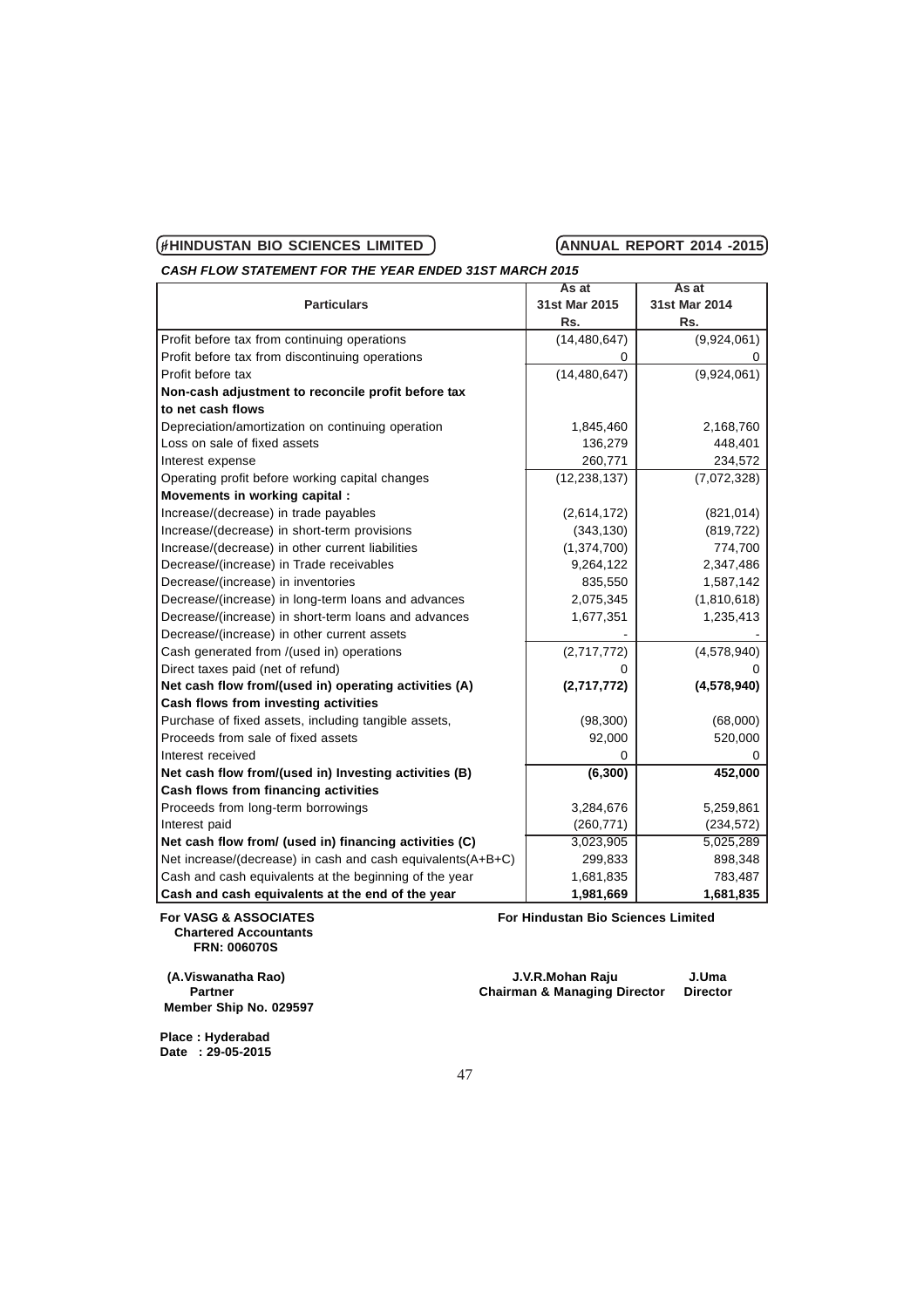# **Auditors Certificate**

We have examined the above cash flow statement of Hindustan Bio Sciences Limited for the year ended March 31st, 2015. The statement has been prepared by the company in accordance with the requirements of the listing agreement clause 32 with stock exchanges and is based on and is in agreement with the corresponding Profit and Loss Account and Balance Sheet of the company covered by our report date to the members of the Company.

> For **VASG & Associates** Chartered Accountants **FRN 006070S**

Place: Hyderabad Date : 29-05-2015

**(A.Viswanatha Rao)** Partner Member Ship No.029597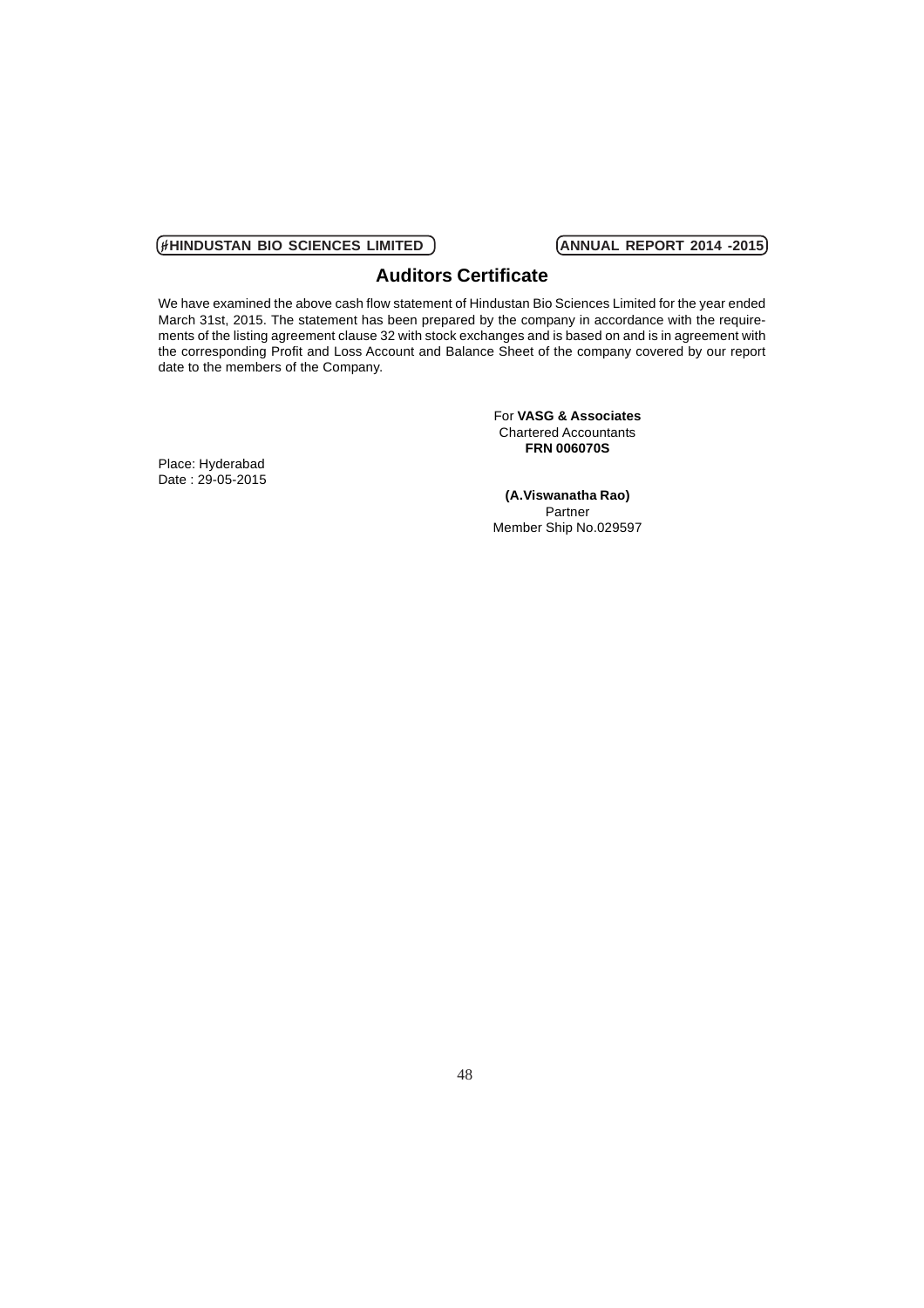# **HINDUSATAN BIO SCIENCES LIMITED**

H.No. 8-2-269/S, Plot No.31, Sagar Society, Road No.2, Banjara Hills, HYDERABAD.

### **ATTENDANCE SLIP**

1. Please fill this attendance slip and hand it over at the entrance of the meeting hall.

2. Only shareholders of the company or their proxies will be allowed to attend the meeting.

I hereby record my presence at the 23rd Annual General meeting of the shareholders of the Company, held on Wednesday, the 30th day of September, 2015 at 10.00 A.M. at the H.No. 8-2-269/S, Plot No.31, Sagar Society, Road No.2, Banjara Hills, Hyderabad – 500 034

| (in Block Letters) |     |        |
|--------------------|-----|--------|
| Folio              | No. | Client |
|                    |     |        |
|                    |     |        |

----------------------------------------------------------------------------------------------------------------------------------

### **HINDUSATAN BIO SCIENCES LIMITED**

H.No. 8-2-269/S, Plot No.31, Sagar Society, Road No.2, Banjara Hills, HYDERABAD.

# **PROXY**

| for me / us behalf at the 23rd Annual General Meeting of the share holders of the company, to be held on   |                 |  |  |  |
|------------------------------------------------------------------------------------------------------------|-----------------|--|--|--|
| Wednesday the 30th day of September, 2015 at 10.00 A.M. at the H.No. 8-2-269/S, Plot No.31, Sagar Society, |                 |  |  |  |
| Road No.2, Banjara Hills, Hyderabad - 500 034                                                              |                 |  |  |  |
| As witness signed this  day of 2015                                                                        | Affix           |  |  |  |
|                                                                                                            | Re 1<br>Revenue |  |  |  |
|                                                                                                            | Stamp           |  |  |  |
|                                                                                                            |                 |  |  |  |

Note: The Proxy in order to be effective should be duly stamped, completed and signed and must be deposited at the Registered Office of the Company not less than 48 hours before the time for holding the aforesaid meeting. The proxy need not be a member of the Company.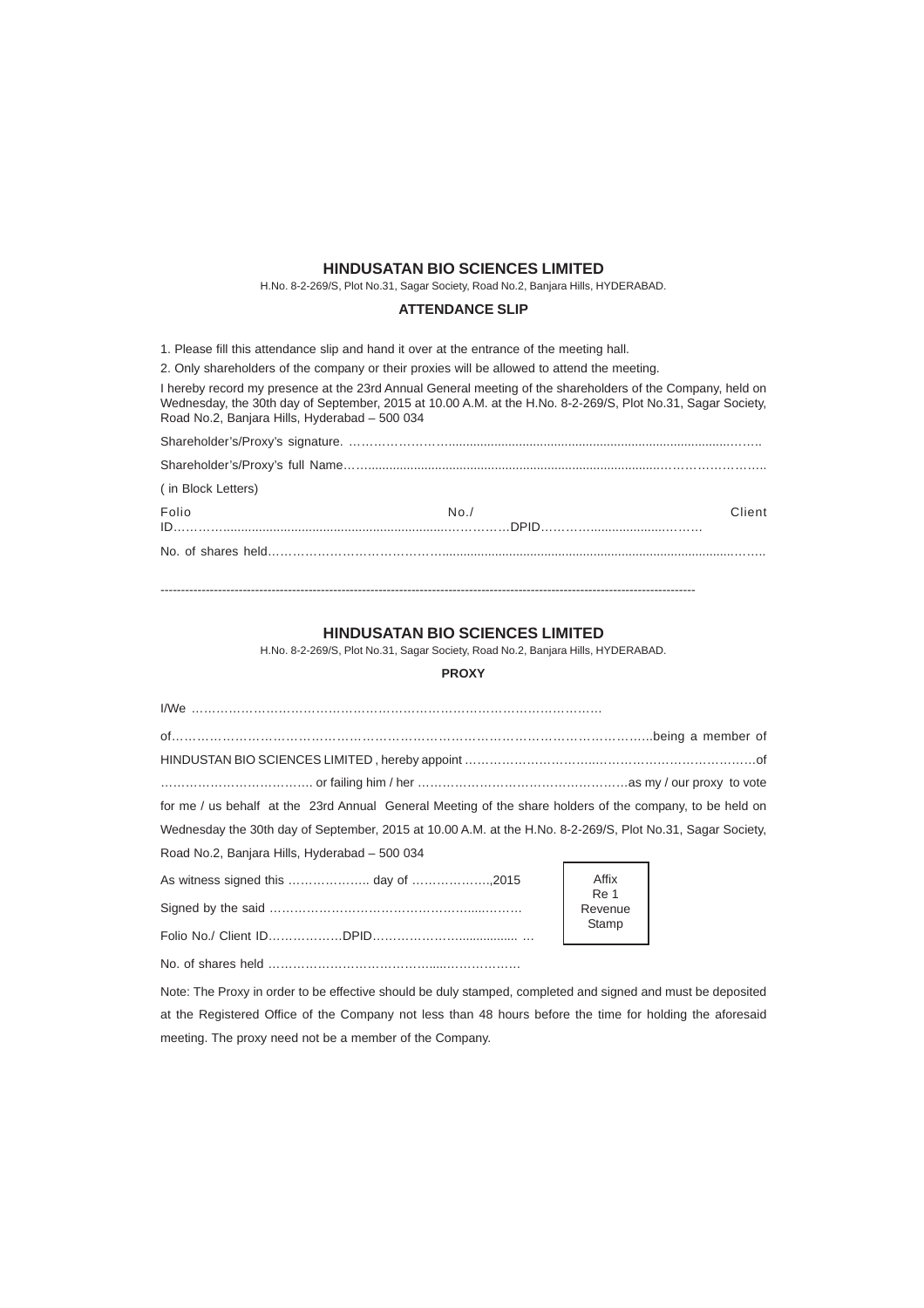If undelivered please return to : **HINDUSTAN BIO SCIENCES LIMITED** H.No. 8-2-269/S, Plot No. 31,

Sagar Society, Road No.2, Banjara Hills, Hyderabad - 500 034.